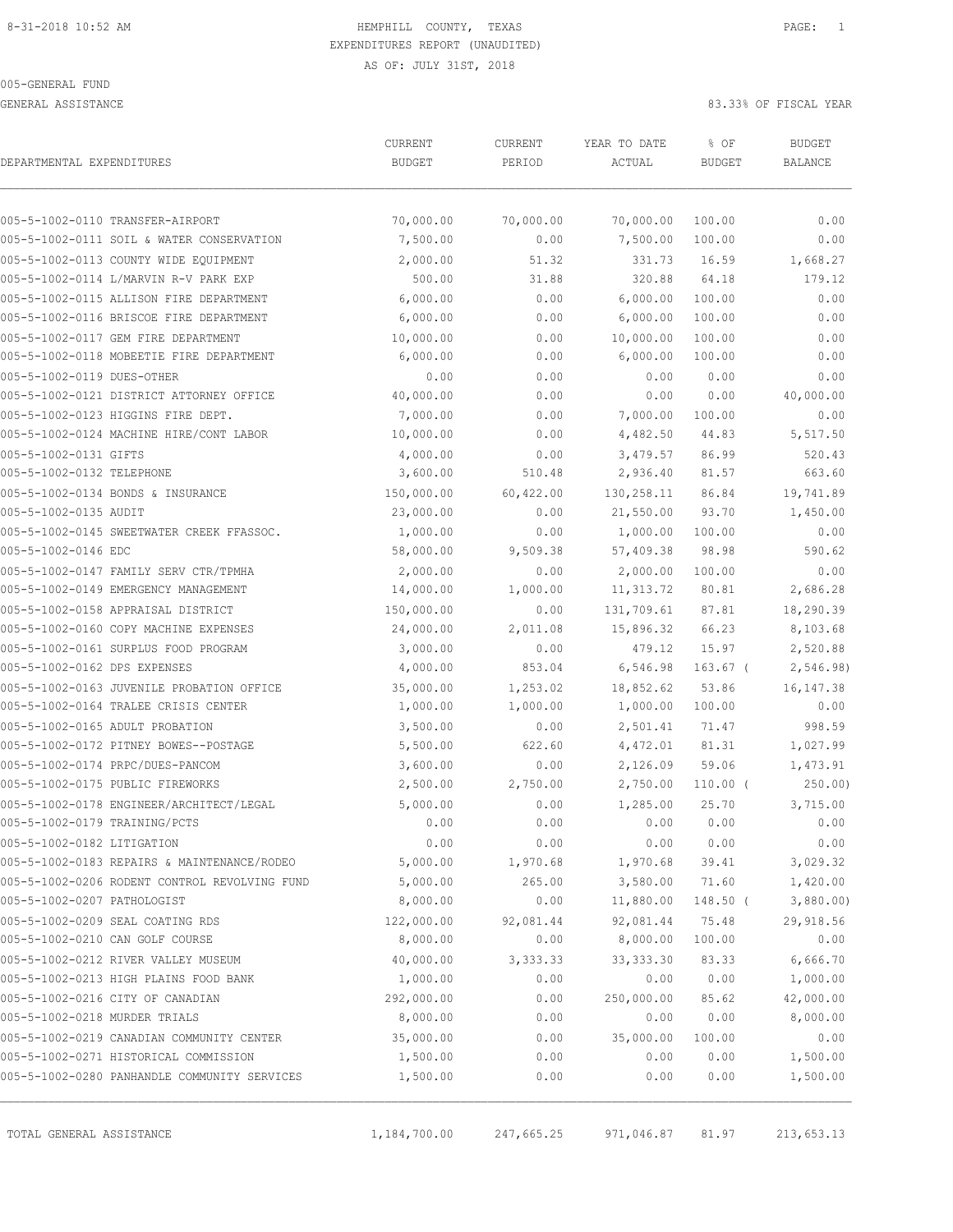COUNTY & DISTRICT CLERK 83.33% OF FISCAL YEAR

|                                               | CURRENT    | CURRENT   | YEAR TO DATE | % OF          | <b>BUDGET</b>  |
|-----------------------------------------------|------------|-----------|--------------|---------------|----------------|
| DEPARTMENTAL EXPENDITURES                     | BUDGET     | PERIOD    | ACTUAL       | <b>BUDGET</b> | <b>BALANCE</b> |
|                                               |            |           |              |               |                |
| 005-5-1510-0090 CO & DISTRICT CLK             | 58,595.00  | 4,882.92  | 48,829.20    | 83.33         | 9,765.80       |
| 005-5-1510-0094 DEPUTY CLERK-GANDARA          | 38,007.00  | 3,167.26  | 31,672.60    | 83.33         | 6,334.40       |
| 005-5-1510-0095 DEPUTY CLERK-OGLE             | 38,007.00  | 3,167.26  | 31,672.60    | 83.33         | 6,334.40       |
| 005-5-1510-0096 LONGEVITY                     | 1,450.00   | 130.00    | 1,175.00     | 81.03         | 275.00         |
| 005-5-1510-0097 CHIEF DEPUTY CLERK-GUERRERO   | 40,119.00  | 3,343.26  | 33,432.60    | 83.33         | 6,686.40       |
| 005-5-1510-0098 PART TIME                     | 0.00       | 0.00      | 46.88        | $0.00$ (      | 46.88)         |
| 005-5-1510-0101 SOCIAL SECURITY/MEDICARE      | 13,500.00  | 995.65    | 9,925.26     | 73.52         | 3,574.74       |
| 005-5-1510-0102 RETIREMENT                    | 17,800.00  | 1,469.06  | 14,678.10    | 82.46         | 3,121.90       |
| 005-5-1510-0103 GROUP TERM LIFE               | 600.00     | 39.68     | 383.10       | 63.85         | 216.90         |
| 005-5-1510-0104 GROUP INSURANCE               | 30,000.00  | 2,552.08  | 25, 234.16   | 84.11         | 4,765.84       |
| 005-5-1510-0105 UNEMPLOYMENT INSURANCE        | 1,000.00   | 24.26     | 76.61        | 7.66          | 923.39         |
| 005-5-1510-0106 WORKERS' COMPENSATION         | 2,600.00   | 0.00      | 1,776.00     | 68.31         | 824.00         |
| 005-5-1510-0109 POSTAGE                       | 1,800.00   | 33.27     | 1,419.20     | 78.84         | 380.80         |
| 005-5-1510-0112 TRAVEL                        | 7,000.00   | 214.32    | 6,856.31     | 97.95         | 143.69         |
| 005-5-1510-0119 DUES & SUBSCRIPTIONS          | 250.00     | 150.00    | 200.00       | 80.00         | 50.00          |
| 005-5-1510-0132 TELEPHONE                     | 3,800.00   | 937.86    | 4,373.17     | $115.08$ (    | 573.17         |
| 005-5-1510-0142 SOFTWARE SUPPORT              | 28,000.00  | 1,435.00  | 18,839.50    | 67.28         | 9,160.50       |
| 005-5-1510-0183 OFFICE EQUIP. REPAIRS & MAIN. | 500.00     | 0.00      | 2,200.00     | 440.00 (      | 1,700.00)      |
| 005-5-1510-0188 OFFICE SUPPLIES               | 6,000.00   | 1,225.85  | 3,249.66     | 54.16         | 2,750.34       |
| 005-5-1510-0189 INVENTORY                     | 2,000.00   | 0.00      | 3,860.42     | $193.02$ (    | 1,860.42)      |
| 005-5-1510-0510 CAPITAL OUTLAY                | 56,000.00  | 0.00      | 49,834.58    | 88.99         | 6, 165.42      |
| TOTAL COUNTY & DISTRICT CLERK                 | 347,028.00 | 23,767.73 | 289,734.95   | 83.49         | 57,293.05      |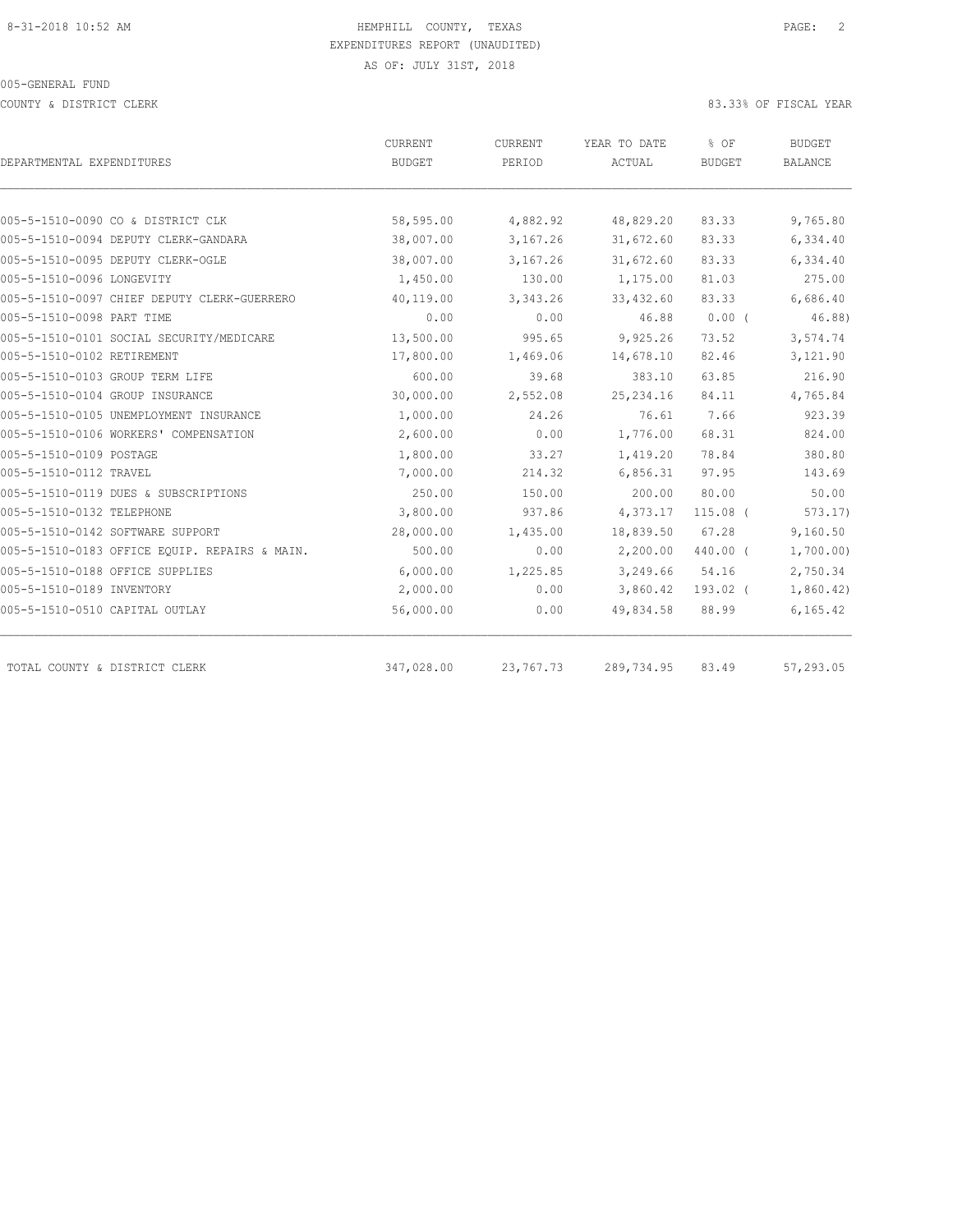COUNTY EXTENSION SERVICE 83.33% OF FISCAL YEAR

| DEPARTMENTAL EXPENDITURES                     | CURRENT<br><b>BUDGET</b> | CURRENT<br>PERIOD | YEAR TO DATE<br>ACTUAL | % OF<br><b>BUDGET</b> | <b>BUDGET</b><br><b>BALANCE</b> |
|-----------------------------------------------|--------------------------|-------------------|------------------------|-----------------------|---------------------------------|
|                                               |                          |                   |                        |                       |                                 |
| 005-5-1520-0091 CEA-AG/A. HOLLOWAY            | 35,627.00                | 2,968.92          | 29,689.20              | 83.33                 | 5,937.80                        |
| 005-5-1520-0092 CEA-FCS/T. HOLLOWAY           | 35,627.00                | 2,968.92          | 29,689.20              | 83.33                 | 5,937.80                        |
| 005-5-1520-0096 LONGEVITY                     | 1,000.00                 | 80.00             | 695.00                 | 69.50                 | 305.00                          |
| 005-5-1520-0097 CEA SECRETARY-PERRY           | 40,119.00                | 3,343.26          | 33, 432.60             | 83.33                 | 6,686.40                        |
| 005-5-1520-0098 PART-TIME SECRETARY           | 1,500.00                 | 0.00              | 420.00                 | 28.00                 | 1,080.00                        |
| 005-5-1520-0101 SOCIAL SECURITY/MEDICARE      | 9,000.00                 | 627.07            | 6,326.38               | 70.29                 | 2,673.62                        |
| 005-5-1520-0102 RETIREMENT                    | 4,020.00                 | 334.32            | 3,343.20               | 83.16                 | 676.80                          |
| 005-5-1520-0103 GROUP TERM LIFE               | 150.00                   | 9.02              | 87.20                  | 58.13                 | 62.80                           |
| 005-5-1520-0104 GROUP INSURANCE               | 7,500.00                 | 638.02            | 6,300.92               | 84.01                 | 1,199.08                        |
| 005-5-1520-0105 UNEMPLOYMENT INSURANCE        | 500.00                   | 22.93             | 73.77                  | 14.75                 | 426.23                          |
| 005-5-1520-0106 WORKERS' COMPENSATION         | 1,800.00                 | 0.00              | 450.00                 | 25.00                 | 1,350.00                        |
| 005-5-1520-0109 POSTAGE                       | 1,000.00                 | 110.64            | 630.60                 | 63.06                 | 369.40                          |
| 005-5-1520-0112 TRAVEL/AG- A. HOLLOWAY        | 7,500.00                 | 1,264.94          | 7,327.95               | 97.71                 | 172.05                          |
| 005-5-1520-0114 TRAVEL/FCS-T. HOLLOWAY        | 2,500.00                 | 166.71            | 746.53                 | 29.86                 | 1,753.47                        |
| 005-5-1520-0119 DUES & SUBSCRIPTIONS          | 1,000.00                 | 0.00              | 1,010.00               | $101.00$ (            | 10.00                           |
| 005-5-1520-0122 FUEL & OIL                    | 3,500.00                 | 934.01            | 4,201.54               | $120.04$ (            | 701.54)                         |
| 005-5-1520-0132 TELEPHONE                     | 3,500.00                 | 204.74            | 3,320.37               | 94.87                 | 179.63                          |
| 005-5-1520-0137 VEHICLE REPAIRS & MAINTENANCE | 2,500.00                 | 499.28            | 3,381.65               | 135.27 (              | 881.65)                         |
| 005-5-1520-0142 IT TECH SUPPORT               | 1,500.00                 | 231.90            | 1,359.50               | 90.63                 | 140.50                          |
| 005-5-1520-0183 OFFICE EQUIP.REPAIRS & MAIN.  | 500.00                   | 0.00              | 0.00                   | 0.00                  | 500.00                          |
| 005-5-1520-0188 OFFICE SUPPLIES               | 2,500.00                 | 0.00              | 1,707.05               | 68.28                 | 792.95                          |
| 005-5-1520-0189 INVENTORY/EQUIPMENT           | 2,000.00                 | 0.00              | 123.04                 | 6.15                  | 1,876.96                        |
| 005-5-1520-0201 COMPUTER SUPPLIES & MAINT.    | 500.00                   | 0.00              | 0.00                   | 0.00                  | 500.00                          |
| 005-5-1520-0202 STOCK SHOW                    | 1,500.00                 | 0.00              | 1,500.00               | 100.00                | 0.00                            |
| 005-5-1520-0203 4-H FUND                      | 1,500.00                 | 0.00              | 1,500.00               | 100.00                | 0.00                            |
| 005-5-1520-0204 TRAVEL-SECRETARY              | 500.00                   | 0.00              | 154.12                 | 30.82                 | 345.88                          |
| 005-5-1520-0205 4-H FARM PROJECTS & MAINT.    | 3,000.00                 | 0.00              | 421.58                 | 14.05                 | 2,578.42                        |
| 005-5-1520-0510 CAPITAL OUTLAY                | 30,000.00                | 0.00              | 0.00                   | 0.00                  | 30,000.00                       |
|                                               |                          |                   |                        |                       |                                 |
| TOTAL COUNTY EXTENSION SERVICE                | 201,843.00               | 14,404.68         | 137,891.40             | 68.32                 | 63,951.60                       |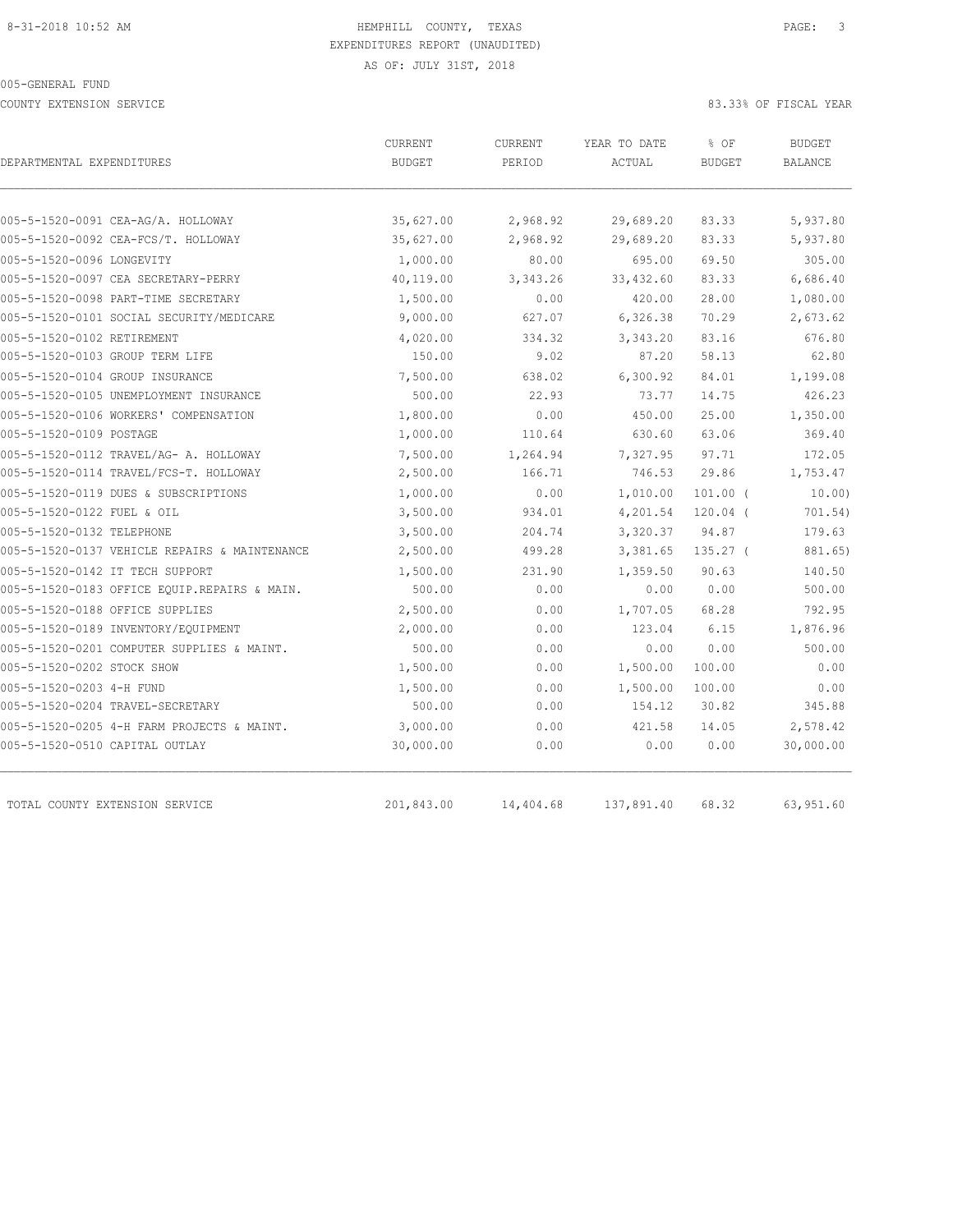COUNTY TREASURER **EXECUTE:** 83.33% OF FISCAL YEAR

| DEPARTMENTAL EXPENDITURES                  | CURRENT<br><b>BUDGET</b> | CURRENT<br>PERIOD | YEAR TO DATE<br>ACTUAL | % OF<br><b>BUDGET</b> | <b>BUDGET</b><br><b>BALANCE</b> |
|--------------------------------------------|--------------------------|-------------------|------------------------|-----------------------|---------------------------------|
|                                            |                          |                   |                        |                       |                                 |
| 005-5-1530-0090 COUNTY TREASURER           | 58,595.00                | 4,882.92          | 48,829.20              | 83.33                 | 9,765.80                        |
| 005-5-1530-0095 CHIEF DEP TREASURER-REED   | 20,060.00                | 1,671.62          | 16,716.20              | 83.33                 | 3,343.80                        |
| 005-5-1530-0096 LONGEVITY                  | 1,120.00                 | 50.00             | 457.50                 | 40.85                 | 662.50                          |
| 005-5-1530-0098 DEPUTY TREASURER/PART-TIME | 500.00                   | 0.00              | 0.00                   | 0.00                  | 500.00                          |
| 005-5-1530-0101 SOCIAL SECURITY/MEDICARE   | 6, 200, 00               | 499.64            | 4,579.36               | 73.86                 | 1,620.64                        |
| 005-5-1530-0102 RETIREMENT                 | 8,030.00                 | 660.46            | 6,600.35               | 82.20                 | 1,429.65                        |
| 005-5-1530-0103 GROUP TERM LIFE            | 250.00                   | 17.84             | 172.18                 | 68.87                 | 77.82                           |
| 005-5-1530-0104 GROUP INSURANCE            | 11,250.00                | 957.03            | 9,462.81               | 84.11                 | 1,787.19                        |
| 005-5-1530-0105 UNEMPLOYMENT INSURANCE     | 200.00                   | 4.12              | 13.32                  | 6.66                  | 186.68                          |
| 005-5-1530-0106 WORKERS' COMPENSATION      | 1,500.00                 | 0.00              | 675.00                 | 45.00                 | 825.00                          |
| 005-5-1530-0107 AirMedCare GROUP           | 3,000.00                 | 0.00              | 0.00                   | 0.00                  | 3,000.00                        |
| 005-5-1530-0109 POSTAGE                    | 1,800.00                 | 7.47              | 1,237.03               | 68.72                 | 562.97                          |
| 005-5-1530-0112 TRAVEL                     | 2,500.00                 | 0.00              | 1,596.29               | 63.85                 | 903.71                          |
| 005-5-1530-0119 DUES & SUBSCRIPTIONS       | 1,100.00                 | 0.00              | 619.20                 | 56.29                 | 480.80                          |
| 005-5-1530-0132 TELEPHONE                  | 1,650.00                 | 349.33            | 2,418.36               | $146.57$ (            | 768.36                          |
| 005-5-1530-0140 OFFICE EQUIPMENT REPAIR    | 2,000.00                 | 100.00            | 375.00                 | 18.75                 | 1,625.00                        |
| 005-5-1530-0142 MAINTENANCE CONTRACTS      | 15,000.00                | 0.00              | 15,346.70              | $102.31$ (            | 346.70)                         |
| 005-5-1530-0188 OFFICE SUPPLIES            | 2,500.00                 | 0.00              | 727.77                 | 29.11                 | 1,772.23                        |
| 005-5-1530-0189 INVENTORY/EQUIPMENT        | 5,000.00                 | 0.00              | 0.00                   | 0.00                  | 5,000.00                        |
| TOTAL COUNTY TREASURER                     | 142,255.00               | 9,200.43          | 109,826.27             | 77.20                 | 32,428.73                       |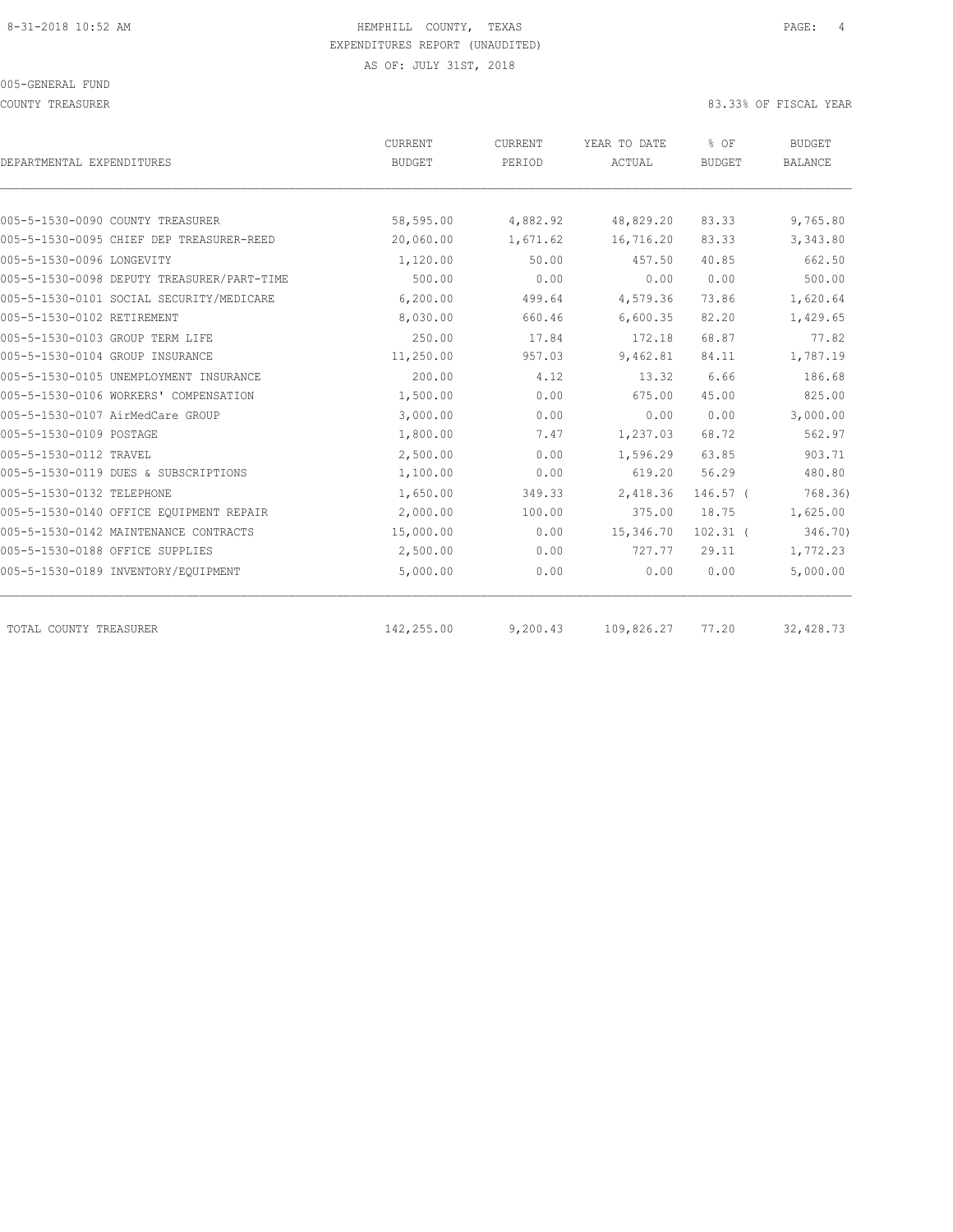COUNTY TAX COLLECTOR 83.33% OF FISCAL YEAR

| DEPARTMENTAL EXPENDITURES                | CURRENT<br><b>BUDGET</b> | <b>CURRENT</b><br>PERIOD | YEAR TO DATE<br>ACTUAL | % OF<br><b>BUDGET</b> | <b>BUDGET</b><br><b>BALANCE</b> |
|------------------------------------------|--------------------------|--------------------------|------------------------|-----------------------|---------------------------------|
|                                          |                          |                          |                        |                       |                                 |
| 005-5-1540-0090 COUNTY TAX COLLECTOR     | 58,595.00                | 4,882.92                 | 48,829.20              | 83.33                 | 9,765.80                        |
| 005-5-1540-0094 PART TIME HELP           | 1,500.00                 | 0.00                     | 0.00                   | 0.00                  | 1,500.00                        |
| 005-5-1540-0095 CHIEF DEPUTY TAC/JACKSON | 40,119.00                | 3,343.26                 | 33, 432.60             | 83.33                 | 6,686.40                        |
| 005-5-1540-0096 LONGEVITY                | 3,200.00                 | 260.00                   | 2,520.00               | 78.75                 | 680.00                          |
| 005-5-1540-0097 DEPUTY TAC/BENTLEY       | 38,007.00                | 3,167.26                 | 31,672.60              | 83.33                 | 6,334.40                        |
| 005-5-1540-0098 DEPUTY TAC/CLARK         | 38,007.00                | 3,167.26                 | 31,672.60              | 83.33                 | 6,334.40                        |
| 005-5-1540-0101 SOCIAL SECURITY/MEDICARE | 14,000.00                | 1,073.31                 | 10,734.42              | 76.67                 | 3,265.58                        |
| 005-5-1540-0102 RETIREMENT               | 18,000.00                | 1,482.06                 | 14,812.60              | 82.29                 | 3,187.40                        |
| 005-5-1540-0103 GROUP TERM LIFE          | 600.00                   | 40.00                    | 386.52                 | 64.42                 | 213.48                          |
| 005-5-1540-0104 GROUP INSURANCE          | 30,000.00                | 2,552.08                 | 25, 234.16             | 84.11                 | 4,765.84                        |
| 005-5-1540-0105 UNEMPLOYMENT INSURANCE   | 1,500.00                 | 23.85                    | 77.07                  | 5.14                  | 1,422.93                        |
| 005-5-1540-0106 WORKERS' COMPENSATION    | 2,400.00                 | 0.00                     | 1,800.00               | 75.00                 | 600.00                          |
| 005-5-1540-0109 POSTAGE                  | 10,000.00                | 0.00                     | 5,875.75               | 58.76                 | 4,124.25                        |
| 005-5-1540-0112 TRAVEL                   | 4,000.00                 | 813.58                   | 3,845.13               | 96.13                 | 154.87                          |
| 005-5-1540-0119 DUES & SUBSCRIPTIONS     | 1,000.00                 | 0.00                     | 485.00                 | 48.50                 | 515.00                          |
| 005-5-1540-0132 FAX LINE                 | 3,200.00                 | 648.68                   | 3,149.08               | 98.41                 | 50.92                           |
| 005-5-1540-0138 DATA PROCESSING          | 48,000.00                | 10,989.25                | 43,070.50              | 89.73                 | 4,929.50                        |
| 005-5-1540-0142 IT/MAINTENANCE CONTRACTS | 3,000.00                 | 0.00                     | 200.00                 | 6.67                  | 2,800.00                        |
| 005-5-1540-0148 ADVERTISING              | 1,000.00                 | 67.20                    | 312.48                 | 31.25                 | 687.52                          |
| 005-5-1540-0150 JUDGEMENTS               | 0.00                     | 0.00                     | 0.00                   | 0.00                  | 0.00                            |
| 005-5-1540-0181 CITATIONS & SUBPOENAS    | 800.00                   | 0.00                     | 430.00                 | 53.75                 | 370.00                          |
| 005-5-1540-0188 OFFICE SUPPLIES          | 7,000.00                 | 134.06                   | 2,006.34               | 28.66                 | 4,993.66                        |
| 005-5-1540-0189 INVENTORY/EQUIPMENT      | 3,000.00                 | 716.30                   | 820.69                 | 27.36                 | 2,179.31                        |
| 005-5-1540-0510 CAPITAL OUTLAY           | 6,000.00                 | 0.00                     | 5,364.30               | 89.41                 | 635.70                          |
|                                          |                          |                          |                        |                       |                                 |
| TOTAL COUNTY TAX COLLECTOR               | 332,928.00               | 33,361.07                | 266,731.04             | 80.12                 | 66,196.96                       |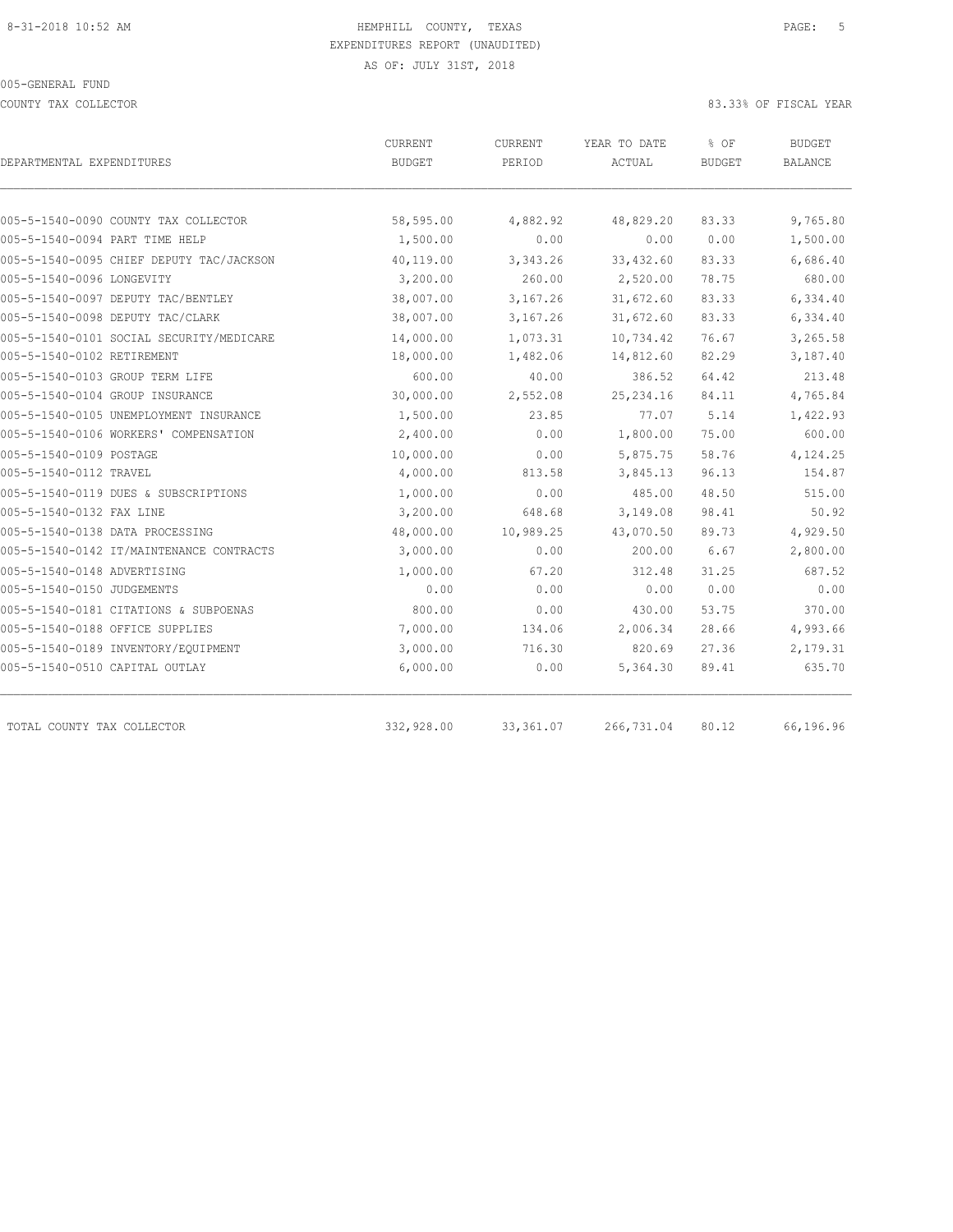JURY & ELECTION 83.33% OF FISCAL YEAR

| DEPARTMENTAL EXPENDITURES                      | <b>CURRENT</b><br><b>BUDGET</b> | CURRENT<br>PERIOD | YEAR TO DATE<br>ACTUAL | % OF<br><b>BUDGET</b> | <b>BUDGET</b><br><b>BALANCE</b> |
|------------------------------------------------|---------------------------------|-------------------|------------------------|-----------------------|---------------------------------|
|                                                |                                 |                   |                        |                       |                                 |
| 005-5-2400-0101 SOCIAL SECURITY/MEDICARE       | 300.00                          | 0.00              | 366.97                 | $122.32$ (            | 66.97)                          |
| 005-5-2400-0106 WORKERS' COMPENSATION          | 2,500.00                        | 0.00              | 558.00                 | 22.32                 | 1,942.00                        |
| 005-5-2400-0114 COUNTY COURT EXPENSES          | 2,500.00                        | 0.00              | 2,241.38               | 89.66                 | 258.62                          |
| 005-5-2400-0115 CO.CRT. CONT LAB-REPORTER      | 1,500.00                        | 0.00              | 1,213.59               | 80.91                 | 286.41                          |
| 005-5-2400-0116 CO.CRT.CONT LAB-CRT APP ATTNY  | 25,000.00                       | 500.00            | 16,270.00              | 65.08                 | 8,730.00                        |
| 005-5-2400-0117 ELECTION EXPENSES              | 15,000.00                       | 5,447.50          | 14,794.06              | 98.63                 | 205.94                          |
| 005-5-2400-0118 ELECTION JUDGES                | 7,000.00                        | 0.00              | 6,075.68               | 86.80                 | 924.32                          |
| 005-5-2400-0124 CONTRACT LABOR - CRT INTERPRET | 2,500.00                        | 0.00              | 0.00                   | 0.00                  | 2,500.00                        |
| 005-5-2400-0150 GRAND JURORS                   | 2,500.00                        | 0.00              | 655.00                 | 26.20                 | 1,845.00                        |
| 005-5-2400-0151 PETIT JURORS                   | 2,500.00                        | 0.00              | 1,645.00               | 65.80                 | 855.00                          |
| 005-5-2400-0152 JUSTICE COURT JURORS           | 500.00                          | 0.00              | 85.00                  | 17.00                 | 415.00                          |
| 005-5-2400-0196 CHILD PROT SER CRT APP ATTY    | 16,000.00                       | 0.00              | 1,238.00               | 7.74                  | 14,762.00                       |
| 005-5-2400-0197 CHILD PROT SER CRT REPORTER    | 1,500.00                        | 294.82            | 857.52                 | 57.17                 | 642.48                          |
| TOTAL JURY & ELECTION                          | 79,300.00                       | 6,242.32          | 46,000.20              | 58.01                 | 33,299.80                       |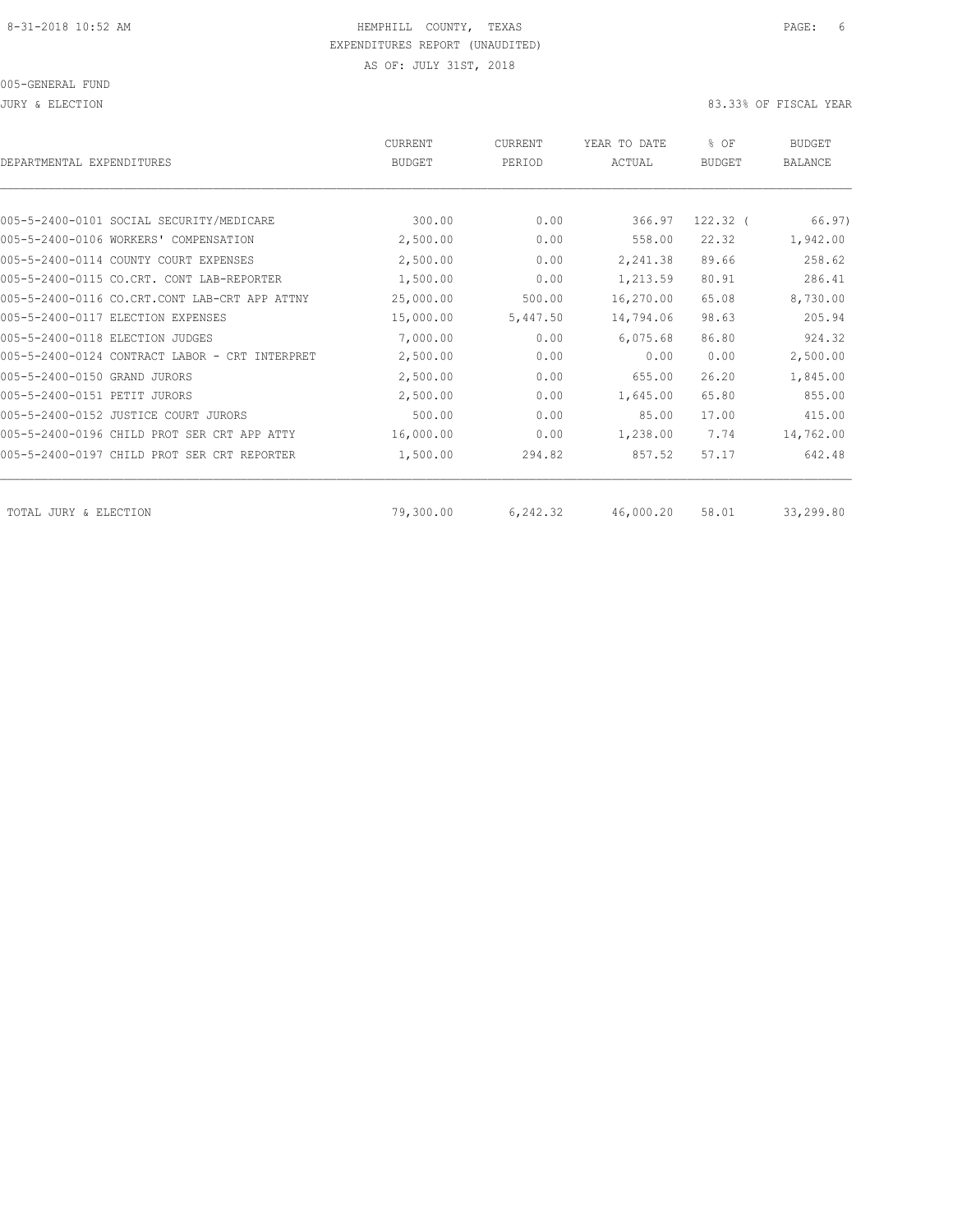DISTRICT COURT COURT COURT COURT COURT COURT COURT COURT COURT COURT COURT COURT COURT COURT COURT COURT COURT

| DEPARTMENTAL EXPENDITURES                      | CURRENT<br><b>BUDGET</b> | CURRENT<br>PERIOD | YEAR TO DATE<br>ACTUAL | % OF<br><b>BUDGET</b> | <b>BUDGET</b><br><b>BALANCE</b> |
|------------------------------------------------|--------------------------|-------------------|------------------------|-----------------------|---------------------------------|
|                                                |                          |                   |                        |                       |                                 |
| 005-5-2410-0090 JUDGE-EMMERT                   | 1,897.00                 | 158.08            | 1,580.80               | 83.33                 | 316.20                          |
| 005-5-2410-0095 COURT BAILIFF-HOLLAND          | 11,787.00                | 982.26            | 9,822.60               | 83.33                 | 1,964.40                        |
| 005-5-2410-0096 LONGEVITY SPECIAL              | 900.00                   | 56.84             | 548.80                 | 60.98                 | 351.20                          |
| 005-5-2410-0097 COURT REPORTER-MCCLENDON       | 16,000.00                | 1,313.48          | 13, 134.80             | 82.09                 | 2,865.20                        |
| 005-5-2410-0098 COURT ADMINISTRATOR-BURCH      | 8,522.00                 | 710.16            | 7,101.60               | 83.33                 | 1,420.40                        |
| 005-5-2410-0101 SOCIAL SECURITY/MEDICARE       | 3,000.00                 | 246.39            | 2,462.30               | 82.08                 | 537.70                          |
| 005-5-2410-0102 RETIREMENT                     | 3,900.00                 | 322.07            | 3,218.90               | 82.54                 | 681.10                          |
| 005-5-2410-0103 GROUP TERM LIFE                | 150.00                   | 8.69              | 83.99                  | 55.99                 | 66.01                           |
| 005-5-2410-0104 GROUP INSURANCE                | 6,000.00                 | 0.00              | 5,130.00               | 85.50                 | 870.00                          |
| 005-5-2410-0105 UNEMPLOYMENT INSURANCE         | 200.00                   | 7.35              | 23.76                  | 11.88                 | 176.24                          |
| 005-5-2410-0106 WORKERS' COMPENSATION          | 2,400.00                 | 0.00              | 1,680.00               | 70.00                 | 720.00                          |
| 005-5-2410-0116 DIST CRT-CONT LAB-CRT APP ATTN | 24,500.00                | 2,250.00          | 21,609.10              | 88.20                 | 2,890.90                        |
| 005-5-2410-0124 CONTRACT LABOR                 | 2,000.00                 | 0.00              | 0.00                   | 0.00                  | 2,000.00                        |
| 005-5-2410-0154 JUDICIAL DISTRICT ASSESSMENT   | 500.00                   | 0.00              | 0.00                   | 0.00                  | 500.00                          |
| 005-5-2410-0155 BUDGET REIMBURSEMENT           | 8,000.00                 | 0.00              | 3,845.74               | 48.07                 | 4,154.26                        |
| 005-5-2410-0219 STATEMENT OF FACTS             | 4,000.00                 | 0.00              | 0.00                   | 0.00                  | 4,000.00                        |
| TOTAL DISTRICT COURT                           | 93,756.00                | 6,055.32          | 70,242.39              | 74.92                 | 23,513.61                       |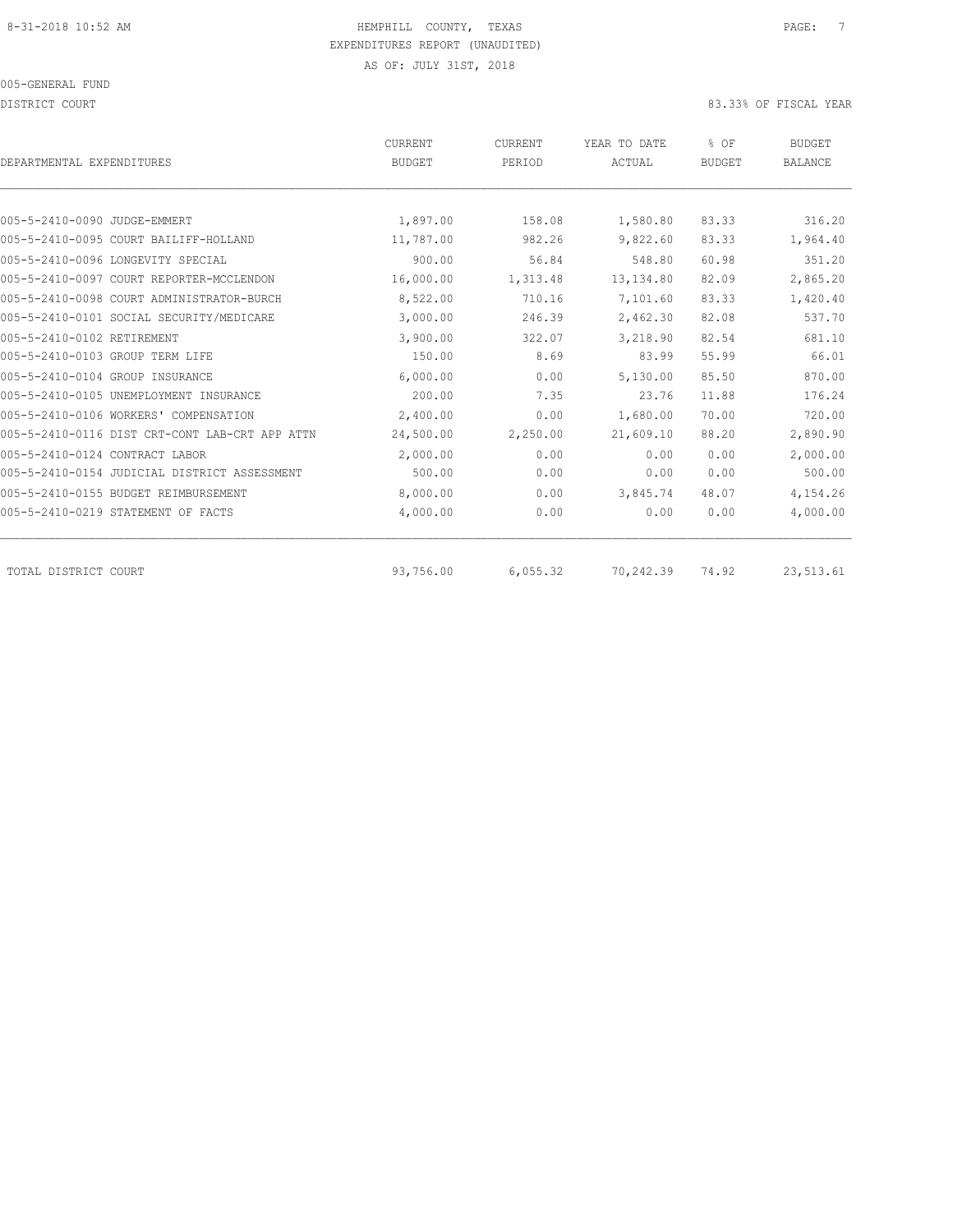COUNTY JUDGE 83.33% OF FISCAL YEAR

| DEPARTMENTAL EXPENDITURES                     | CURRENT<br><b>BUDGET</b> | <b>CURRENT</b><br>PERIOD | YEAR TO DATE<br>ACTUAL | % OF<br><b>BUDGET</b> | BUDGET<br><b>BALANCE</b> |
|-----------------------------------------------|--------------------------|--------------------------|------------------------|-----------------------|--------------------------|
|                                               |                          |                          |                        |                       |                          |
| 005-5-2500-0082 OVERTIME                      | 1,500.00                 | 0.00                     | 0.00                   | 0.00                  | 1,500.00                 |
| 005-5-2500-0090 JUDGE SALARY                  | 61,022.00                | 5,085.16                 | 50,851.60              | 83.33                 | 10,170.40                |
| 005-5-2500-0091 JUVENILE CRT JUDGE (1)        | 3,081.00                 | 256.76                   | 2,567.60               | 83.34                 | 513.40                   |
| 005-5-2500-0092 STATE/CO JUDGE SAL SUPPLEMENT | 25,200.00                | 2,100.00                 | 21,000.00              | 83.33                 | 4,200.00                 |
| 005-5-2500-0094 JANITOR/LONGORIA              | 38,950.00                | 3,245.84                 | 32,458.40              | 83.33                 | 6,491.60                 |
| 005-5-2500-0095 JANITOR/JOHNSON               | 42,230.00                | 3,519.16                 | 35, 191.60             | 83.33                 | 7,038.40                 |
| 005-5-2500-0096 LONGEVITY                     | 2,690.00                 | 130.00                   | 1,705.00               | 63.38                 | 985.00                   |
| 005-5-2500-0097 ADMIN ASST-KENDALL            | 42,819.00                | 3,167.26                 | 35,826.73              | 83.67                 | 6,992.27                 |
| 005-5-2500-0098 PART-TIME SECRETARY           | 1,500.00                 | 0.00                     | 1,059.38               | 70.63                 | 440.62                   |
| 005-5-2500-0101 SOCIAL SECURITY/MEDICARE      | 16,660.00                | 1,203.66                 | 12,637.99              | 75.86                 | 4,022.01                 |
| 005-5-2500-0102 RETIREMENT                    | 21,670.00                | 1,753.42                 | 17,990.12              | 83.02                 | 3,679.88                 |
| 005-5-2500-0103 GROUP TERM LIFE               | 550.00                   | 47.36                    | 469.81                 | 85.42                 | 80.19                    |
| 005-5-2500-0104 GROUP INSURANCE               | 30,000.00                | 2,550.85                 | 22,746.02              | 75.82                 | 7,253.98                 |
| 005-5-2500-0105 UNEMPLOYMENT INSURANCE        | 300.00                   | 24.44                    | 83.23                  | 27.74                 | 216.77                   |
| 005-5-2500-0106 WORKERS' COMPENSATION         | 2,300.00                 | 0.00                     | 2,340.00               | $101.74$ (            | 40.00                    |
| 005-5-2500-0109 POSTAGE                       | 600.00                   | 18.68                    | 338.66                 | 56.44                 | 261.34                   |
| 005-5-2500-0112 TRAVEL                        | 7,000.00                 | 0.00                     | 197.66                 | 2.82                  | 6,802.34                 |
| 005-5-2500-0119 DUES & SUBSCRIPTIONS          | 4,000.00                 | 0.00                     | 2,485.00               | 62.13                 | 1,515.00                 |
| 005-5-2500-0132 FAX LINE                      | 3,000.00                 | 518.40                   | 3,880.91               | $129.36$ (            | 880.91)                  |
| 005-5-2500-0139 TRAINING SEMINARS             | 2,000.00                 | 0.00                     | 0.00                   | 0.00                  | 2,000.00                 |
| 005-5-2500-0148 ADVERTISING                   | 2,000.00                 | 145.74                   | 1,961.97               | 98.10                 | 38.03                    |
| 005-5-2500-0183 OFFICE EQUIP-R&M              | 500.00                   | 200.00                   | 500.00                 | 100.00                | 0.00                     |
| 005-5-2500-0188 OFFICE SUPPLIES               | $2,500.00$ (             | 0.01)                    | 1,106.81               | 44.27                 | 1,393.19                 |
| 005-5-2500-0189 INVENTORY/EQUIPMENT           | 0.00                     | 0.00                     | 0.00                   | 0.00                  | 0.00                     |
| TOTAL COUNTY JUDGE                            | 312,072.00               | 23,966.72                | 247,398.49             | 79.28                 | 64,673.51                |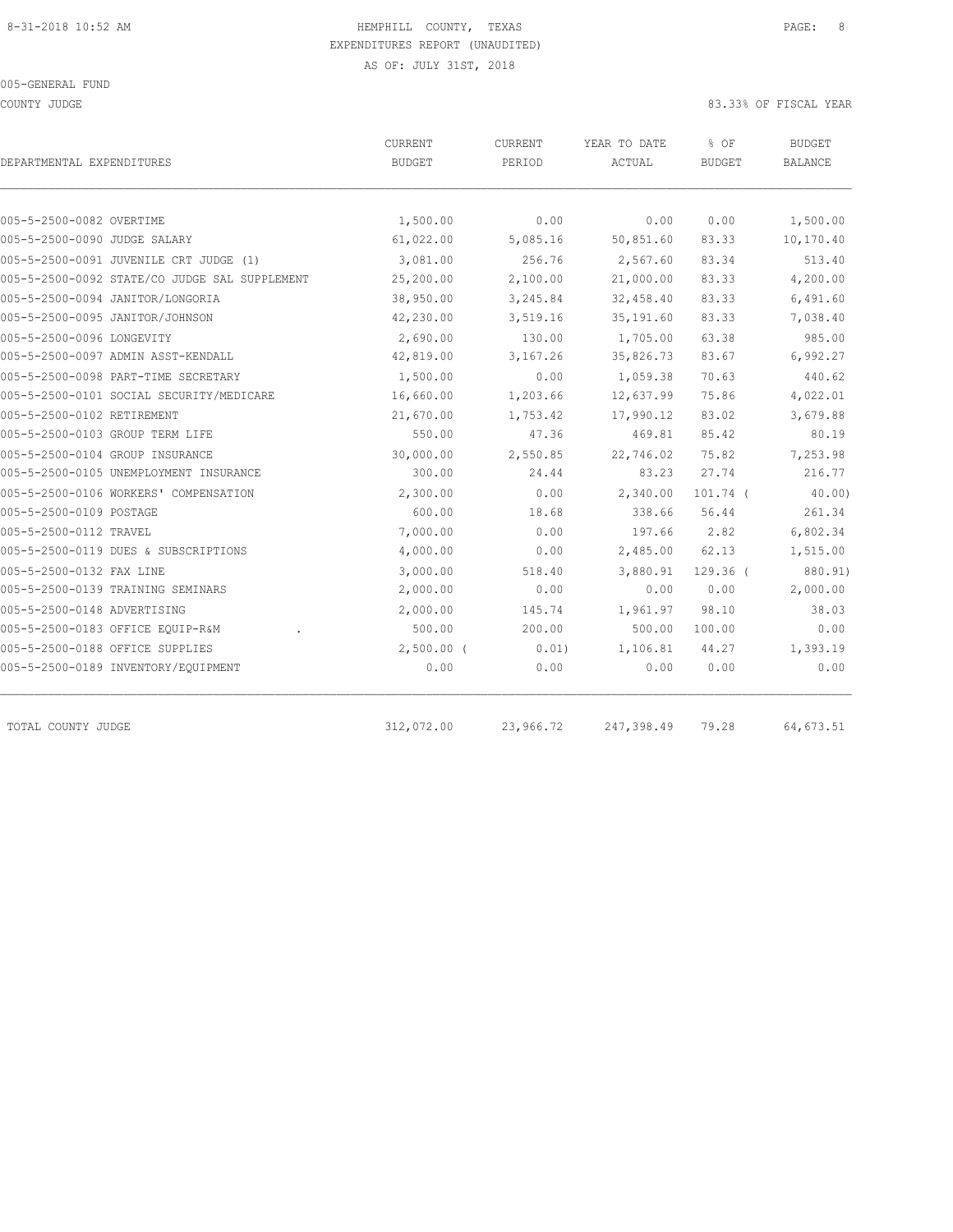#### 005-GENERAL FUND

JUVENILE PROBATION 83.33% OF FISCAL YEAR

| DEPARTMENTAL EXPENDITURES      |                                               | CURRENT<br><b>BUDGET</b> | CURRENT<br>PERIOD | YEAR TO DATE<br>ACTUAL | % OF<br><b>BUDGET</b> | BUDGET<br><b>BALANCE</b> |
|--------------------------------|-----------------------------------------------|--------------------------|-------------------|------------------------|-----------------------|--------------------------|
|                                |                                               |                          |                   |                        |                       |                          |
|                                | 005-5-2510-0090 STATE/CHIEF JUV PRO OFFICER   | 63,324.00                | 5,277.00          | 52,770.00              | 83.33                 | 10,554.00                |
| 005-5-2510-0096 JPO/LONGEVITY  |                                               | 740.00                   | 60.00             | 600.00                 | 81.08                 | 140.00                   |
|                                | 005-5-2510-0101 JPO SOCIAL SEC/MEDICARE       | 4,780.00                 | 410.58            | 4,105.80               | 85.90                 | 674.20                   |
| 005-5-2510-0102 JPO RETIREMENT |                                               | 6,340.00                 | 536.70            | 5,367.00               | 84.65                 | 973.00                   |
|                                | 005-5-2510-0103 JPO GROUP TERM LIFE           | 230.00                   | 14.50             | 140.14                 | 60.93                 | 89.86                    |
|                                | 005-5-2510-0104 JPO GROUP INSURANCE           | 7,500.00                 | 638.02            | 6,308.54               | 84.11                 | 1,191.46                 |
|                                | 005-5-2510-0105 JPO/UNEMPLOYMENT              | 100.00                   | 12.88             | 41.70                  | 41.70                 | 58.30                    |
|                                | 005-5-2510-0106 JPO/WORKERS' COMP             | 580.00                   | 0.00              | 450.00                 | 77.59                 | 130.00                   |
|                                | 005-5-2510-0132 JUVENILE PROBATION CELL PHONE | 360.00                   | 30.00             | 300.00                 | 83.33                 | 60.00                    |
| TOTAL JUVENILE PROBATION       |                                               | 83,954.00                | 6,979.68          | 70,083.18              | 83.48                 | 13,870.82                |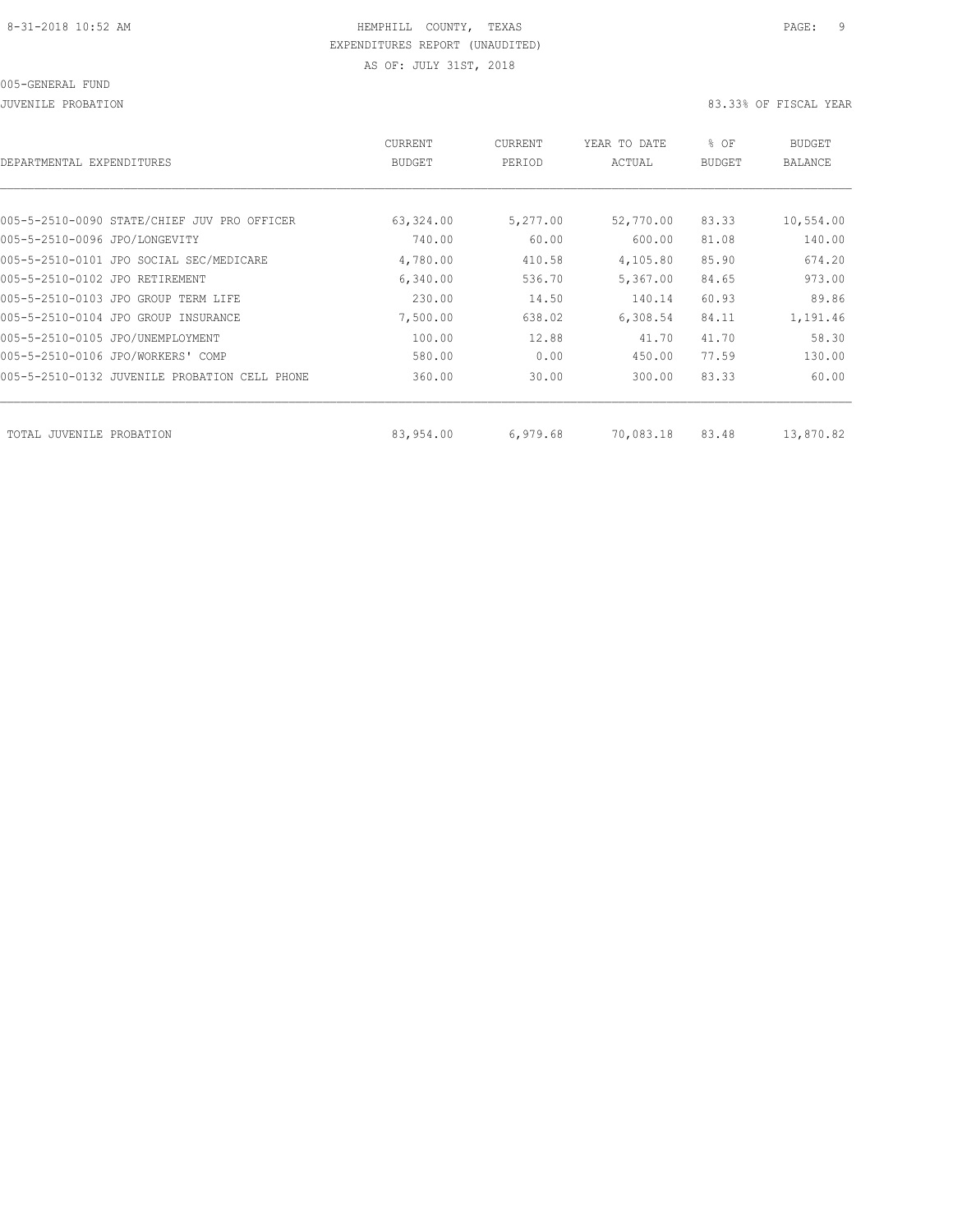LOCAL JUVENILE PROBATION 83.33% OF FISCAL YEAR

| DEPARTMENTAL EXPENDITURES                     | CURRENT<br>BUDGET | CURRENT<br>PERIOD | YEAR TO DATE<br>ACTUAL | % OF<br>BUDGET | BUDGET<br>BALANCE |
|-----------------------------------------------|-------------------|-------------------|------------------------|----------------|-------------------|
|                                               |                   |                   |                        |                |                   |
| 005-5-2520-0090 31ST DISTRICT JUV PRO OFFICER | 53,498.00         | 4,458.16          | 44,581.60              | 83.33          | 8,916.40          |
| 005-5-2520-0096 JPO LOCAL/LONGEVITY           | 500.00            | 40.00             | 400.00                 | 80.00          | 100.00            |
| 005-5-2520-0101 LOCAL JPO SS/MEDICARE         | 4,050.00          | 346.40            | 3,464.00               | 85.53          | 586.00            |
| 005-5-2520-0102 LOCAL JPO RETIREMENT          | 5,350.00          | 452.82            | 4,528.20               | 84.64          | 821.80            |
| 005-5-2520-0103 LOCAL JPO GROUP TERM LIFE     | 200.00            | 12.22             | 118.12                 | 59.06          | 81.88             |
| 005-5-2520-0104 LOCAL JPO GROUP INSURANCE     | 7,500.00          | 638.02            | 6,308.54               | 84.11          | 1,191.46          |
| 005-5-2520-0105 JPO LOCAL/UNEMPLOYMENT        | 100.00            | 10.87             | 35.19                  | 35.19          | 64.81             |
| 005-5-2520-0106 JPO LOCAL/WORKERS' COMP       | 580.00            | 0.00              | 450.00                 | 77.59          | 130.00            |
| 005-5-2520-0132 LOCAL JPO CELL PHONE          | 360.00            | 30.00             | 300.00                 | 83.33          | 60.00             |
| TOTAL LOCAL JUVENILE PROBATION                | 72,138.00         | 5,988.49          | 60,185.65              | 83.43          | 11,952.35         |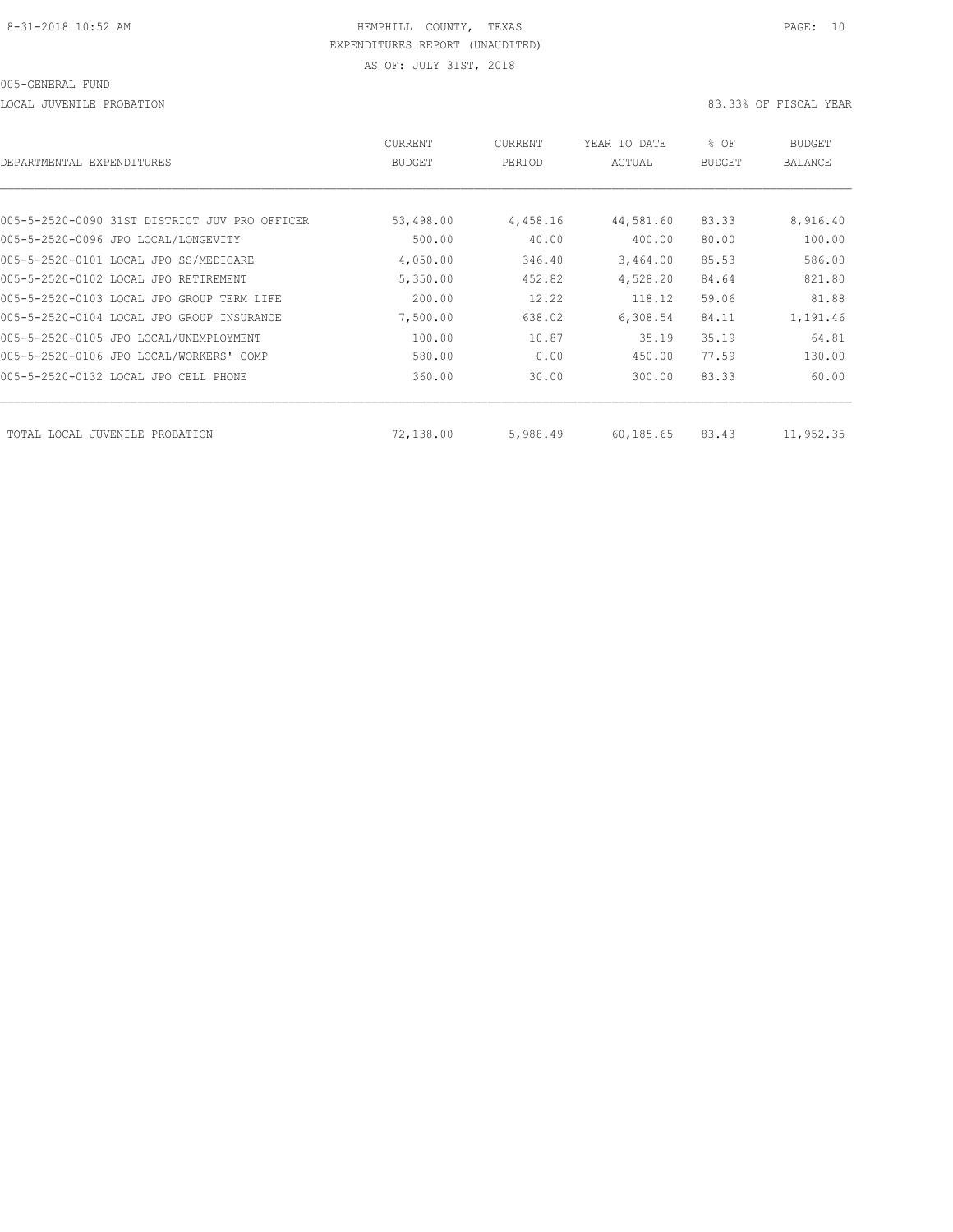COUNTY ATTORNEY 83.33% OF FISCAL YEAR

| DEPARTMENTAL EXPENDITURES                     | <b>CURRENT</b><br>BUDGET | CURRENT<br>PERIOD | YEAR TO DATE<br>ACTUAL | % OF<br><b>BUDGET</b> | <b>BUDGET</b><br><b>BALANCE</b> |
|-----------------------------------------------|--------------------------|-------------------|------------------------|-----------------------|---------------------------------|
|                                               |                          |                   |                        |                       |                                 |
| 005-5-2550-0090 COUNTY ATTORNEY               | 58,595.00                | 4,882.92          | 48,829.20              | 83.33                 | 9,765.80                        |
| 005-5-2550-0091 CO ATTNY ST SALARY SUPPLEMENT | 23,333.00                | 1,944.40          | 19,444.00              | 83.33                 | 3,889.00                        |
| 005-5-2550-0095 LEGAL ASST/REED               | 20,059.00                | 1,671.64          | 16,716.40              | 83.34                 | 3,342.60                        |
| 005-5-2550-0096 LONGEVITY                     | 0.00                     | 50.00             | 457.50                 | 0.00(                 | 457.50)                         |
| 005-5-2550-0101 SOCIAL SECURITY/MEDICARE      | 7,820.00                 | 647.38            | 6,462.53               | 82.64                 | 1,357.47                        |
| 005-5-2550-0102 RETIREMENT                    | 10,200.00                | 854.90            | 8,544.75               | 83.77                 | 1,655.25                        |
| 005-5-2550-0103 GROUP TERM LIFE               | 300.00                   | 23.08             | 223.06                 | 74.35                 | 76.94                           |
| 005-5-2550-0104 GROUP INSURANCE               | 11,250.00                | 957.03            | 9,462.81               | 84.11                 | 1,787.19                        |
| 005-5-2550-0105 UNEMPLOYMENT INSURANCE        | 400.00                   | 4.12              | 13.32                  | 3.33                  | 386.68                          |
| 005-5-2550-0106 WORKERS' COMPENSATION         | 1,500.00                 | 0.00              | 675.00                 | 45.00                 | 825.00                          |
| 005-5-2550-0109 POSTAGE                       | 350.00                   | 5.98              | 178.33                 | 50.95                 | 171.67                          |
| 005-5-2550-0112 TRAVEL/EDUCATION              | 5,000.00                 | 800.00            | 4,541.43               | 90.83                 | 458.57                          |
| 005-5-2550-0119 DUES & SUBSCRIPTIONS          | 1,000.00                 | 0.00              | 310.00                 | 31.00                 | 690.00                          |
| 005-5-2550-0132 FAX LINE                      | 1,600.00                 | 328.97            | 1,971.01               | $123.19$ (            | 371.01)                         |
| 005-5-2550-0140 OFFICE EQUIPMENT REPAIRS      | 1,500.00                 | 0.00              | 525.00                 | 35.00                 | 975.00                          |
| 005-5-2550-0142 SOFTWARE SUPPORT              | 3,500.00                 | 642.78            | 4,681.95               | $133.77-$             | 1,181.95)                       |
| 005-5-2550-0168 C/ATTY LAW LIB                | 2,200.00                 | 0.00              | 1,021.20               | 46.42                 | 1,178.80                        |
| 005-5-2550-0188 OFFICE SUPPLIES               | 3,500.00                 | 405.74            | 1,791.34               | 51.18                 | 1,708.66                        |
| 005-5-2550-0189 INVENTORY/EQUIPMENT           | 5,000.00                 | 0.00              | 856.61                 | 17.13                 | 4,143.39                        |
| TOTAL COUNTY ATTORNEY                         | 157,107.00               | 13,218.94         | 126,705.44             | 80.65                 | 30,401.56                       |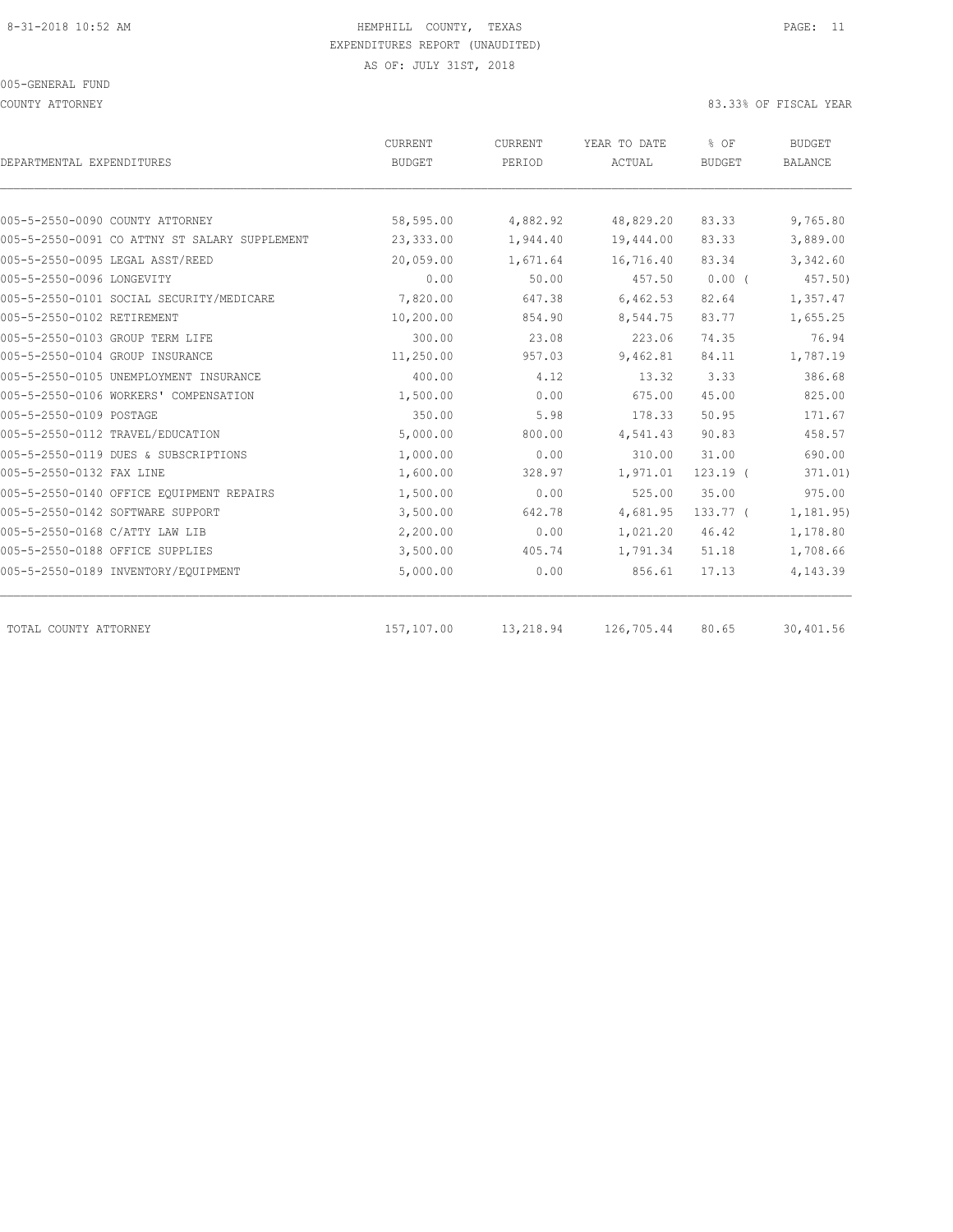COUNTY JUSTICE OF PEACE 83.33% OF FISCAL YEAR

|                                          | <b>CURRENT</b> | CURRENT   | YEAR TO DATE | % OF          | <b>BUDGET</b>  |
|------------------------------------------|----------------|-----------|--------------|---------------|----------------|
| DEPARTMENTAL EXPENDITURES                | <b>BUDGET</b>  | PERIOD    | ACTUAL       | <b>BUDGET</b> | <b>BALANCE</b> |
|                                          |                |           |              |               |                |
| 005-5-2560-0090 JUSTICE OF THE PEACE     | 58,595.00      | 4,882.92  | 48,829.20    | 83.33         | 9,765.80       |
| 005-5-2560-0096 LONGEVITY                | 770.00         | 60.00     | 570.00       | 74.03         | 200.00         |
| 005-5-2560-0097 JP SECRETARY-NAVARRO     | 40,119.00      | 3,343.26  | 33,432.60    | 83.33         | 6,686.40       |
| 005-5-2560-0098 PART-TIME                | 0.00           | 0.00      | 0.00         | 0.00          | 0.00           |
| 005-5-2560-0101 SOCIAL SECURITY/MEDICARE | 7,650.00       | 631.64    | 6,306.40     | 82.44         | 1,343.60       |
| 005-5-2560-0102 RETIREMENT               | 9,950.00       | 828.62    | 8,283.20     | 83.25         | 1,666.80       |
| 005-5-2560-0103 GROUP TERM LIFE          | 350.00         | 22.36     | 216.10       | 61.74         | 133.90         |
| 005-5-2560-0104 GROUP INSURANCE          | 7,500.00       | 640.30    | 6,328.48     | 84.38         | 1,171.52       |
| 005-5-2560-0105 UNEMPLOYMENT INSURANCE   | 200.00         | 8.17      | 26.40        | 13.20         | 173.60         |
| 005-5-2560-0106 WORKERS' COMPENSATION    | 1,200.00       | 0.00      | 900.00       | 75.00         | 300.00         |
| 005-5-2560-0109 POSTAGE                  | 400.00         | 26.57     | 306.78       | 76.70         | 93.22          |
| 005-5-2560-0112 TRAVEL                   | 1,500.00       | 316.26    | 1,695.24     | $113.02$ (    | 195.24)        |
| 005-5-2560-0119 DUES & SUBSCRIPTIONS     | 1,000.00       | 0.00      | 505.00       | 50.50         | 495.00         |
| 005-5-2560-0131 OTHER EXPENSE            | 0.00           | 0.00      | 0.00         | 0.00          | 0.00           |
| 005-5-2560-0132 TELEPHONE                | 1,500.00       | 319.60    | 1,849.50     | $123.30$ (    | 349.50)        |
| 005-5-2560-0140 SOFTWARE                 | 3,600.00       | 0.00      | 2,810.00     | 78.06         | 790.00         |
| 005-5-2560-0188 OFFICE SUPPLIES          | 2,000.00       | 75.50     | 2,246.11     | $112.31$ (    | 246.11)        |
| TOTAL COUNTY JUSTICE OF PEACE            | 136,334.00     | 11,155.20 | 114,305.01   | 83.84         | 22,028.99      |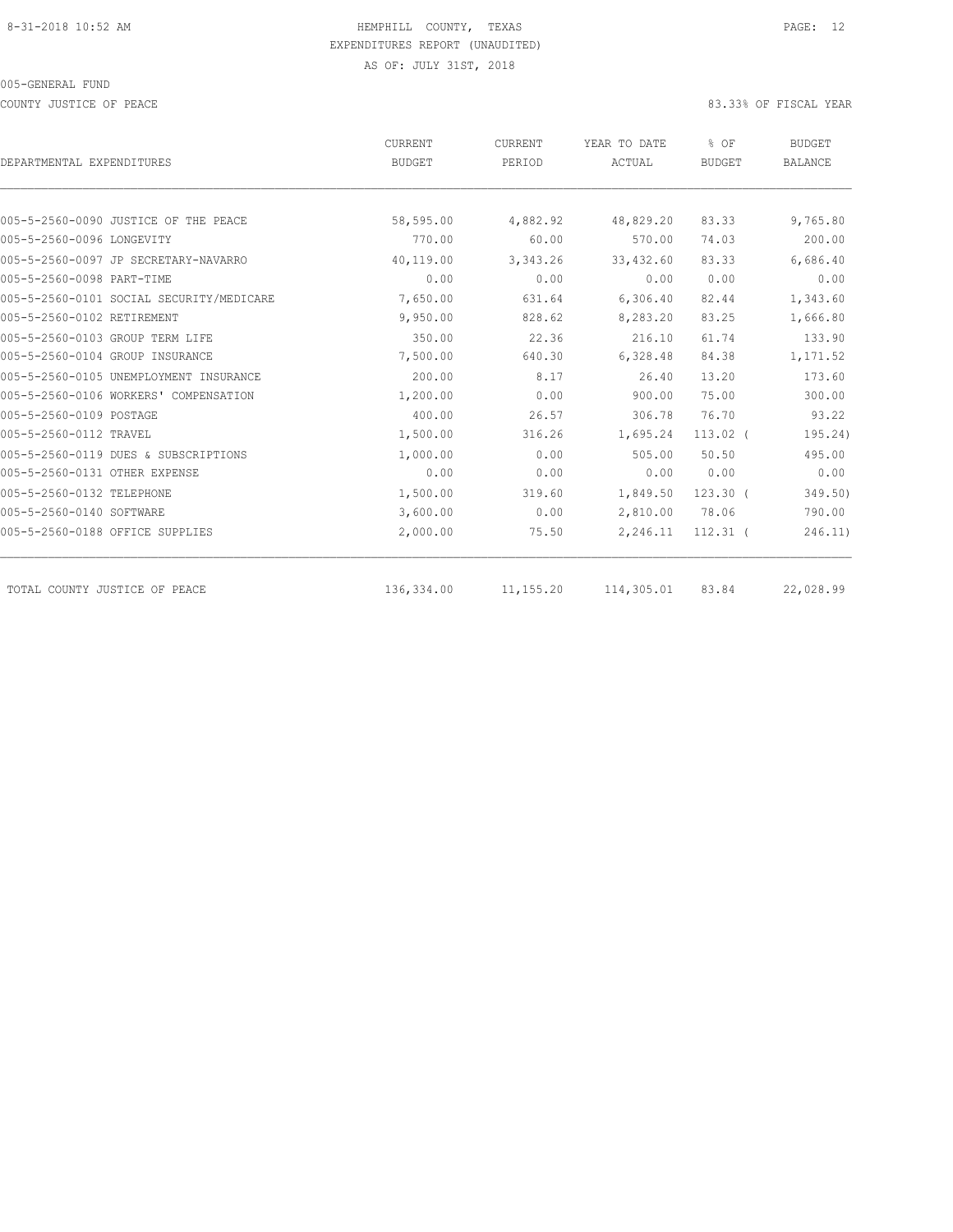CANADIAN FIRE DEPT 83.33% OF FISCAL YEAR

| DEPARTMENTAL EXPENDITURES                               | CURRENT<br><b>BUDGET</b> | CURRENT<br>PERIOD | YEAR TO DATE<br>ACTUAL | % OF<br><b>BUDGET</b> | <b>BUDGET</b><br><b>BALANCE</b> |
|---------------------------------------------------------|--------------------------|-------------------|------------------------|-----------------------|---------------------------------|
|                                                         |                          |                   |                        |                       |                                 |
| 005-5-3019-0106 WORKER'S COMP<br>005-5-3019-0112 TRAVEL | 0.00<br>0.00             | 0.00<br>0.00      | 0.00<br>0.00           | 0.00<br>0.00          | 0.00<br>0.00                    |
|                                                         |                          |                   | 0.00                   | 0.00                  | 2,500.00                        |
| 005-5-3019-0119 DUES & SUBSCRIPTIONS                    | 2,500.00                 | 0.00              |                        |                       |                                 |
| 005-5-3019-0122 FUEL & OIL                              | 6,000.00                 | 221.20            | 4,872.89               | 81.21                 | 1,127.11                        |
| 005-5-3019-0124 CONTRACT LABOR                          | 5,000.00                 | 0.00              | 0.00                   | 0.00                  | 5,000.00                        |
| 005-5-3019-0125 TIRES & TUBES                           | 5,000.00                 | 0.00              | 35.00                  | 0.70                  | 4,965.00                        |
| 005-5-3019-0128 SUPPLIES                                | 7,000.00                 | 15.35             | 1,206.09               | 17.23                 | 5,793.91                        |
| 005-5-3019-0130 COMMUNICATION REPAIRS                   | 5,000.00                 | 30.00             | 1,408.90               | 28.18                 | 3,591.10                        |
| 005-5-3019-0133 UTILITIES                               | 0.00                     | 0.00              | 0.00                   | 0.00                  | 0.00                            |
| 005-5-3019-0137 VEHICLE R&M                             | 13,000.00                | 966.19            | 7,331.80               | 56.40                 | 5,668.20                        |
| 005-5-3019-0139 TRAINING SEMINARS                       | 5,000.00                 | 0.00              | 0.00                   | 0.00                  | 5,000.00                        |
| 005-5-3019-0141 UNIFORMS & CLOTHING                     | 7,000.00                 | 0.00              | 11,074.00              | $158.20$ (            | 4,074.00                        |
| 005-5-3019-0148 ADVERTISING                             | 0.00                     | 0.00              | 0.00                   | 0.00                  | 0.00                            |
| 005-5-3019-0185 BUILDING R&M                            | 1,000.00                 | 372.86            | 4,804.88               | 480.49 (              | 3,804.88                        |
| 005-5-3019-0187 PENSION FUND                            | 18,000.00                | 0.00              | 11,931.01              | 66.28                 | 6,068.99                        |
| 005-5-3019-0188 OFFICE SUPPLIES                         | 0.00                     | 0.00              | 0.00                   | 0.00                  | 0.00                            |
| 005-5-3019-0189 INVENTORY/EQUIPMENT                     | 8,000.00                 | 0.00              | 460.00                 | 5.75                  | 7,540.00                        |
| 005-5-3019-0510 CAPITAL OUTLAY                          | 17,500.00                | 0.00              | 0.00                   | 0.00                  | 17,500.00                       |
| TOTAL CANADIAN FIRE DEPT                                | 100,000.00               | 1,605.60          | 43, 124.57             | 43.12                 | 56,875.43                       |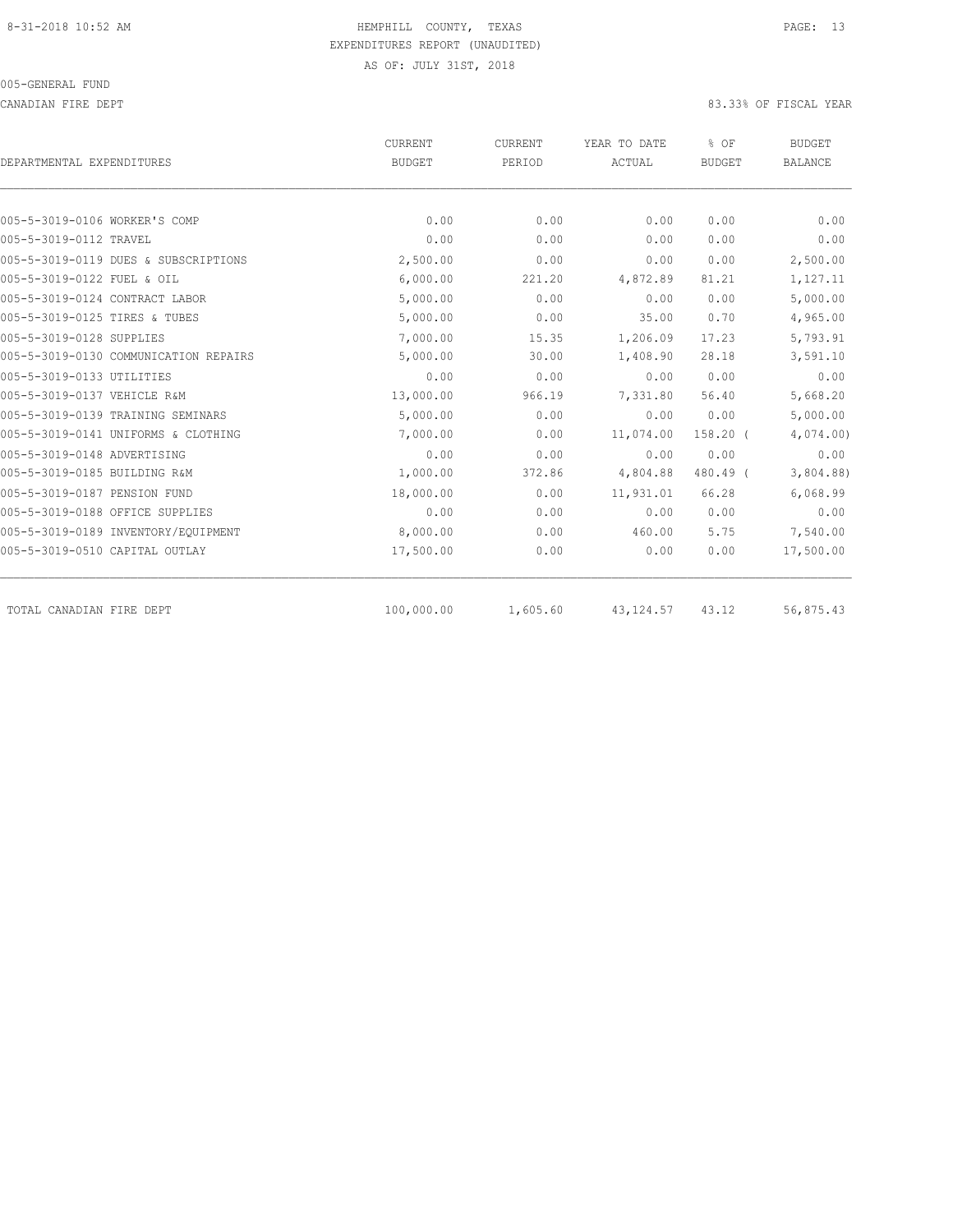LAW ENFORCEMENT 83.33% OF FISCAL YEAR

| DEPARTMENTAL EXPENDITURES                      | CURRENT<br><b>BUDGET</b> | CURRENT<br>PERIOD | YEAR TO DATE<br>ACTUAL | % OF<br><b>BUDGET</b> | <b>BUDGET</b><br><b>BALANCE</b> |
|------------------------------------------------|--------------------------|-------------------|------------------------|-----------------------|---------------------------------|
|                                                |                          |                   |                        |                       |                                 |
| 005-5-3500-0080 SHERIFF-LEWIS                  | 65,600.00                | 5,466.66          | 54,666.60              | 83.33                 | 10,933.40                       |
| 005-5-3500-0081 CHIEF DEPUTY-CLAPP             | 55,955.00                | 4,662.92          | 46,629.20              | 83.33                 | 9,325.80                        |
| 005-5-3500-0082 OVERTIME                       | 6,000.00                 | 2,289.84          | 4,561.41               | 76.02                 | 1,438.59                        |
| 005-5-3500-0083 CERTIFICATE PAY                | 22,000.00                | 1,800.00          | 18,200.00              | 82.73                 | 3,800.00                        |
| 005-5-3500-0084 OVERTIME FOREST SERVICE CONTRA | 3,500.00                 | 0.00              | 0.00                   | 0.00                  | 3,500.00                        |
| 005-5-3500-0087 DEPUTY-GREGORY                 | 50,676.00                | 4,223.00          | 42,230.00              | 83.33                 | 8,446.00                        |
| 005-5-3500-0088 DEPUTY-JL ORTEGA               | 50,676.00                | 4,223.00          | 42,230.00              | 83.33                 | 8,446.00                        |
| 005-5-3500-0089 DEPUTY-O. ORTEGA               | 50,676.00                | 4,223.00          | 42,230.00              | 83.33                 | 8,446.00                        |
| 005-5-3500-0090 LT.-MOSELEY                    | 52,500.00                | 4,375.00          | 43,750.00              | 83.33                 | 8,750.00                        |
| 005-5-3500-0091 DEPUTY-                        | 50,676.00                | 2,761.67          | 40,768.67              | 80.45                 | 9,907.33                        |
| 005-5-3500-0092 DEPUTY- GUERRA                 | 50,676.00                | 4,223.00          | 35,082.88              | 69.23                 | 15,593.12                       |
| 005-5-3500-0093 DEPUTY- SANCHEZ                | 50,676.00                | 4,223.00          | 42,972.76              | 84.80                 | 7,703.24                        |
| 005-5-3500-0096 LONGEVITY                      | 1,000.00                 | 45.00             | 440.00                 | 44.00                 | 560.00                          |
| 005-5-3500-0097 ADMINISTRATIVE ASST-SPENCER    | 38,007.00                | 3,167.26          | 31,672.60              | 83.33                 | 6,334.40                        |
| 005-5-3500-0098 PART TIME HELP                 | 0.00                     | 0.00              | 0.00                   | 0.00                  | 0.00                            |
| 005-5-3500-0101 SOCIAL SECURITY/MEDICARE       | 41,000.00                | 3,365.34          | 32,808.05              | 80.02                 | 8,191.95                        |
| 005-5-3500-0102 RETIREMENT                     | 55,000.00                | 4,568.33          | 44,543.38              | 80.99                 | 10,456.62                       |
| 005-5-3500-0103 GROUP TERM LIFE                | 2,100.00                 | 123.33            | 1,162.25               | 55.35                 | 937.75                          |
| 005-5-3500-0104 GROUP INSURANCE                | 75,000.00                | 5,742.18          | 58,596.92              | 78.13                 | 16,403.08                       |
| 005-5-3500-0105 UNEMPLOYMENT INSURANCE         | 3,000.00                 | 104.36            | 339.86                 | 11.33                 | 2,660.14                        |
| 005-5-3500-0106 WORKERS' COMPENSATION          | 9,000.00                 | 0.00              | 8,079.00               | 89.77                 | 921.00                          |
| 005-5-3500-0109 POSTAGE                        | 1,100.00                 | 7.38              | 840.62                 | 76.42                 | 259.38                          |
| 005-5-3500-0112 TRAVEL & EDUCATION             | 10,000.00                | 1,533.27          | 13,056.59              | $130.57$ (            | 3,056.59                        |
| 005-5-3500-0114 LAW TRAINING CENTER            | 15,000.00                | 0.00              | 1,653.92               | 11.03                 | 13,346.08                       |
| 005-5-3500-0119 DUES & SUBSCRIPTIONS           | 1,100.00                 | 0.00              | 275.00                 | 25.00                 | 825.00                          |
| 005-5-3500-0122 FUEL & OIL                     | 40,000.00                | 3,407.52          | 29,455.77              | 73.64                 | 10,544.23                       |
| 005-5-3500-0130 COMMUNICATION EXPENSES         | 1,000.00                 | 0.00              | 0.00                   | 0.00                  | 1,000.00                        |
| 005-5-3500-0131 OTHER EXPENSE                  | 2,500.00                 | 0.00              | 1,623.00               | 64.92                 | 877.00                          |
| 005-5-3500-0132 TELEPHONE                      | 14,000.00                | 1,776.45          | 10,604.89              | 75.75                 | 3,395.11                        |
| 005-5-3500-0137 VEHICLE REPAIRS & MAIN.        | 12,000.00                | 841.05            | 27, 352.29             | $227.94$ (            | 15,352.29)                      |
| 005-5-3500-0141 UNIFORMS                       | 4,000.00                 | 1,347.18          | 5,489.76               | $137.24$ (            | 1,489.76)                       |
| 005-5-3500-0142 MAINTENANCE CONTRACTS          | 35,000.00                | 2,754.07          | 25,429.08              | 72.65                 | 9,570.92                        |
| 005-5-3500-0143 JANITORIAL SUPPLIES            | 200.00                   | 0.00              | 0.00                   | 0.00                  | 200.00                          |
| 005-5-3500-0150 LAB SERVICES                   | 2,000.00                 | 0.00              | 0.00                   | 0.00                  | 2,000.00                        |
| 005-5-3500-0160 YOUTH PROGRAM                  | 5,000.00                 | 0.00              | 2,450.50               | 49.01                 | 2,549.50                        |
| 005-5-3500-0165 K-9 MAINTENANCE                | 2,500.00                 | 448.92            | 2,298.50               | 91.94                 | 201.50                          |
| 005-5-3500-0183 REPAIRS-MAINTENANCE            | 2,500.00                 | 0.00              | 1,858.62               | 74.34                 | 641.38                          |
| 005-5-3500-0188 OFFICE SUPPLIES                | 3,000.00                 | 248.49            | 3,391.65               | $113.06$ (            | 391.65)                         |
| 005-5-3500-0189 INVENTORY/EQUIPMENT            | 25,000.00                | 605.11            | 19,975.31              | 79.90                 | 5,024.69                        |
| 005-5-3500-0510 CAPITAL OUTLAY                 | 70,000.00                | 0.00              | 83,409.96              | $119.16$ (            | 13,409.96)                      |
| TOTAL LAW ENFORCEMENT                          | 979,618.00               | 72,556.33         | 820, 129.04            | 83.72                 | 159,488.96                      |
|                                                |                          |                   |                        |                       |                                 |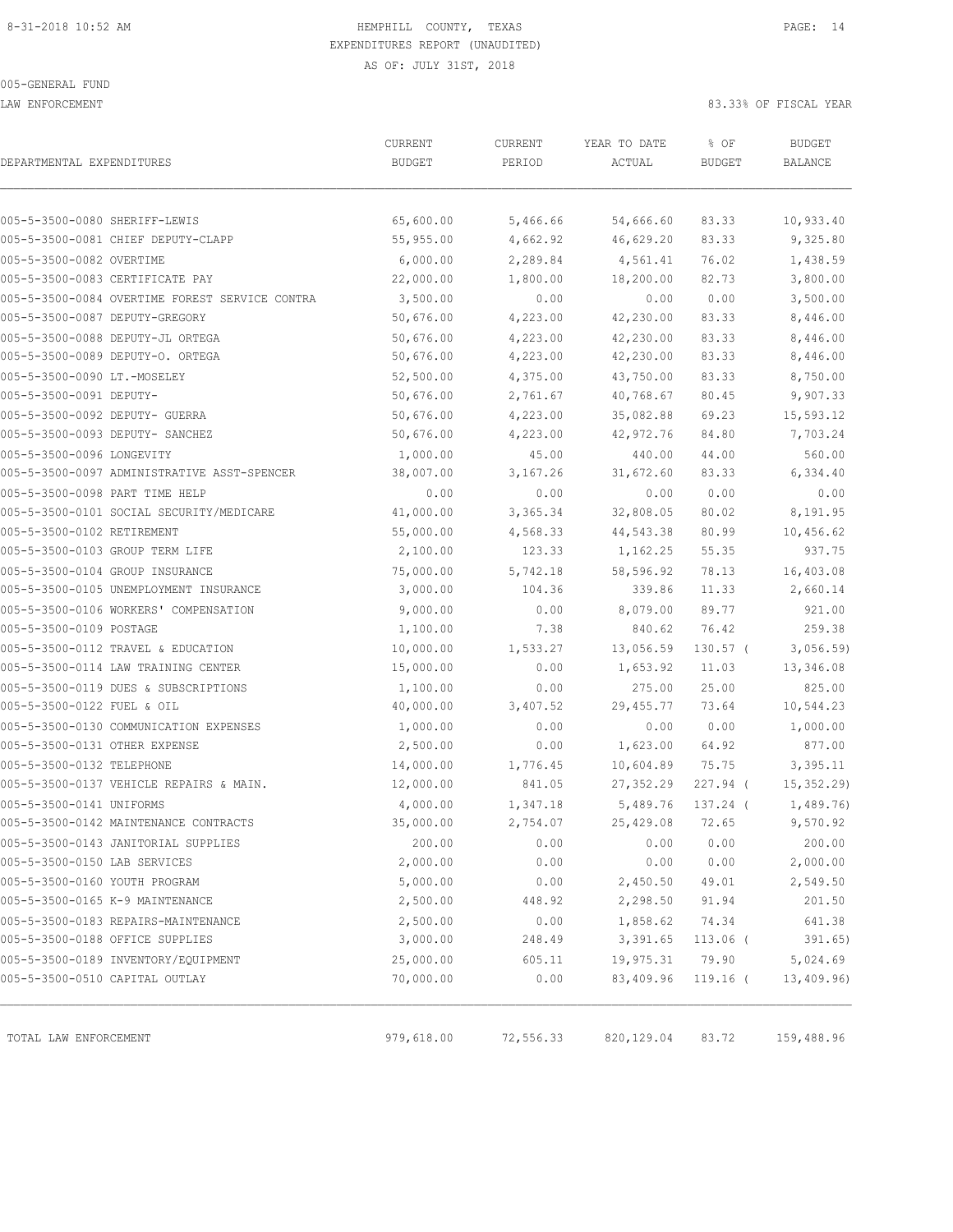LAW/JAIL OPERATIONS 83.33% OF FISCAL YEAR

| DEPARTMENTAL EXPENDITURES                 | CURRENT<br><b>BUDGET</b> | CURRENT<br>PERIOD | YEAR TO DATE<br>ACTUAL | % OF<br><b>BUDGET</b> | <b>BUDGET</b><br>BALANCE |
|-------------------------------------------|--------------------------|-------------------|------------------------|-----------------------|--------------------------|
| 005-5-3600-0082 OVERTIME PAY              | 2,000.00                 | 0.00              | 3,183.63               | $159.18$ (            | 1, 183.63)               |
| 005-5-3600-0083 CERTIFICATE PAY           | 6,000.00                 | 0.00              | 2,300.00               | 38.33                 | 3,700.00                 |
| 005-5-3600-0090 DISPATCHER - RENFRO       | 41,703.00                | 3,475.34          | 31,773.90              | 76.19                 | 9,929.10                 |
| 005-5-3600-0091 CHIEF DISPATCH-WILLIAMSON | 45,398.00                | 3,783.16          | 42,197.60              | 92.95                 | 3,200.40                 |
| 005-5-3600-0093 DISPATCHER-OATMAN         | 41,703.00                | 3,475.26          | 34,752.60              | 83.33                 | 6,950.40                 |
| 005-5-3600-0094 DISPATCHER-MCKNIGHT       | 41,703.00                | 3,475.26          | 34,752.60              | 83.33                 | 6,950.40                 |
| 005-5-3600-0095 DISPATCHER-HICKEY         | 41,703.00                | 3,475.24          | 33,960.74              | 81.43                 | 7,742.26                 |
| 005-5-3600-0096 LONGEVITY                 | 6,000.00                 | 140.00            | 2,360.00               | 39.33                 | 3,640.00                 |
| 005-5-3600-0097 JAIL ADMINISTRATOR-CANO   | 45,398.00                | 3,783.16          | 37,831.60              | 83.33                 | 7,566.40                 |
| 005-5-3600-0098 PART TIME                 | 18,000.00                | 0.00              | 250.63                 | 1.39                  | 17,749.37                |
| 005-5-3600-0101 SOCIAL SECURITY/MEDICARE  | 23,000.00                | 1,572.50          | 16,280.15              | 70.78                 | 6,719.85                 |
| 005-5-3600-0102 RETIREMENT                | 28,800.00                | 2,160.74          | 22, 293.13             | 77.41                 | 6,506.87                 |
| 005-5-3600-0103 GROUP TERM LIFE           | 1,200.00                 | 58.34             | 581.82                 | 48.49                 | 618.18                   |
| 005-5-3600-0104 GROUP INSURANCE           | 45,000.00                | 3,828.12          | 33, 917.34             | 75.37                 | 11,082.66                |
| 005-5-3600-0105 UNEMPLOYMENT INSURANCE    | 2,000.00                 | 52.46             | 181.12                 | 9.06                  | 1,818.88                 |
| 005-5-3600-0106 WORKERS' COMPENSATION     | 4,500.00                 | 0.00              | 2,700.00               | 60.00                 | 1,800.00                 |
| 005-5-3600-0112 TRAVEL & EDUCATION        | 3,500.00                 | 394.47            | 6,184.44               | 176.70 (              | 2,684.44)                |
| 005-5-3600-0131 OTHER EXPENSE             | 2,000.00                 | 0.00              | 644.76                 | 32.24                 | 1,355.24                 |
| 005-5-3600-0141 UNIFORMS                  | 1,000.00                 | 0.00              | 938.57                 | 93.86                 | 61.43                    |
| 005-5-3600-0143 PRISONER EXPENSES         | 18,000.00                | 161.09            | 8,728.38               | 48.49                 | 9,271.62                 |
| 005-5-3600-0145 PRISONER MEALS            | 60,000.00                | 2,838.00          | 53,218.00              | 88.70                 | 6,782.00                 |
| 005-5-3600-0183 REPAIRS                   | 15,000.00                | 2,015.42          | 9,252.95               | 61.69                 | 5,747.05                 |
| 005-5-3600-0188 OFFICE SUPPLIES           | 2,000.00                 | 0.00              | 1,515.79               | 75.79                 | 484.21                   |
| 005-5-3600-0189 INVENTORY/EQUIPMENT       | 4,000.00                 | 0.00              | 2,558.72               | 63.97                 | 1,441.28                 |
| 005-5-3600-0510 CAPITAL OUTLAY            | 5,000.00                 | 0.00              | 0.00                   | 0.00                  | 5,000.00                 |
| TOTAL LAW/JAIL OPERATIONS                 | 504,608.00               | 34,688.56         | 382, 358.47            | 75.77                 | 122, 249.53              |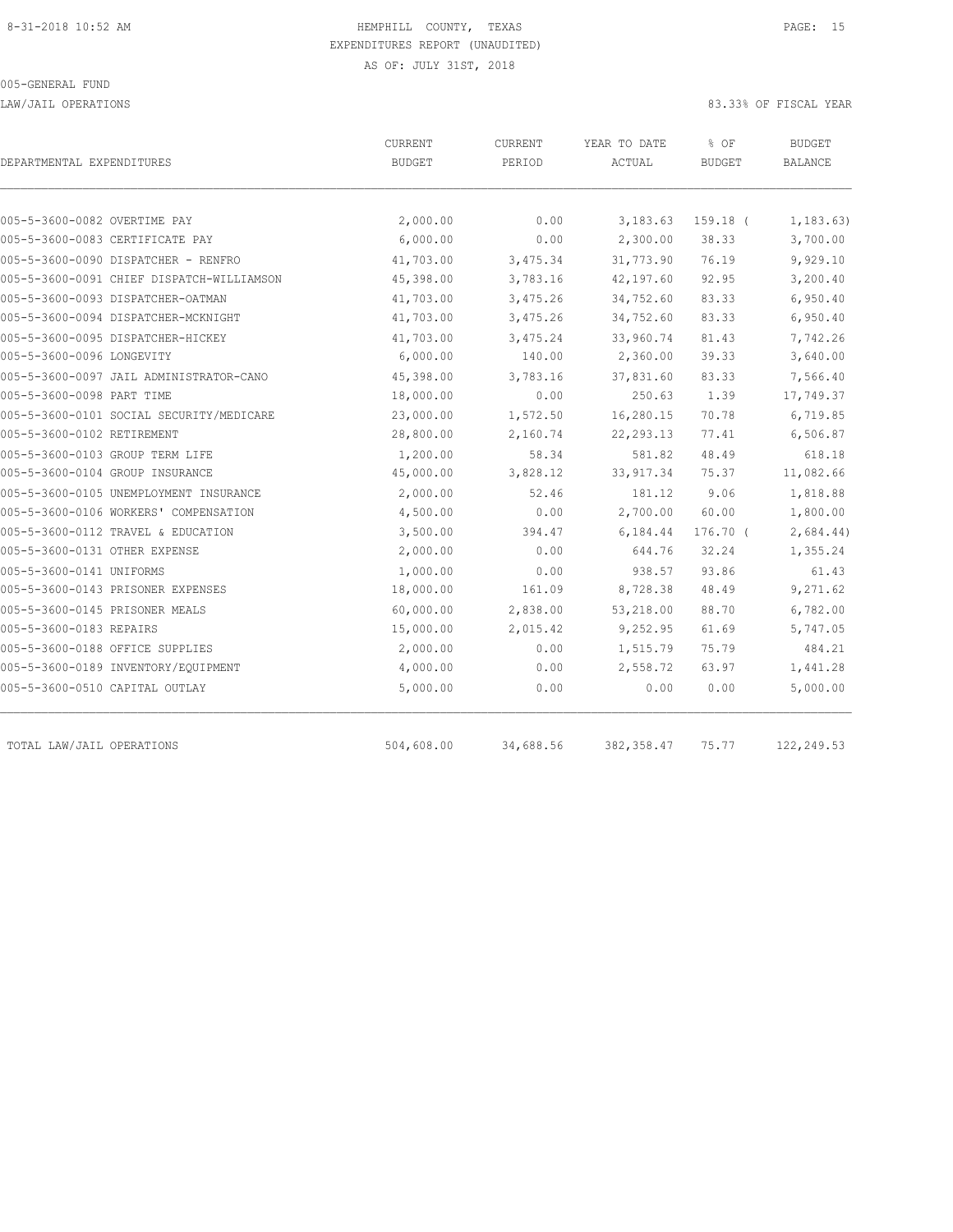|  | 8-31-2018 10:52 AM |  |
|--|--------------------|--|
|  |                    |  |

# HEMPHILL COUNTY, TEXAS **PAGE:** 16 EXPENDITURES REPORT (UNAUDITED) AS OF: JULY 31ST, 2018

SOLID WASTE DISPOSAL SOLID WASTE SERVER A SERVER AND SOLID WASTER THE SOLID WASTER SOLID WAS SERVER.

| DEPARTMENTAL EXPENDITURES      | CURRENT<br>BUDGET | CURRENT<br>PERIOD | YEAR TO DATE<br>ACTUAL | % OF<br><b>BUDGET</b> | BUDGET<br><b>BALANCE</b> |
|--------------------------------|-------------------|-------------------|------------------------|-----------------------|--------------------------|
|                                |                   |                   |                        |                       |                          |
| 005-5-6025-0122 FUEL & OIL     | 25,000.00         | 1,586.93          | 13,800.32              | 55.20                 | 11,199.68                |
| 005-5-6025-0127 TIPPING FEES   | 155,000.00        | 13, 117.57        | 134,435.76             | 86.73                 | 20,564.24                |
| 005-5-6025-0510 CAPITAL OUTLAY | 0.00              | 0.00              | 0.00                   | 0.00                  | 0.00                     |
|                                |                   |                   |                        |                       |                          |
| TOTAL SOLID WASTE DISPOSAL     | 180,000.00        | 14,704.50         | 148,236.08             | 82.35                 | 31,763.92                |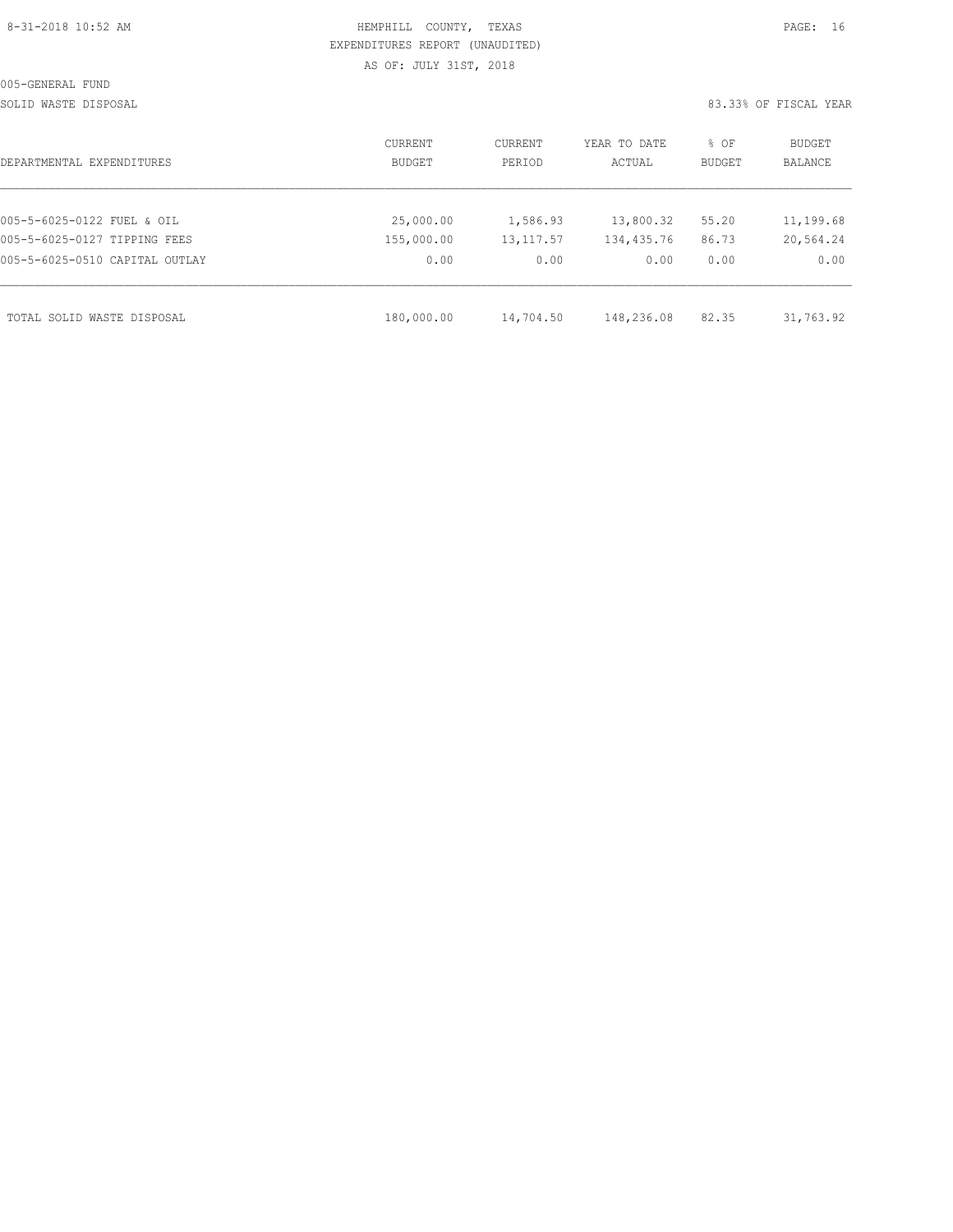PUBLIC FACILITIES 83.33% OF FISCAL YEAR

| DEPARTMENTAL EXPENDITURES               | <b>CURRENT</b><br><b>BUDGET</b> | CURRENT<br>PERIOD | YEAR TO DATE<br>ACTUAL | % OF<br>BUDGET | <b>BUDGET</b><br><b>BALANCE</b> |
|-----------------------------------------|---------------------------------|-------------------|------------------------|----------------|---------------------------------|
|                                         |                                 |                   |                        |                |                                 |
| 005-5-7001-0124 TECH SUPPORT CONTRACT   | 12,000.00                       | 100.00            | 100.00                 | 0.83           | 11,900.00                       |
| 005-5-7001-0126 ROAD REPAIR             | 325,000.00                      | 550.00            | 3,300.00               | 1.02           | 321,700.00                      |
| 005-5-7001-0128 SUPPLIES                | 13,000.00                       | 830.90            | 9,191.76               | 70.71          | 3,808.24                        |
| 005-5-7001-0129 COKES & COFFEE          | 4,500.00                        | 654.75            | 3,935.00               | 87.44          | 565.00                          |
| 005-5-7001-0133 UTILITIES/GENERAL       | 120,000.00                      | 19,653.14         | 100,632.60             | 83.86          | 19,367.40                       |
| 005-5-7001-0183 PUBLIC FACILITIES R&M   | 35,000.00                       | 8,631.94          | 25,882.18              | 73.95          | 9,117.82                        |
| 005-5-7001-0185 COURTHOUSE R&M          | 15,000.00                       | 212.43            | 60,077.54              | $400.52$ (     | 45,077.54)                      |
| 005-5-7001-0186 BRIDGE/DAM-REPAIR/SPRAY | 30,000.00                       | 0.00              | 250.00                 | 0.83           | 29,750.00                       |
| 005-5-7001-0189 INVENTORY/EQUIPMENT     | 5,000.00                        | 2,105.52          | 4,125.43               | 82.51          | 874.57                          |
| 005-5-7001-0217 TELEPHONE/ALL DEPTS     | 0.00                            | 0.00              | 0.00                   | 0.00           | 0.00                            |
| 005-5-7001-0510 CAPITAL OUTLAY          | 935,620.00                      | 4,279.76          | 310,404.67             | 33.18          | 625, 215.33                     |
|                                         |                                 |                   |                        |                |                                 |
| TOTAL PUBLIC FACILITIES                 | 1,495,120.00                    | 37,018.44         | 517,899.18             | 34.64          | 977,220.82                      |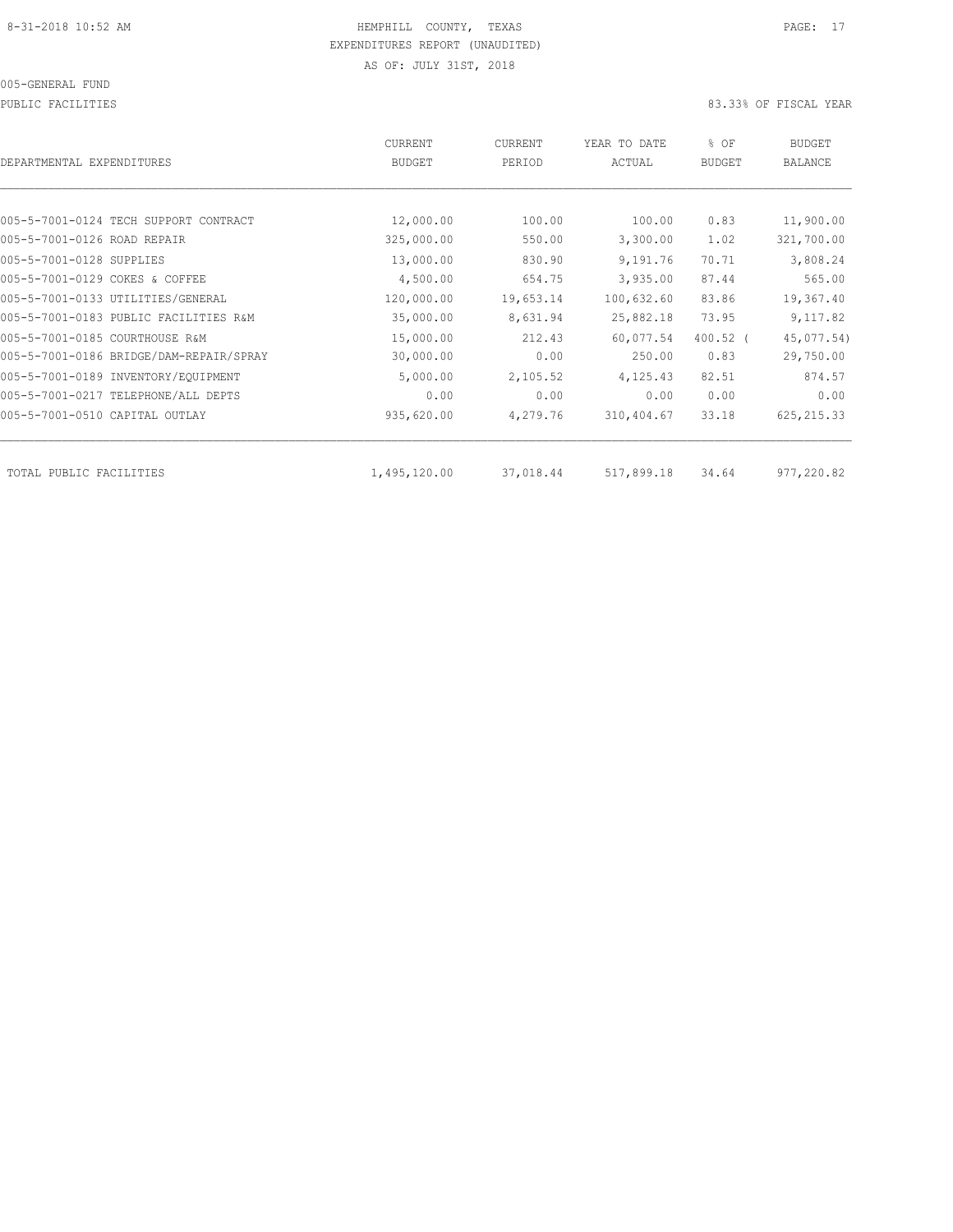005-GENERAL FUND

CEMETERY 83.33% OF FISCAL YEAR

| <b>CURRENT</b><br><b>BUDGET</b> | CURRENT<br>PERIOD | YEAR TO DATE<br>ACTUAL  | % OF<br><b>BUDGET</b> | <b>BUDGET</b><br><b>BALANCE</b> |
|---------------------------------|-------------------|-------------------------|-----------------------|---------------------------------|
|                                 |                   |                         |                       |                                 |
| 7,500.00                        | 0.00              | 1,650.00                | 22,00                 | 5,850.00                        |
| 600.00                          | 0.00              | 126.23                  | 21.04                 | 473.77                          |
| 100.00                          | 1.32              | 1.32                    | 1.32                  | 98.68                           |
| 1,000.00                        | 0.00              | 225.00                  | 22.50                 | 775.00                          |
| 15,000.00                       | 0.00              | 0.00                    | 0.00                  | 15,000.00                       |
| 500.00                          | 0.00              | 401.82                  | 80.36                 | 98.18                           |
| 1,000.00                        | 0.00              | 0.00                    | 0.00                  | 1,000.00                        |
| 300.00                          | 22.56             | 116.38                  | 38.79                 | 183.62                          |
| 2,000.00                        | 7,500.00          | 7,500.00                | $375.00$ (            | 5,500.00)                       |
| 46,000.00                       | 6,587.50          | 29,548.00               | 64.23                 | 16,452.00                       |
| 0.00                            | 0.00              | 0.00                    | 0.00                  | 0.00                            |
|                                 |                   |                         |                       | 34,431.25                       |
|                                 |                   | 74,000.00<br>14, 111.38 | 39,568.75             | 53.47                           |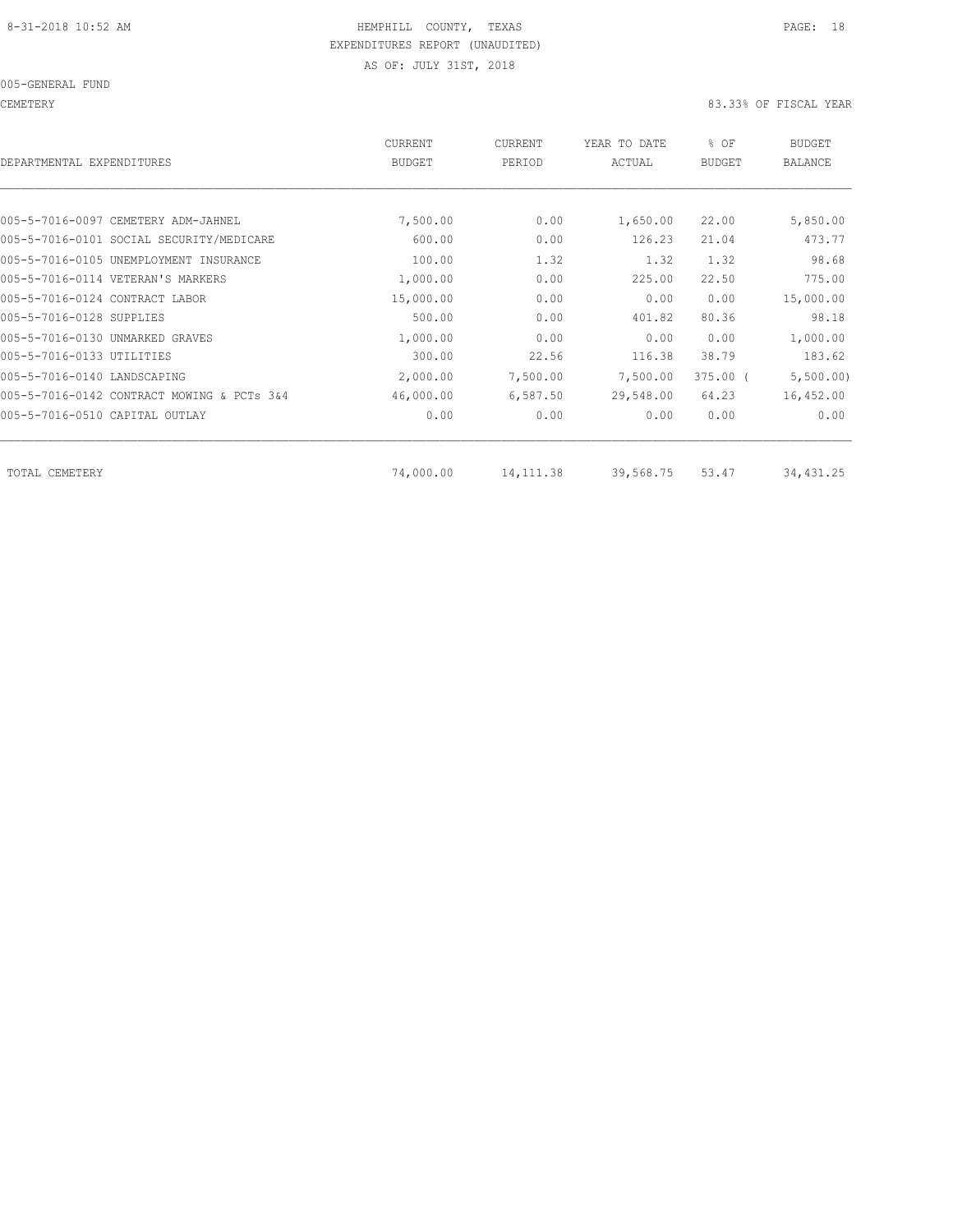OTHER COMPLEXES 83.33% OF FISCAL YEAR

|                                          | CURRENT<br>CURRENT |           | YEAR TO DATE | % OF          | <b>BUDGET</b>  |  |
|------------------------------------------|--------------------|-----------|--------------|---------------|----------------|--|
| DEPARTMENTAL EXPENDITURES                | BUDGET             | PERIOD    | ACTUAL       | <b>BUDGET</b> | <b>BALANCE</b> |  |
|                                          |                    |           |              |               |                |  |
| 005-5-7018-0082 OVERTIME                 | 1,500.00           | 0.00      | 0.00         | 0.00          | 1,500.00       |  |
| 005-5-7018-0091 COMPLEX SUPERVISOR-LYNCH | 53,844.00          | 4,487.00  | 44,870.00    | 83.33         | 8,974.00       |  |
| 005-5-7018-0092 COMPLEX ROADHAND-YARNOLD | 48,565.00          | 4,047.08  | 40,470.80    | 83.33         | 8,094.20       |  |
| 005-5-7018-0096 LONGEVITY                | 4,300.00           | 360.00    | 3,485.00     | 81.05         | 815.00         |  |
| 005-5-7018-0098 PART-TIME HELP           | 8,000.00           | 1,482.00  | 2,408.25     | 30.10         | 5,591.75       |  |
| 005-5-7018-0101 SOCIAL SECURITY/MEDICARE | 8,900.00           | 793.80    | 6,979.69     | 78.42         | 1,920.31       |  |
| 005-5-7018-0102 RETIREMENT               | 12,000.00          | 892.40    | 8,912.50     | 74.27         | 3,087.50       |  |
| 005-5-7018-0103 GROUP TERM LIFE          | 400.00             | 24.10     | 232.73       | 58.18         | 167.27         |  |
| 005-5-7018-0104 GROUP INSURANCE          | 15,000.00          | 1,274.81  | 12,604.58    | 84.03         | 2,395.42       |  |
| 005-5-7018-0105 UNEMPLOYMENT INSURANCE   | 500.00             | 22.14     | 70.61        | 14.12         | 429.39         |  |
| 005-5-7018-0106 WORKERS' COMPENSATION    | 2,000.00           | 0.00      | 1,500.00     | 75.00         | 500.00         |  |
| 005-5-7018-0122 FUEL & OIL               | 15,000.00          | 757.61    | 6,857.37     | 45.72         | 8,142.63       |  |
| 005-5-7018-0124 MACHINE HIRE/CONT LABOR  | 2,000.00           | 80.00     | 730.00       | 36.50         | 1,270.00       |  |
| 005-5-7018-0125 TIRES & TUBES            | 1,500.00           | 0.00      | 351.90       | 23.46         | 1,148.10       |  |
| 005-5-7018-0128 MATERIAL & SUPPLIES      | 10,000.00          | 501.46    | 4,317.36     | 43.17         | 5,682.64       |  |
| 005-5-7018-0132 TELEPHONE                | 700.00             | 30.00     | 300.00       | 42.86         | 400.00         |  |
| 005-5-7018-0183 REPAIRS & MAINTENANCE    | 15,000.00          | 0.00      | 1,186.54     | 7.91          | 13,813.46      |  |
| 005-5-7018-0185 TREES                    | 0.00               | 0.00      | 0.00         | 0.00          | 0.00           |  |
| 005-5-7018-0189 INVENTORY                | 12,000.00          | 0.00      | 943.57       | 7.86          | 11,056.43      |  |
| 005-5-7018-0206 CHEMICALS                | 3,000.00           | 0.00      | 2,180.00     | 72.67         | 820.00         |  |
| 005-5-7018-0510 CAPITAL OUTLAY           | 20,000.00          | 0.00      | 0.00         | 0.00          | 20,000.00      |  |
| TOTAL OTHER COMPLEXES                    | 234,209.00         | 14,752.40 | 138,400.90   | 59.09         | 95,808.10      |  |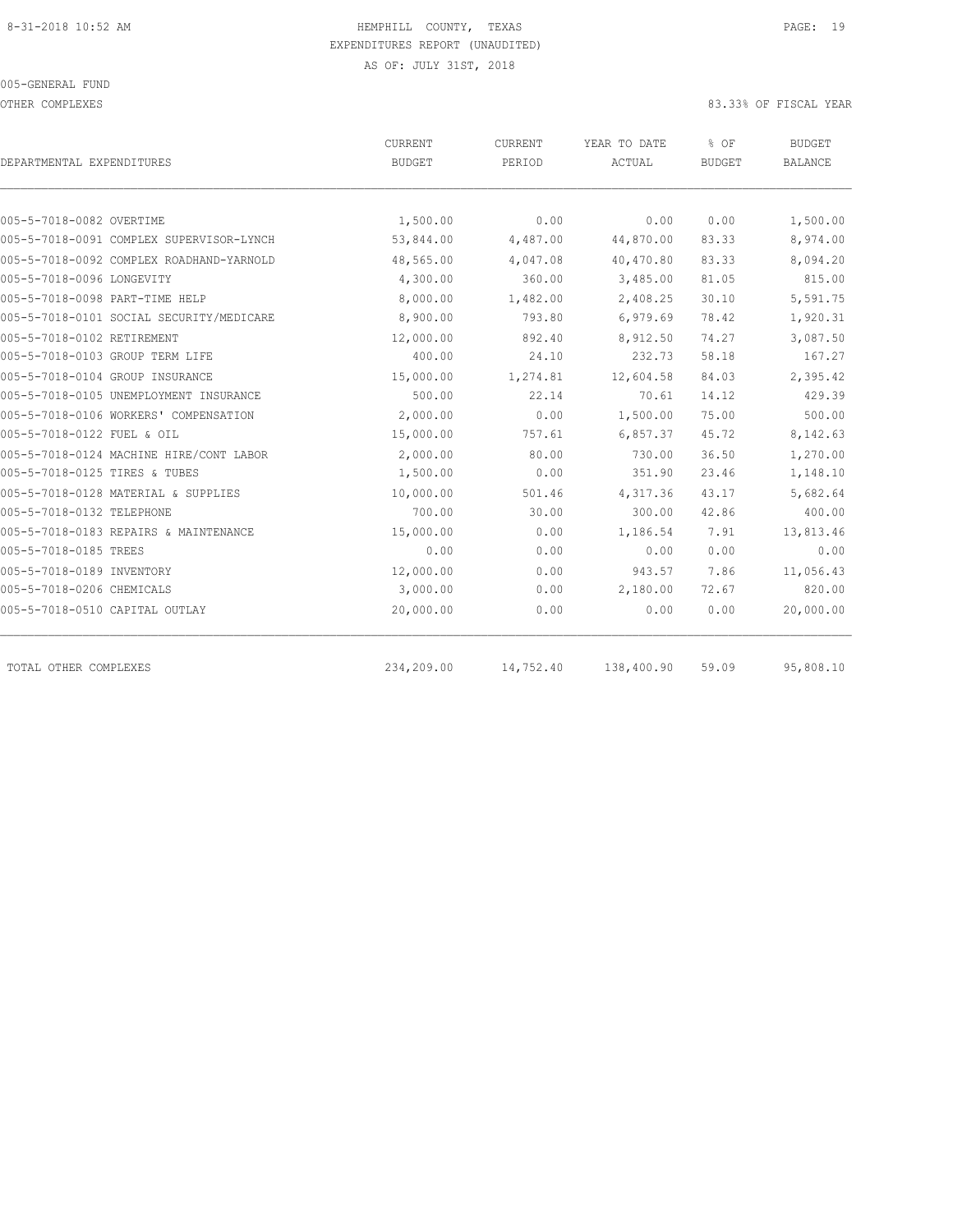LIBRARY 83.33% OF FISCAL YEAR

| DEPARTMENTAL EXPENDITURES                   | CURRENT<br><b>BUDGET</b> | CURRENT<br>PERIOD | YEAR TO DATE<br>ACTUAL | % OF<br><b>BUDGET</b> | <b>BUDGET</b><br><b>BALANCE</b> |
|---------------------------------------------|--------------------------|-------------------|------------------------|-----------------------|---------------------------------|
| 005-5-7041-0090 LIBRARIAN-DILLON            | 53,844.00                | 4,487.00          | 44,870.00              | 83.33                 | 8,974.00                        |
| 005-5-7041-0095 CLERK-GARCIA                | 33,825.00                | 2,818.76          | 28,187.60              | 83.33                 | 5,637.40                        |
| 005-5-7041-0096 LONGEVITY                   | 3,900.00                 | 310.00            | 3,015.00               | 77.31                 | 885.00                          |
| 005-5-7041-0097 CLERK/PT-LIBRARY CLERK      | 38,079.00                | 2,775.57          | 24,180.41              | 63.50                 | 13,898.59                       |
| 005-5-7041-0098 CLERK-POWELL                | 32,306.00                | 2,692.16          | 26,921.60              | 83.33                 | 5,384.40                        |
| 005-5-7041-0101 SOCIAL SECURITY/MEDICARE    | 12,200.00                | 954.80            | 9,268.77               | 75.97                 | 2,931.23                        |
| 005-5-7041-0102 RETIREMENT                  | 16,000.00                | 1,161.27          | 12,209.47              | 76.31                 | 3,790.53                        |
| 005-5-7041-0103 GROUP TERM LIFE             | 600.00                   | 31.34             | 318.46                 | 53.08                 | 281.54                          |
| 005-5-7041-0104 GROUP INSURANCE             | 22,500.00                | 1,912.83          | 18,921.89              | 84.10                 | 3,578.11                        |
| 005-5-7041-0105 UNEMPLOYMENT INSURANCE      | 1,000.00                 | 30.13             | 100.24                 | 10.02                 | 899.76                          |
| 005-5-7041-0106 WORKERS' COMPENSATION       | 2,500.00                 | 0.00              | 2,025.00               | 81.00                 | 475.00                          |
| 005-5-7041-0112 TRAVEL                      | 2,250.00                 | 0.00              | 1,477.37               | 65.66                 | 772.63                          |
| 005-5-7041-0119 DUES                        | 2,100.00                 | 255.00            | 1,578.45               | 75.16                 | 521.55                          |
| 005-5-7041-0128 SUPPLIES                    | 8,000.00                 | 1,043.24          | 6,906.54               | 86.33                 | 1,093.46                        |
| 005-5-7041-0132 TELEPHONE                   | 7,800.00                 | 204.42            | 5,347.19               | 68.55                 | 2,452.81                        |
| 005-5-7041-0142 HARRINGTON L. CONSORTIUM    | 10,300.00                | 0.00              | 10,413.05              | $101.10$ (            | 113.05                          |
| 005-5-7041-0168 BOOKS                       | 22,000.00                | 1,736.29          | 18,611.87              | 84.60                 | 3,388.13                        |
| 005-5-7041-0169 LIBRARY MEMORIALS/DONATIONS | 4,000.00                 | 2,240.59          | 4,228.99               | $105.72$ (            | 228.99                          |
| 005-5-7041-0181 TECH SUPPORT                | 4,500.00                 | 0.00              | 6,138.80               | $136.42$ (            | 1,638.80)                       |
| 005-5-7041-0189 INVENTORY                   | 3,000.00                 | 0.00              | 2,623.93               | 87.46                 | 376.07                          |
| TOTAL LIBRARY                               | 280,704.00               | 22,653.40         | 227, 344.63            | 80.99                 | 53, 359.37                      |
| TOTAL EXPENDITURES                          | 6,991,674.00             | 614,096.44        | 4,827,212.51           | 69.04                 | 2, 164, 461.49                  |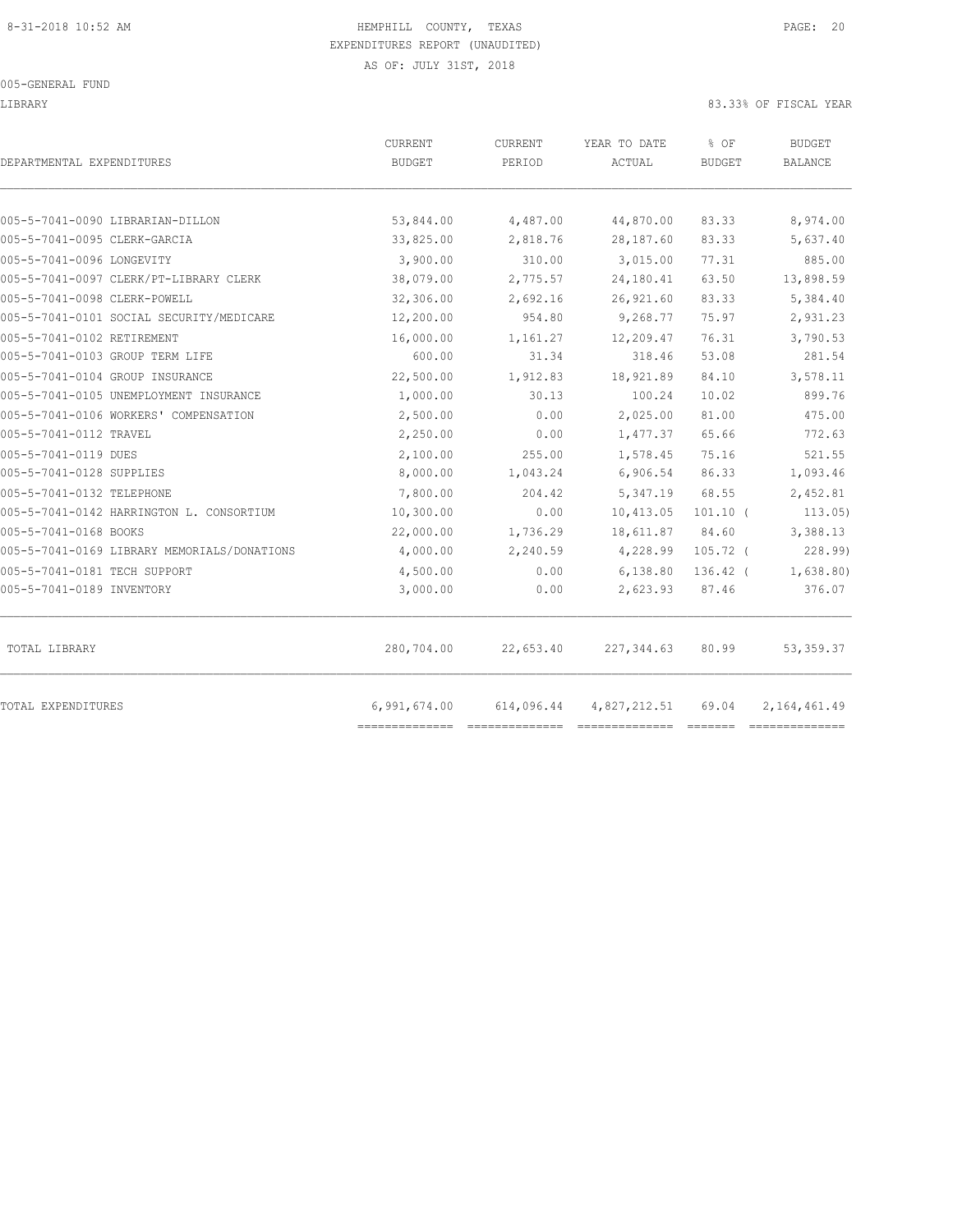| DEPARTMENTAL EXPENDITURES            | CURRENT<br><b>BUDGET</b>  | CURRENT<br>PERIOD | YEAR TO DATE<br>ACTUAL | % OF<br>BUDGET | BUDGET<br>BALANCE |
|--------------------------------------|---------------------------|-------------------|------------------------|----------------|-------------------|
| 008-5-2008-0114 LAW LIBRARY EXPENSES | 7,000.00                  | 0.00              | 0.00                   | 0.00           | 7,000.00          |
| TOTAL LAW LIBRARY                    | 7,000.00                  | 0.00              | 0.00                   | 0.00           | 7,000.00          |
| TOTAL EXPENDITURES                   | 7,000.00<br>_____________ | 0.00              | 0.00                   | 0.00           | 7,000.00          |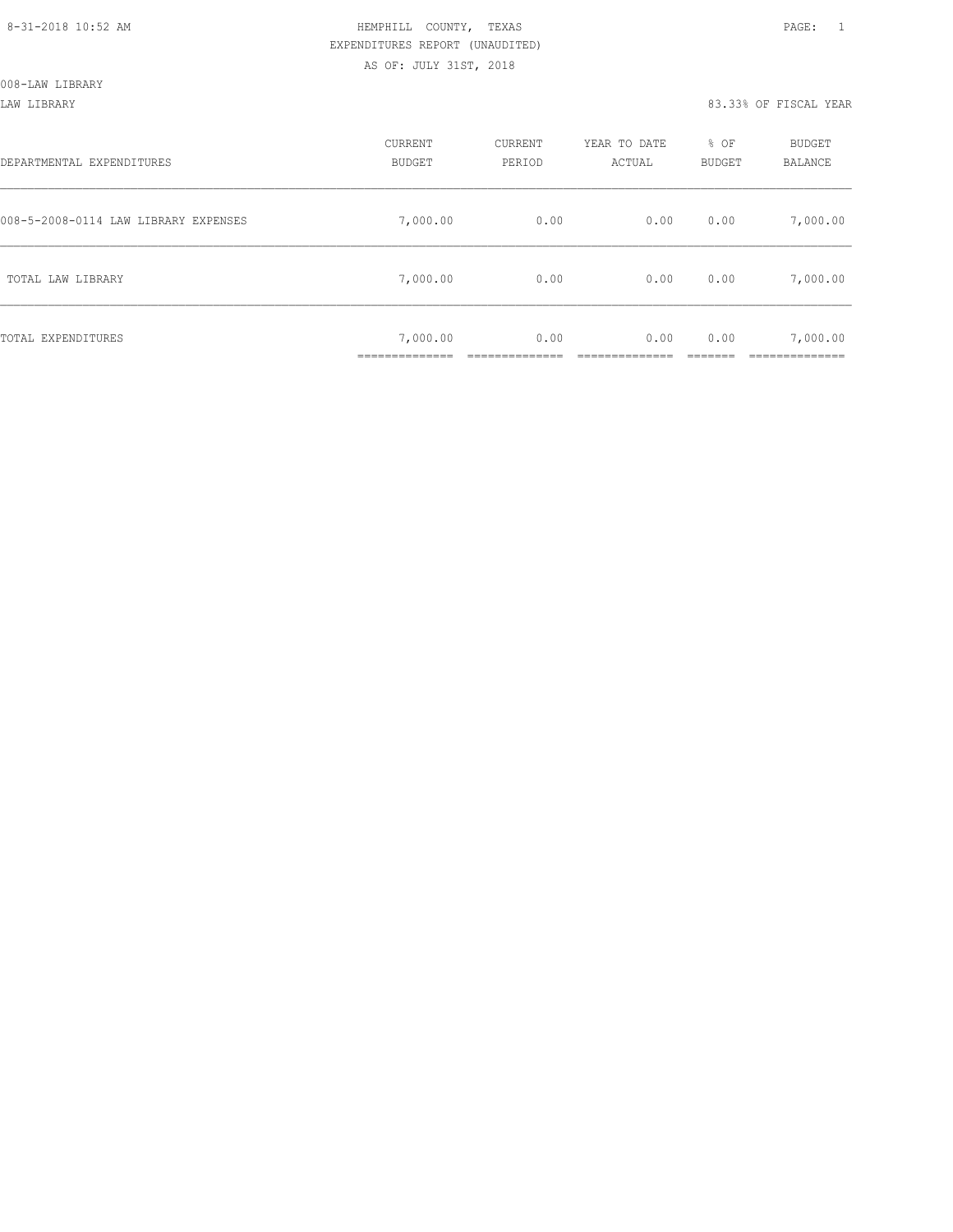| 8-31-2018 10:52 AM |  |
|--------------------|--|
|                    |  |

# HEMPHILL COUNTY, TEXAS **10:52 AM HEMPHILL** COUNTY, TEXAS EXPENDITURES REPORT (UNAUDITED) AS OF: JULY 31ST, 2018

CO COURTHOUSE SECURITY CONSULTED AND RESOLUTION OF THE SECOND RELATIONS AND RELATIONS OF SECOND VEAR

| DEPARTMENTAL EXPENDITURES          | CURRENT<br><b>BUDGET</b> | CURRENT<br>PERIOD | YEAR TO DATE<br>ACTUAL | % OF<br><b>BUDGET</b> | <b>BUDGET</b><br>BALANCE |
|------------------------------------|--------------------------|-------------------|------------------------|-----------------------|--------------------------|
| 009-5-3009-0114 CRTHS SECURITY EXP | 53,000.00                | 0.00              | 319.82                 | 0.60                  | 52,680.18                |
| TOTAL CO COURTHOUSE SECURITY       | 53,000.00                | 0.00              | 319.82                 | 0.60                  | 52,680.18                |
| TOTAL EXPENDITURES                 | 53,000.00                | 0.00              | 319.82                 | 0.60                  | 52,680.18                |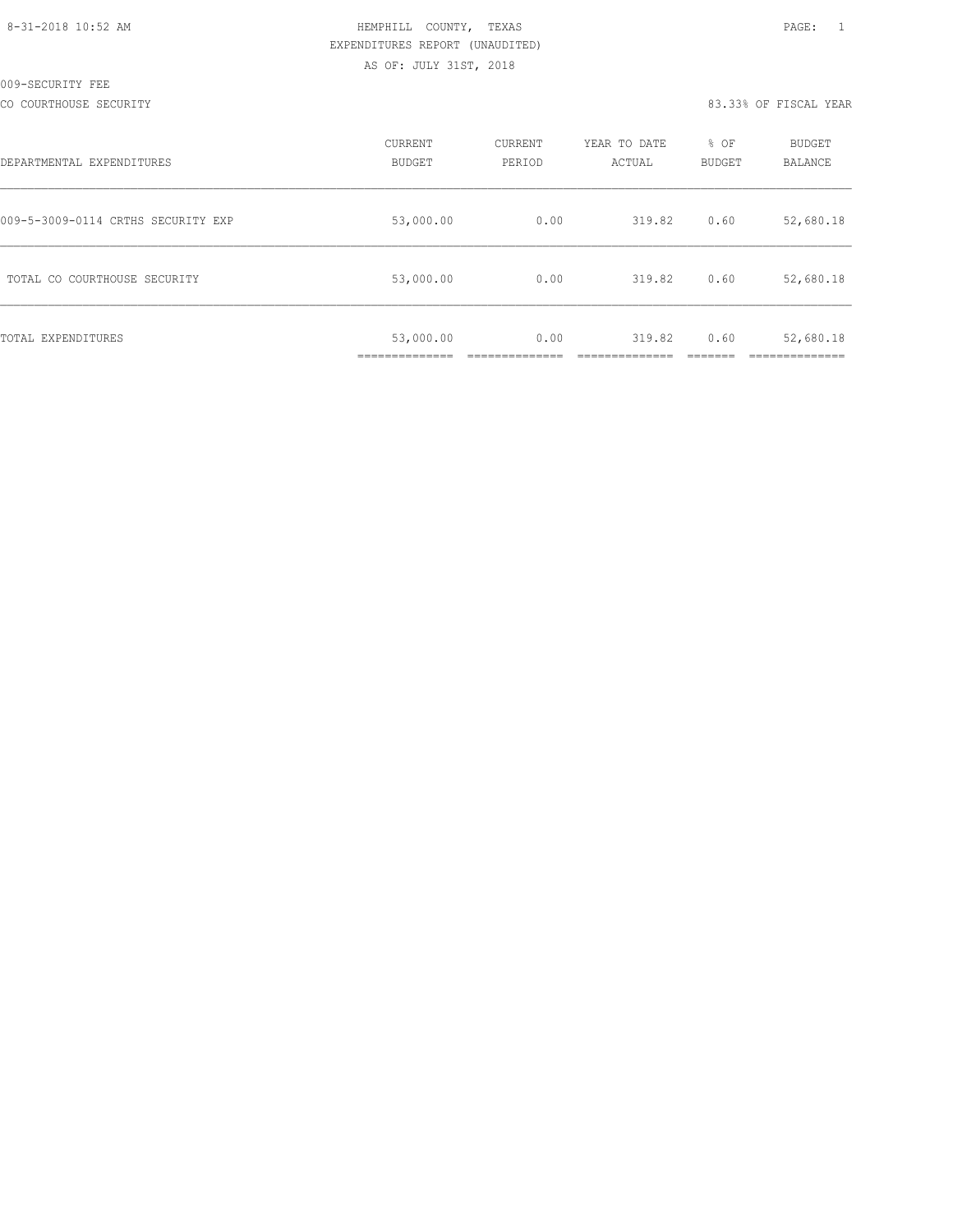# 8-31-2018 10:52 AM HEMPHILL COUNTY, TEXAS PAGE: 1 EXPENDITURES REPORT (UNAUDITED)

AS OF: JULY 31ST, 2018

010-AIRPORT

AIRPORT 83.33% OF FISCAL YEAR

| DEPARTMENTAL EXPENDITURES                | CURRENT<br><b>BUDGET</b> | CURRENT<br>PERIOD | YEAR TO DATE<br>ACTUAL | % OF<br>BUDGET | <b>BUDGET</b><br><b>BALANCE</b> |
|------------------------------------------|--------------------------|-------------------|------------------------|----------------|---------------------------------|
| 010-5-7010-0109 POSTAGE                  | 200.00                   | 0.00              | 19.20                  | 9.60           | 180.80                          |
| 010-5-7010-0112 TRAVEL/DUES/PUBLICATIONS | 800.00                   | 0.00              | 1,430.27               | 178.78 (       | 630.27)                         |
| 010-5-7010-0122 FUEL & OIL               | 90,000.00                | 2,566.31          | 96,687.43              | $107.43$ (     | 6,687.43)                       |
| 010-5-7010-0124 AIRPORT MGR CONTRACT     | 57,000.00                | 4,916.67          | 45, 495.16             | 79.82          | 11,504.84                       |
| 010-5-7010-0127 FUEL SYSTEM MAINTENANCE  | 5,000.00                 | 1,876.57          | 2,971.57               | 59.43          | 2,028.43                        |
| 010-5-7010-0131 OTHER EXPENSE            | 2,000.00                 | 0.00              | 2,369.16               | $118.46$ (     | 369.16                          |
| 010-5-7010-0132 AWOS MAINTENANCE         | 5,000.00                 | 0.00              | 7,311.68               | $146.23$ (     | 2,311.68                        |
| 010-5-7010-0133 UTILITIES                | 8,000.00                 | 1,377.75          | 8,654.77               | $108.18$ (     | 654.77)                         |
| 010-5-7010-0134 BONDS & INSURANCE        | 2,500.00                 | 0.00              | 1,997.00               | 79.88          | 503.00                          |
| 010-5-7010-0140 SATELLITE TELEVISION     | 1,100.00                 | 0.00              | 1,015.18               | 92.29          | 84.82                           |
| 010-5-7010-0168 MOWING EQUIP./MAINT.     | 2,000.00                 | 612.13            | 1,047.99               | 52.40          | 952.01                          |
| 010-5-7010-0173 NAVIGATION EQUIP/MAINT   | 3,000.00                 | 0.00              | 253.64                 | 8.45           | 2,746.36                        |
| 010-5-7010-0183 HANGAR-LOUNGE R&M        | 6,000.00                 | 480.01            | 3,918.90               | 65.32          | 2,081.10                        |
| 010-5-7010-0185 WSI WEATHER              | 1,600.00                 | 417.00            | 1,251.00               | 78.19          | 349.00                          |
| 010-5-7010-0189 INVENTORY                | 3,000.00                 | 1,124.00          | 3,337.15               | $111.24$ (     | 337.15                          |
| 010-5-7010-0510 CAPITAL OUTLAY           | 23,120.00                | 0.00              | 0.00                   | 0.00           | 23,120.00                       |
| TOTAL AIRPORT                            | 210,320.00               | 13,370.44         | 177,760.10             | 84.52          | 32,559.90                       |
| <b>TOTAL EXPENDITURES</b>                | 210,320.00               | 13,370.44         | 177,760.10             | 84.52          | 32,559.90                       |
|                                          | ==============           |                   |                        |                |                                 |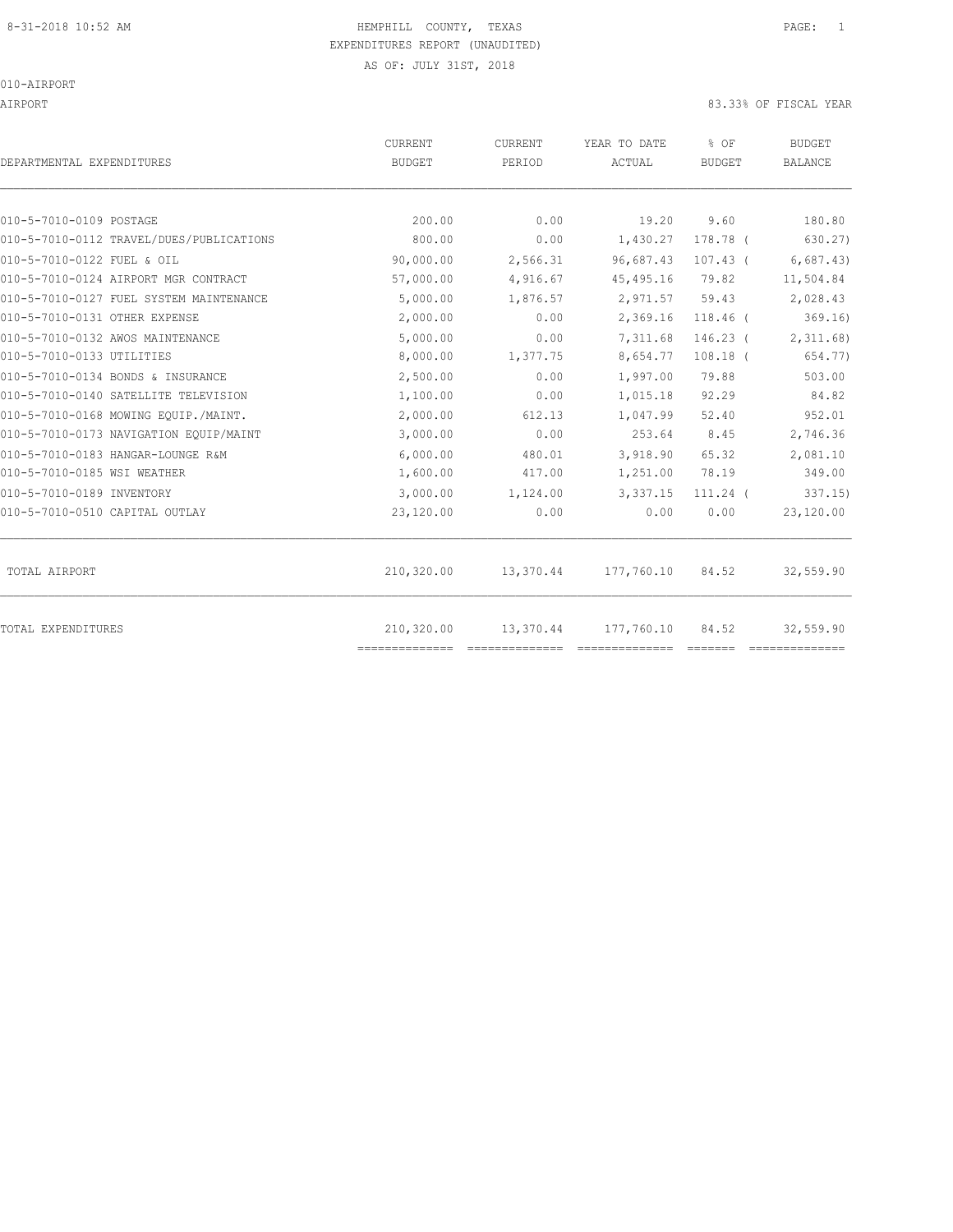011-ROAD & BRIDGE PCT 1

ROAD & BRIDGE 1 83.33% OF FISCAL YEAR

| DEPARTMENTAL EXPENDITURES                      | CURRENT<br><b>BUDGET</b> | CURRENT<br>PERIOD | YEAR TO DATE<br>ACTUAL | % OF<br><b>BUDGET</b> | <b>BUDGET</b><br><b>BALANCE</b> |
|------------------------------------------------|--------------------------|-------------------|------------------------|-----------------------|---------------------------------|
| 011-5-4011-0082 OVERTIME                       | 2,500.00                 | 0.00              | 0.00                   | 0.00                  | 2,500.00                        |
| 011-5-4011-0090 COMMISSIONER-WEBB              | 38,534.00                | 3,211.16          | 32, 111.60             | 83.33                 | 6,422.40                        |
| 011-5-4011-0092 SR MAINTENANCE TECH-BILLENWILL | 53,844.00                | 4,487.00          | 44,870.00              | 83.33                 | 8,974.00                        |
| 011-5-4011-0095 MAINTENANCE TECH-TREVINO       | 48,565.00                | 4,047.08          | 38, 447.26             | 79.17                 | 10, 117.74                      |
| 011-5-4011-0096 LONGEVITY                      | 1,710.00                 | 10.00             | 70.00                  | 4.09                  | 1,640.00                        |
| 011-5-4011-0101 SOCIAL SECURITY/MEDICARE       | 11,280.00                | 904.36            | 8,900.47               | 78.90                 | 2,379.53                        |
| 011-5-4011-0102 RETIREMENT                     | 15,000.00                | 1,185.12          | 11,663.86              | 77.76                 | 3,336.14                        |
| 011-5-4011-0103 GROUP TERM LIFE                | 500.00                   | 32.00             | 305.03                 | 61.01                 | 194.97                          |
| 011-5-4011-0104 GROUP INSURANCE                | 22,500.00                | 1,914.06          | 17,678.07              | 78.57                 | 4,821.93                        |
| 011-5-4011-0105 UNEMPLOYMENT INSURANCE         | 400.00                   | 20.79             | 67.44                  | 16.86                 | 332.56                          |
| 011-5-4011-0106 WORKERS' COMPENSATION          | 2,000.00                 | 0.00              | 2,250.00               | 112.50 (              | 250.00                          |
| 011-5-4011-0110 FREIGHT                        | 200.00                   | 0.00              | 0.00                   | 0.00                  | 200.00                          |
| 011-5-4011-0112 TRAVEL                         | 3,000.00                 | 0.00              | 1,141.32               | 38.04                 | 1,858.68                        |
| 011-5-4011-0122 FUEL & OIL                     | 32,000.00                | 2,709.20          | 17,815.72              | 55.67                 | 14,184.28                       |
| 011-5-4011-0124 MACHINE HIRE/CONT LABOR        | 15,000.00                | 0.00              | 2,653.70               | 17.69                 | 12,346.30                       |
| 011-5-4011-0125 TIRES & TUBES                  | 8,000.00                 | 0.00              | 6,858.94               | 85.74                 | 1,141.06                        |
| 011-5-4011-0126 CALICHE & GRAVEL               | 35,000.00                | 1,260.00          | 15,246.20              | 43.56                 | 19,753.80                       |
| 011-5-4011-0128 MATERIAL & SUPPLIES            | $10,000.00$ (            | 195.65)           | 773.02                 | 7.73                  | 9,226.98                        |
| 011-5-4011-0130 COMMUNICATION REPAIRS          | 500.00                   | 0.00              | 0.00                   | 0.00                  | 500.00                          |
| 011-5-4011-0131 OTHER EXPENSE                  | 1,000.00                 | 0.00              | 0.00                   | 0.00                  | 1,000.00                        |
| 011-5-4011-0132 TELEPHONE                      | 1,000.00                 | 129.35            | 812.65                 | 81.27                 | 187.35                          |
| 011-5-4011-0133 UTILITIES/PCT 1                | 3,500.00                 | 122.40            | 2, 211.37              | 63.18                 | 1,288.63                        |
| 011-5-4011-0137 VEHICLE R&M                    | 6,000.00                 | 345.70            | 3,796.69               | 63.28                 | 2,203.31                        |
| 011-5-4011-0144 TIN HORNS/CATTLE GUARDS/CHEM   | 7,000.00                 | 1,580.00          | 1,940.00               | 27.71                 | 5,060.00                        |
| 011-5-4011-0173 HEAVY EQUIP - R&M              | 20,000.00                | 4,468.50          | 26, 275.61             | 131.38 (              | 6, 275.61)                      |
| 011-5-4011-0189 INVENTORY                      | 4,000.00                 | 0.00              | 1,252.97               | 31.32                 | 2,747.03                        |
| 011-5-4011-0190 ROAD GRANT PROJECTS            | 0.00                     | 0.00              | 0.00                   | 0.00                  | 0.00                            |
| 011-5-4011-0510 CAPITAL OUTLAY                 | 69,117.00                | 7,997.00          | 13,498.27              | 19.53                 | 55,618.73                       |
| TOTAL ROAD & BRIDGE 1                          | 412,150.00               | 34,228.07         | 250,640.19             | 60.81                 | 161,509.81                      |
| TOTAL EXPENDITURES                             | 412,150.00               | 34,228.07         | 250,640.19             | 60.81                 | 161,509.81                      |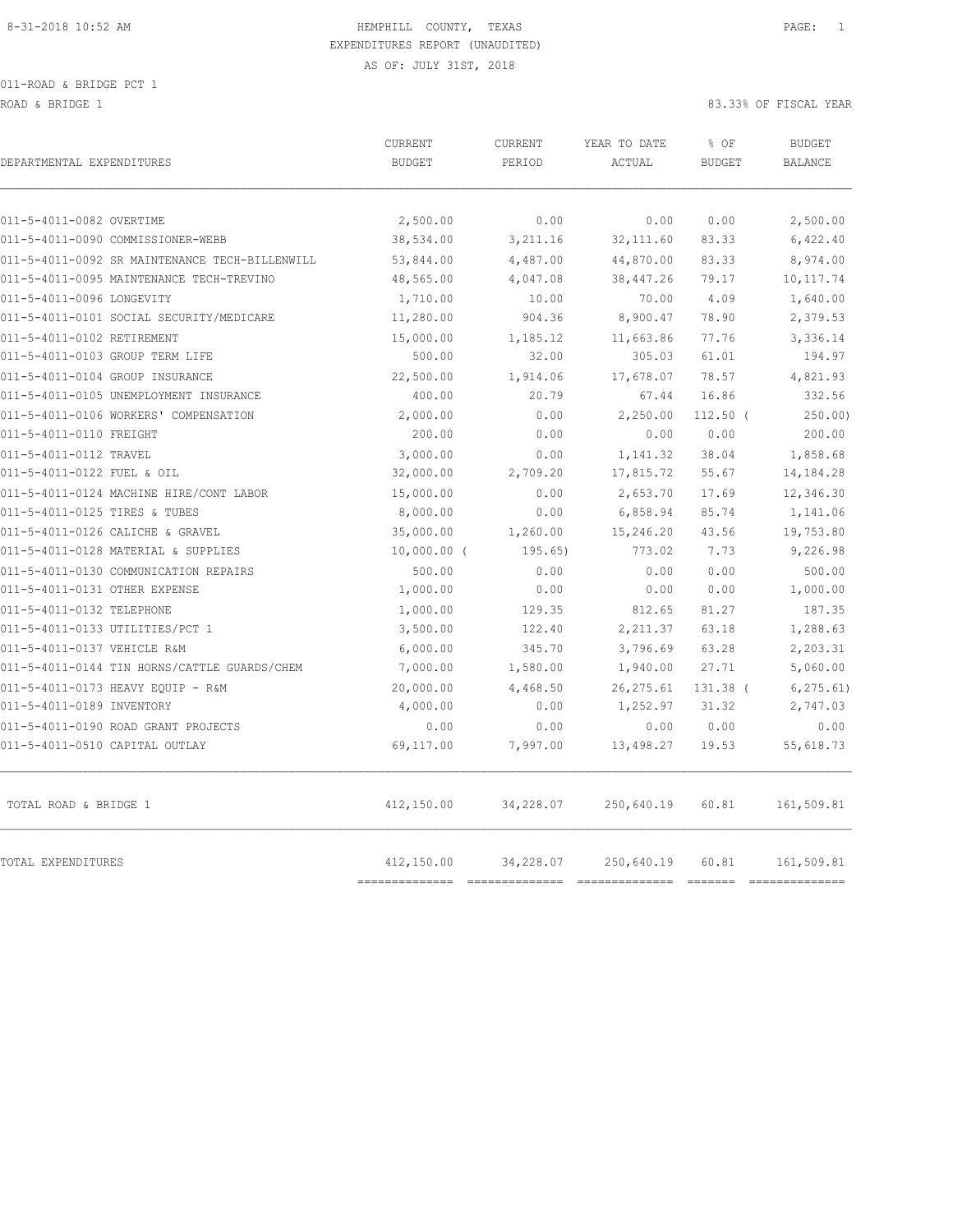| DEPARTMENTAL EXPENDITURES                  | <b>CURRENT</b><br><b>BUDGET</b>         | CURRENT<br>PERIOD | YEAR TO DATE<br>ACTUAL              | % OF<br><b>BUDGET</b> | <b>BUDGET</b><br><b>BALANCE</b> |
|--------------------------------------------|-----------------------------------------|-------------------|-------------------------------------|-----------------------|---------------------------------|
|                                            |                                         |                   |                                     |                       |                                 |
| 012-5-4012-0090 COMMISSIONER-ALEXANDER     | 38,534.00                               | 3,211.16          | 32, 111, 60                         | 83.33                 | 6,422.40                        |
| 012-5-4012-0092 SR MAINTENANCE TECH-WALSER | 53,844.00                               | 4,487.00          | 44,870.00                           | 83.33                 | 8,974.00                        |
| 012-5-4012-0095 MAINTENANCE TECH-SCHAFER   | 48,565.00                               | 4,047.08          | 40,470.80                           | 83.33                 | 8,094.20                        |
| 012-5-4012-0096 LONGEVITY                  | 1,800.00                                | 160.00            | 1,475.00                            | 81.94                 | 325.00                          |
| 012-5-4012-0097 MAINTENANCE TECH-PT/OT     | 2,500.00                                | 0.00              | 0.00                                | 0.00                  | 2,500.00                        |
| 012-5-4012-0101 SOCIAL SECURITY/MEDICARE   | 11,280.00                               | 728.18            | 7,417.56                            | 65.76                 | 3,862.44                        |
| 012-5-4012-0102 RETIREMENT                 | 15,000.00                               | 1,197.42          | 11,963.80                           | 79.76                 | 3,036.20                        |
| 012-5-4012-0103 GROUP TERM LIFE            | 600.00                                  | 32.33             | 312.28                              | 52.05                 | 287.72                          |
| 012-5-4012-0104 GROUP INSURANCE            | 22,500.00                               | 1,914.06          | 18,925.62                           | 84.11                 | 3,574.38                        |
| 012-5-4012-0105 UNEMPLOYMENT INSURANCE     | 400.00                                  | 21.03             | 68.59                               | 17.15                 | 331.41                          |
| 012-5-4012-0106 WORKERS' COMPENSATION      | 2,000.00                                | 0.00              | 2,250.00                            | $112.50$ (            | 250.00                          |
| 012-5-4012-0110 FREIGHT                    | 100.00                                  | 0.00              | 14.00                               | 14.00                 | 86.00                           |
| 012-5-4012-0112 TRAVEL                     | 3,000.00                                | 0.00              | 0.00                                | 0.00                  | 3,000.00                        |
| 012-5-4012-0122 FUEL & OIL                 | 32,000.00                               | 913.14            | 28,903.93                           | 90.32                 | 3,096.07                        |
| 012-5-4012-0124 MACHINE HIRE/CONT LABOR    | 5,000.00                                | 0.00              | 2,496.28                            | 49.93                 | 2,503.72                        |
| 012-5-4012-0125 TIRES & TUBES              | 10,000.00                               | 1,909.80          | 2,871.70                            | 28.72                 | 7,128.30                        |
| 012-5-4012-0126 CALICHE & GRAVEL           | 15,000.00                               | 1,080.00          | 13,400.00                           | 89.33                 | 1,600.00                        |
| 012-5-4012-0128 MATERIAL & SUPPLIES        | 7,500.00                                | 268.53            | 965.00                              | 12.87                 | 6, 535.00                       |
| 012-5-4012-0130 COMMUNICATIONS EXPENSE     | 500.00                                  | 0.00              | 208.59                              | 41.72                 | 291.41                          |
| 012-5-4012-0132 TELEPHONE                  | 1,000.00                                | 30.00             | 300.00                              | 30.00                 | 700.00                          |
| 012-5-4012-0133 UTILITIES/PCT 2            | 2,000.00                                | 82.41             | 1,358.05                            | 67.90                 | 641.95                          |
| 012-5-4012-0137 VEHICLE R&M                | 3,000.00                                | 89.20             | 1,789.77                            | 59.66                 | 1,210.23                        |
| 012-5-4012-0144 TIN HORN/CATTLE GUARD/CHEM | 8,000.00                                | 0.00              | 4,132.40                            | 51.66                 | 3,867.60                        |
| 012-5-4012-0173 HEAVY EQUIP - R&M          | 20,000.00                               | 0.00              | 15,355.43                           | 76.78                 | 4,644.57                        |
| 012-5-4012-0189 INVENTORY                  | 2,500.00                                | 0.00              | 1,757.95                            | 70.32                 | 742.05                          |
| 012-5-4012-0510 CAPITAL OUTLAY             | 91,227.00                               | 7,997.00          | 13,831.68                           | 15.16                 | 77,395.32                       |
| TOTAL ROAD & BRIDGE 2                      | 397,850.00                              | 28,168.34         | 247,250.03                          | 62.15                 | 150,599.97                      |
| TOTAL EXPENDITURES                         | 397,850.00<br>$=$ = = = = = = = = = = = | 28,168.34         | 247,250.03<br>--------------------- | 62.15                 | 150,599.97<br>==========        |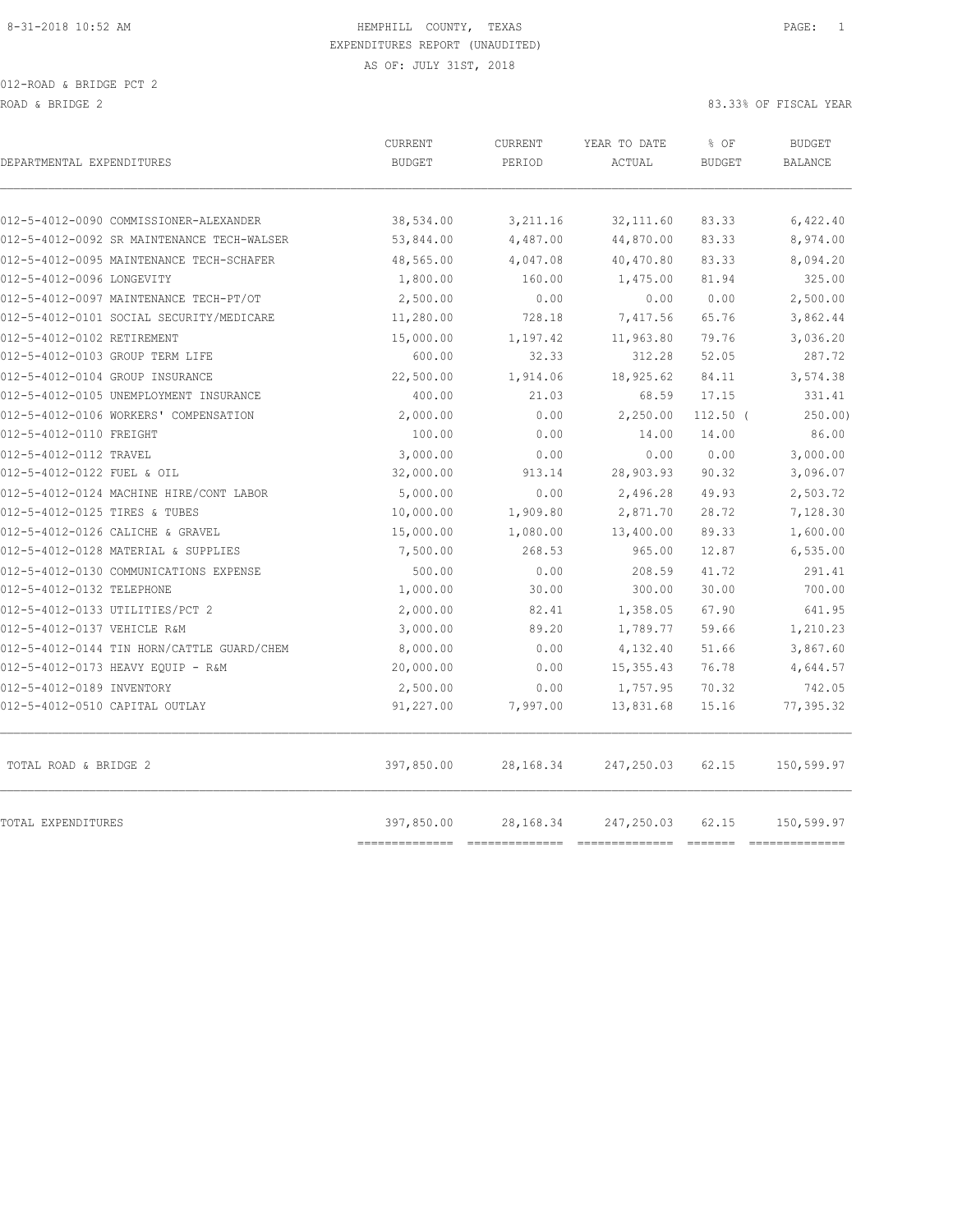| DEPARTMENTAL EXPENDITURES                  | CURRENT<br><b>BUDGET</b> | CURRENT<br>PERIOD | YEAR TO DATE<br>ACTUAL | % OF<br><b>BUDGET</b> | <b>BUDGET</b><br><b>BALANCE</b> |
|--------------------------------------------|--------------------------|-------------------|------------------------|-----------------------|---------------------------------|
| 013-5-4013-0082 OVERTIME                   | 5,000.00                 | 0.00              | 0.00                   | 0.00                  | 5,000.00                        |
| 013-5-4013-0090 COMMISSIONER-MCPHERSON     | 38,534.00                | 3,211.16          | 32, 111.60             | 83.33                 | 6,422.40                        |
| 013-5-4013-0092 SR MAINTENANCE TECH-CLARK  | 53,844.00                | 4,487.00          | 44,870.00              | 83.33                 | 8,974.00                        |
| 013-5-4013-0094 MAINTENANCE TECH-ARCHER    | 48,565.00                | 4,047.08          | 40,470.80              | 83.33                 | 8,094.20                        |
| 013-5-4013-0096 LONGEVITY                  | 2,300.00                 | 130.00            | 1,150.00               | 50.00                 | 1,150.00                        |
| 013-5-4013-0097 MAINTENANCE TECH-FARRAR    | 48,565.00                | 4,047.08          | 40,470.80              | 83.33                 | 8,094.20                        |
| 013-5-4013-0098 MAINTENANCE TECH-MORENO    | 48,565.00                | 4,047.08          | 40,470.80              | 83.33                 | 8,094.20                        |
| 013-5-4013-0101 SOCIAL SECURITY/MEDICARE   | 19,000.00                | 1,544.60          | 14,398.64              | 75.78                 | 4,601.36                        |
| 013-5-4013-0102 RETIREMENT                 | 25,000.00                | 2,018.52          | 20,170.80              | 80.68                 | 4,829.20                        |
| 013-5-4013-0103 GROUP TERM LIFE            | 1,000.00                 | 54.50             | 526.51                 | 52.65                 | 473.49                          |
| 013-5-4013-0104 GROUP INSURANCE            | 37,500.00                | 3,190.10          | 30,940.51              | 82.51                 | 6,559.49                        |
| 013-5-4013-0105 UNEMPLOYMENT INSURANCE     | 1,000.00                 | 42.45             | 133.54                 | 13.35                 | 866.46                          |
| 013-5-4013-0106 WORKERS' COMPENSATION      | 4,500.00                 | 0.00              | 3,750.00               | 83.33                 | 750.00                          |
| 013-5-4013-0110 FREIGHT                    | 100.00                   | 0.00              | 0.00                   | 0.00                  | 100.00                          |
| 013-5-4013-0112 TRAVEL                     | 3,000.00                 | 0.00              | 2,388.16               | 79.61                 | 611.84                          |
| 013-5-4013-0122 FUEL & OIL                 | 65,000.00                | 1,993.00          | 35,499.16              | 54.61                 | 29,500.84                       |
| 013-5-4013-0124 MACHINE HIRE/CONT LABOR    | 20,000.00                | 1,794.00          | 5,616.55               | 28.08                 | 14,383.45                       |
| 013-5-4013-0125 TIRES & TUBES              | 18,000.00                | 707.45            | 20,937.76              | $116.32$ (            | 2,937.76                        |
| 013-5-4013-0126 CALICHE & GRAVEL           | 78,000.00                | 0.00              | 38,931.97              | 49.91                 | 39,068.03                       |
| 013-5-4013-0128 MATERIAL & SUPPLIES        | 20,000.00                | 311.20            | 2,596.40               | 12.98                 | 17,403.60                       |
| 013-5-4013-0130 COMMUNICATIONS EXPENSES    | 500.00                   | 0.00              | 90.00                  | 18.00                 | 410.00                          |
| 013-5-4013-0131 OTHER EXPENSE              | 1,000.00                 | 0.00              | 0.00                   | 0.00                  | 1,000.00                        |
| 013-5-4013-0132 TELEPHONE                  | 600.00                   | 138.95            | 1,280.55               | $213.43$ (            | 680.55)                         |
| 013-5-4013-0133 UTILITIES/PCT 3            | 3,000.00                 | 119.53            | 1,995.16               | 66.51                 | 1,004.84                        |
| 013-5-4013-0137 VEHICLE R&M                | 15,000.00                | 189.47            | 6,725.16               | 44.83                 | 8,274.84                        |
| 013-5-4013-0144 TIN HORN/CATTLE GUARD/CHEM | 7,000.00                 | 0.00              | 0.00                   | 0.00                  | 7,000.00                        |
| 013-5-4013-0173 HEAVY EOUIP - R&M          | 40,000.00                | 12,015.87         | 30,591.75              | 76.48                 | 9,408.25                        |
| 013-5-4013-0189 INVENTORY                  | 10,000.00                | 2,353.55          | 13,581.57              | 135.82 (              | 3,581.57)                       |
| 013-5-4013-0190 ROAD GRANT PROJECTS        | 0.00                     | 0.00              | 0.00                   | 0.00                  | 0.00                            |
| 013-5-4013-0510 CAPITAL OUTLAY             | 232,800.00               | 0.00              | 101,659.37             | 43.67                 | 131, 140.63                     |
| TOTAL ROAD & BRIDGE 3                      | 847,373.00               | 46, 442.59        | 531, 357.56            | 62.71                 | 316,015.44                      |
| TOTAL EXPENDITURES                         | 847,373.00               | 46, 442.59        | 531, 357.56            | 62.71                 | 316,015.44                      |

============== ============== ============== ======= ==============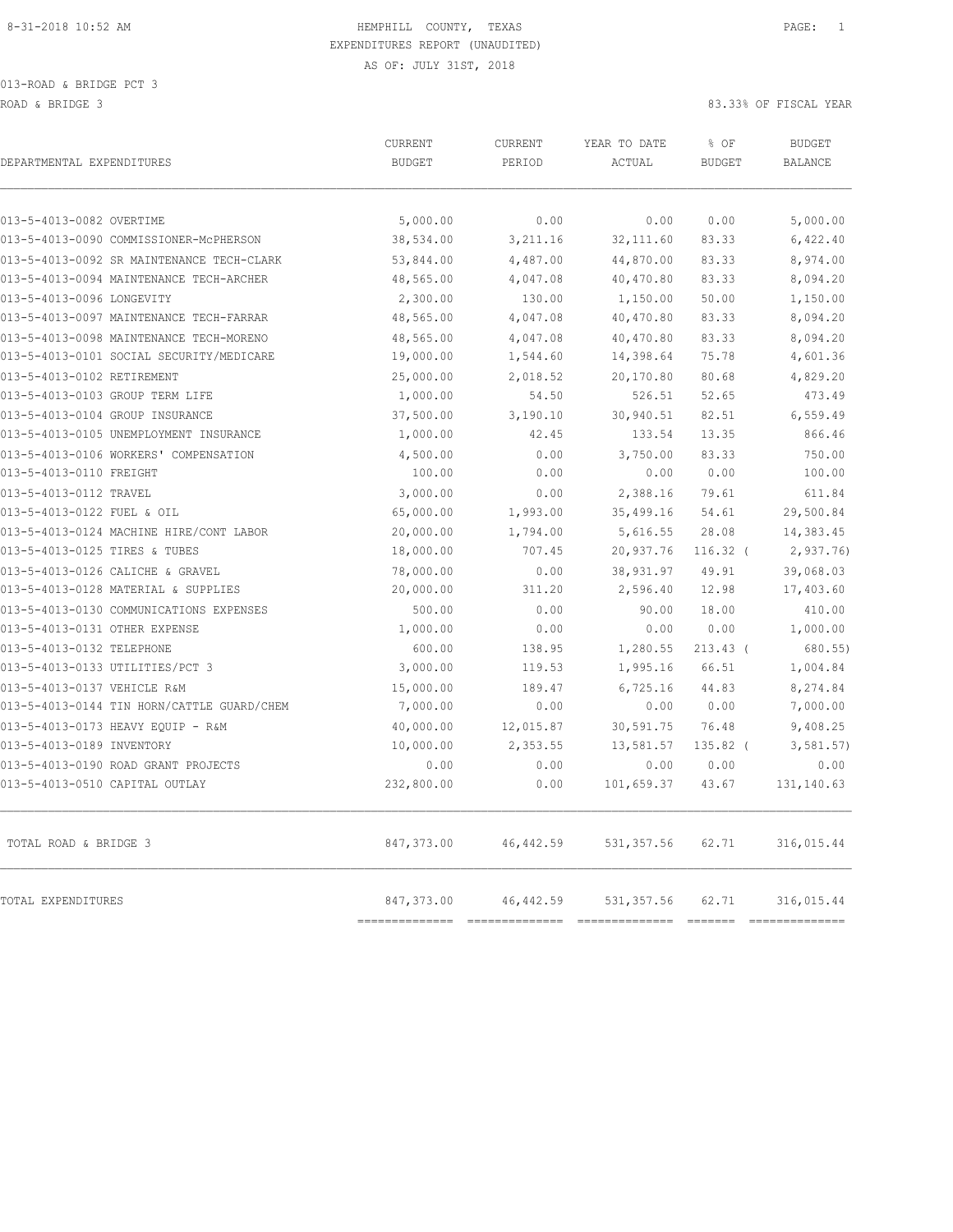014-ROAD & BRIDGE PCT 4

ROAD & BRIDGE 4 83.33% OF FISCAL YEAR

| DEPARTMENTAL EXPENDITURES                      | <b>CURRENT</b><br><b>BUDGET</b> | CURRENT<br>PERIOD | YEAR TO DATE<br>ACTUAL | % OF<br><b>BUDGET</b> | <b>BUDGET</b><br><b>BALANCE</b>                                                                                                                                                                                                                                                                                                                                                                |
|------------------------------------------------|---------------------------------|-------------------|------------------------|-----------------------|------------------------------------------------------------------------------------------------------------------------------------------------------------------------------------------------------------------------------------------------------------------------------------------------------------------------------------------------------------------------------------------------|
|                                                |                                 |                   |                        |                       |                                                                                                                                                                                                                                                                                                                                                                                                |
| 014-5-4014-0082 PART-TIME/OVERTIME             | 5,000.00                        | 0.00              | 0.00                   | 0.00                  | 5,000.00                                                                                                                                                                                                                                                                                                                                                                                       |
| 014-5-4014-0090 COMMISSIONER-THOMAS            | 38,534.00                       | 3,211.16          | 32, 111.60             | 83.33                 | 6,422.40                                                                                                                                                                                                                                                                                                                                                                                       |
| 014-5-4014-0092 SR MAINTENANCE TECH-CROSGROVE  | 53,844.00                       | 4,487.00          | 44,885.00              | 83.36                 | 8,959.00                                                                                                                                                                                                                                                                                                                                                                                       |
| 014-5-4014-0094 MAINTENANCE TECH-SCOTT         | 48,565.00                       | 4,047.08          | 40,470.80              | 83.33                 | 8,094.20                                                                                                                                                                                                                                                                                                                                                                                       |
| 014-5-4014-0095 MAINTENANCE TECH-WRIGHT        | 48,565.00                       | 4,047.08          | 40,470.80              | 83.33                 | 8,094.20                                                                                                                                                                                                                                                                                                                                                                                       |
| 014-5-4014-0096 LONGEVITY                      | 3,100.00                        | 190.00            | 1,765.00               | 56.94                 | 1,335.00                                                                                                                                                                                                                                                                                                                                                                                       |
| 014-5-4014-0097 MAINTENANCE TECH-GABEL         | 48,565.00                       | 4,047.08          | 28,329.56              | 58.33                 | 20, 235.44                                                                                                                                                                                                                                                                                                                                                                                     |
| 014-5-4014-0101 SOCIAL SECURITY/MEDICARE       | 19,000.00                       | 1,412.48          | 13,426.61              | 70.67                 | 5,573.39                                                                                                                                                                                                                                                                                                                                                                                       |
| 014-5-4014-0102 RETIREMENT                     | 25,000.00                       | 2,025.42          | 19,007.70              | 76.03                 | 5,992.30                                                                                                                                                                                                                                                                                                                                                                                       |
| 014-5-4014-0103 GROUP TERM LIFE                | 1,000.00                        | 54.69             | 495.66                 | 49.57                 | 504.34                                                                                                                                                                                                                                                                                                                                                                                         |
| 014-5-4014-0104 GROUP INSURANCE                | 37,500.00                       | 3,190.10          | 27, 119.78             | 72.32                 | 10,380.22                                                                                                                                                                                                                                                                                                                                                                                      |
| 014-5-4014-0105 UNEMPLOYMENT INSURANCE         | 1,000.00                        | 35.97             | 119.39                 | 11.94                 | 880.61                                                                                                                                                                                                                                                                                                                                                                                         |
| 014-5-4014-0106 WORKERS' COMPENSATION          | 4,500.00                        | 0.00              | 3,750.00               | 83.33                 | 750.00                                                                                                                                                                                                                                                                                                                                                                                         |
| 014-5-4014-0110 FREIGHT                        | 0.00                            | 0.00              | 0.00                   | 0.00                  | 0.00                                                                                                                                                                                                                                                                                                                                                                                           |
| 014-5-4014-0112 TRAVEL                         | 3,000.00                        | 0.00              | 10.00                  | 0.33                  | 2,990.00                                                                                                                                                                                                                                                                                                                                                                                       |
| 014-5-4014-0122 FUEL & OIL                     | 65,000.00                       | 290.80            | 24,933.48              | 38.36                 | 40,066.52                                                                                                                                                                                                                                                                                                                                                                                      |
| 014-5-4014-0124 MACHINE HIRE/CONT LABOR        | 3,000.00                        | 0.00              | 4,055.54               | $135.18$ (            | 1,055.54                                                                                                                                                                                                                                                                                                                                                                                       |
| 014-5-4014-0125 TIRES & TUBES                  | 10,000.00                       | 2,034.40          | 6, 265.98              | 62.66                 | 3,734.02                                                                                                                                                                                                                                                                                                                                                                                       |
| 014-5-4014-0126 CALICHE & GRAVEL               | 45,000.00                       | 0.00              | 50,027.93              | $111.17$ (            | 5,027.93)                                                                                                                                                                                                                                                                                                                                                                                      |
| 014-5-4014-0128 MATERIAL & SUPPLIES            | 10,000.00                       | 220.15            | 1,761.18               | 17.61                 | 8,238.82                                                                                                                                                                                                                                                                                                                                                                                       |
| 014-5-4014-0130 COMMUNICATIONS EXPENSES        | 1,000.00                        | 0.00              | 130.00                 | 13.00                 | 870.00                                                                                                                                                                                                                                                                                                                                                                                         |
| 014-5-4014-0131 OTHER EXPENSE                  | 100.00                          | 0.00              | 75.00                  | 75.00                 | 25.00                                                                                                                                                                                                                                                                                                                                                                                          |
| 014-5-4014-0132 TELEPHONE                      | 2,000.00                        | 77.90             | 780.65                 | 39.03                 | 1,219.35                                                                                                                                                                                                                                                                                                                                                                                       |
| 014-5-4014-0133 UTILITIES/PCT 4                | 5,000.00                        | 228.37            | 2,831.71               | 56.63                 | 2,168.29                                                                                                                                                                                                                                                                                                                                                                                       |
| 014-5-4014-0137 VEHICLE R&M                    | 4,000.00                        | 0.00              | 8,546.09               | $213.65$ (            | 4,546.09                                                                                                                                                                                                                                                                                                                                                                                       |
| 014-5-4014-0144 TIN HORNS, CATTLE GUARDS, CHEM | 3,000.00                        | 0.00              | 1,650.00               | 55.00                 | 1,350.00                                                                                                                                                                                                                                                                                                                                                                                       |
| 014-5-4014-0173 HEAVY EQUIP - R&M              | 20,000.00                       | 13,859.27         | 30,975.29              | 154.88 (              | 10, 975.29                                                                                                                                                                                                                                                                                                                                                                                     |
| 014-5-4014-0189 INVENTORY                      | 8,000.00                        | 770.90            | 1,366.70               | 17.08                 | 6,633.30                                                                                                                                                                                                                                                                                                                                                                                       |
| 014-5-4014-0190 ROAD GRANT PROJECTS            | 0.00                            | 0.00              | 0.00                   | 0.00                  | 0.00                                                                                                                                                                                                                                                                                                                                                                                           |
| 014-5-4014-0510 CAPITAL OUTLAY                 | 147, 427.00                     | 6,266.84          | 28,052.57              | 19.03                 | 119, 374.43                                                                                                                                                                                                                                                                                                                                                                                    |
| TOTAL ROAD & BRIDGE 4                          | 660,700.00                      | 50,496.69         | 413, 414.02            | 62.57                 | 247,285.98                                                                                                                                                                                                                                                                                                                                                                                     |
| TOTAL EXPENDITURES                             | 660,700.00<br>==============    | 50,496.69         | 413, 414.02            | 62.57                 | 247,285.98<br>$\begin{array}{c} \rule{0pt}{2.5mm} \rule{0pt}{2.5mm} \rule{0pt}{2.5mm} \rule{0pt}{2.5mm} \rule{0pt}{2.5mm} \rule{0pt}{2.5mm} \rule{0pt}{2.5mm} \rule{0pt}{2.5mm} \rule{0pt}{2.5mm} \rule{0pt}{2.5mm} \rule{0pt}{2.5mm} \rule{0pt}{2.5mm} \rule{0pt}{2.5mm} \rule{0pt}{2.5mm} \rule{0pt}{2.5mm} \rule{0pt}{2.5mm} \rule{0pt}{2.5mm} \rule{0pt}{2.5mm} \rule{0pt}{2.5mm} \rule{0$ |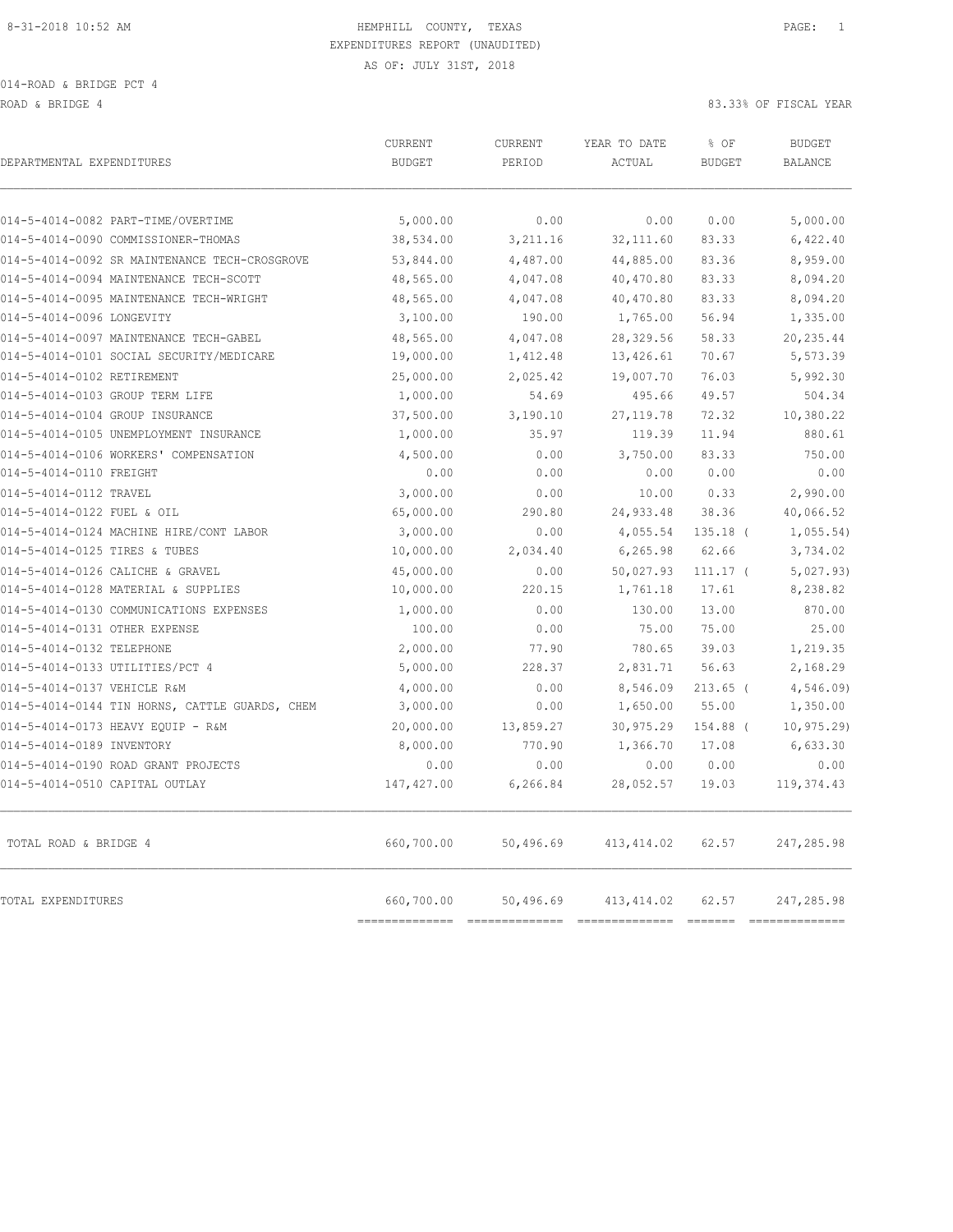|  | 8-31-2018 10:52 AM |  |
|--|--------------------|--|
|  |                    |  |

# HEMPHILL COUNTY, TEXAS **10:52 AM HEMPHILL** COUNTY, TEXAS EXPENDITURES REPORT (UNAUDITED) AS OF: JULY 31ST, 2018

#### 022-CO RECORDS PRESERVATION

#### CO RECORDS PRESERVATION 83.33% OF FISCAL YEAR

| DEPARTMENTAL EXPENDITURES             | CURRENT       | <b>CURRENT</b> | YEAR TO DATE | % OF          | <b>BUDGET</b>  |
|---------------------------------------|---------------|----------------|--------------|---------------|----------------|
|                                       | <b>BUDGET</b> | PERIOD         | ACTUAL       | <b>BUDGET</b> | <b>BALANCE</b> |
| 022-5-1022-0114 COUNTY RPF-EXPENSE    | 35,000.00     | 0.00           | 0.00         | 0.00          | 35,000.00      |
| 022-5-1022-0115 CO RECORDS MANAGEMENT | 30,000.00     | 4,765.02       | 17,640.02    | 58.80         | 12,359.98      |
| TOTAL CO RECORDS PRESERVATION         | 65,000.00     | 4,765.02       | 17,640.02    | 27.14         | 47,359.98      |
| TOTAL EXPENDITURES                    | 65,000.00     | 4,765.02       | 17,640.02    | 27.14         | 47,359.98      |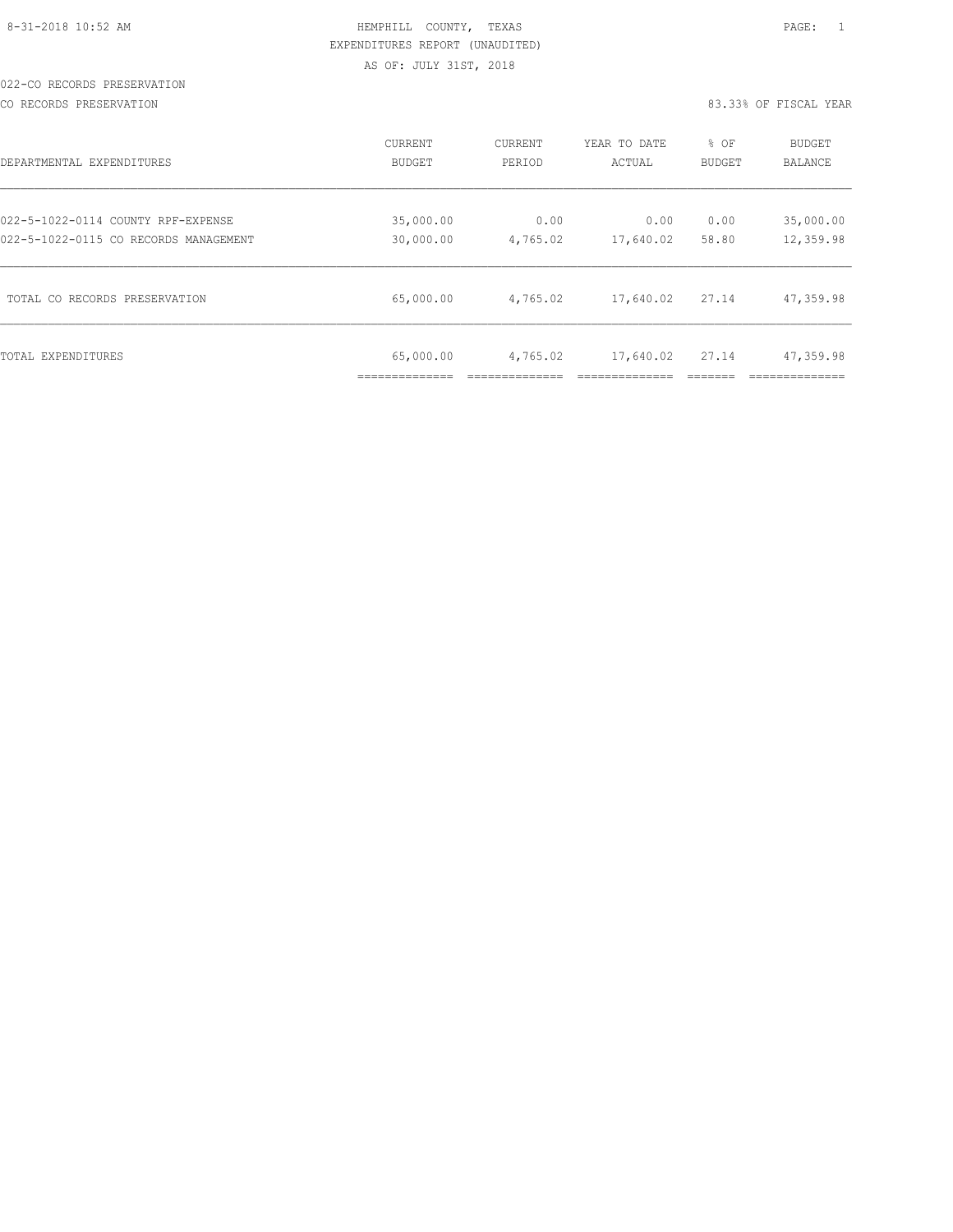| 8-31-2018 10:52 AM |  |  |
|--------------------|--|--|

# HEMPHILL COUNTY, TEXAS **10:52 AM HEMPHILL COUNTY**, TEXAS EXPENDITURES REPORT (UNAUDITED) AS OF: JULY 31ST, 2018

#### 023-CLK'S RECORDS PRESERVE

CLERK REC PRESERVATION 83.33% OF FISCAL YEAR

| DEPARTMENTAL EXPENDITURES                     | <b>CURRENT</b>               | CURRENT | YEAR TO DATE | % OF   | <b>BUDGET</b>            |
|-----------------------------------------------|------------------------------|---------|--------------|--------|--------------------------|
|                                               | <b>BUDGET</b>                | PERIOD  | ACTUAL       | BUDGET | BALANCE                  |
| 023-5-1023-0114 CLK'S RECORD PRESERVATION EXP | 3,800.00                     | 0.00    | 0.00         | 0.00   | 3,800.00                 |
| 023-5-1023-0510 RPF-CAPITAL OUTLAY            | 0.00                         | 0.00    | 0.00         | 0.00   | 0.00                     |
| TOTAL CLERK                                   | 3,800.00                     | 0.00    | 0.00         | 0.00   | 3,800.00                 |
| TOTAL EXPENDITURES                            | 3,800.00<br>. ______________ | 0.00    | 0.00         | 0.00   | 3,800.00<br>------------ |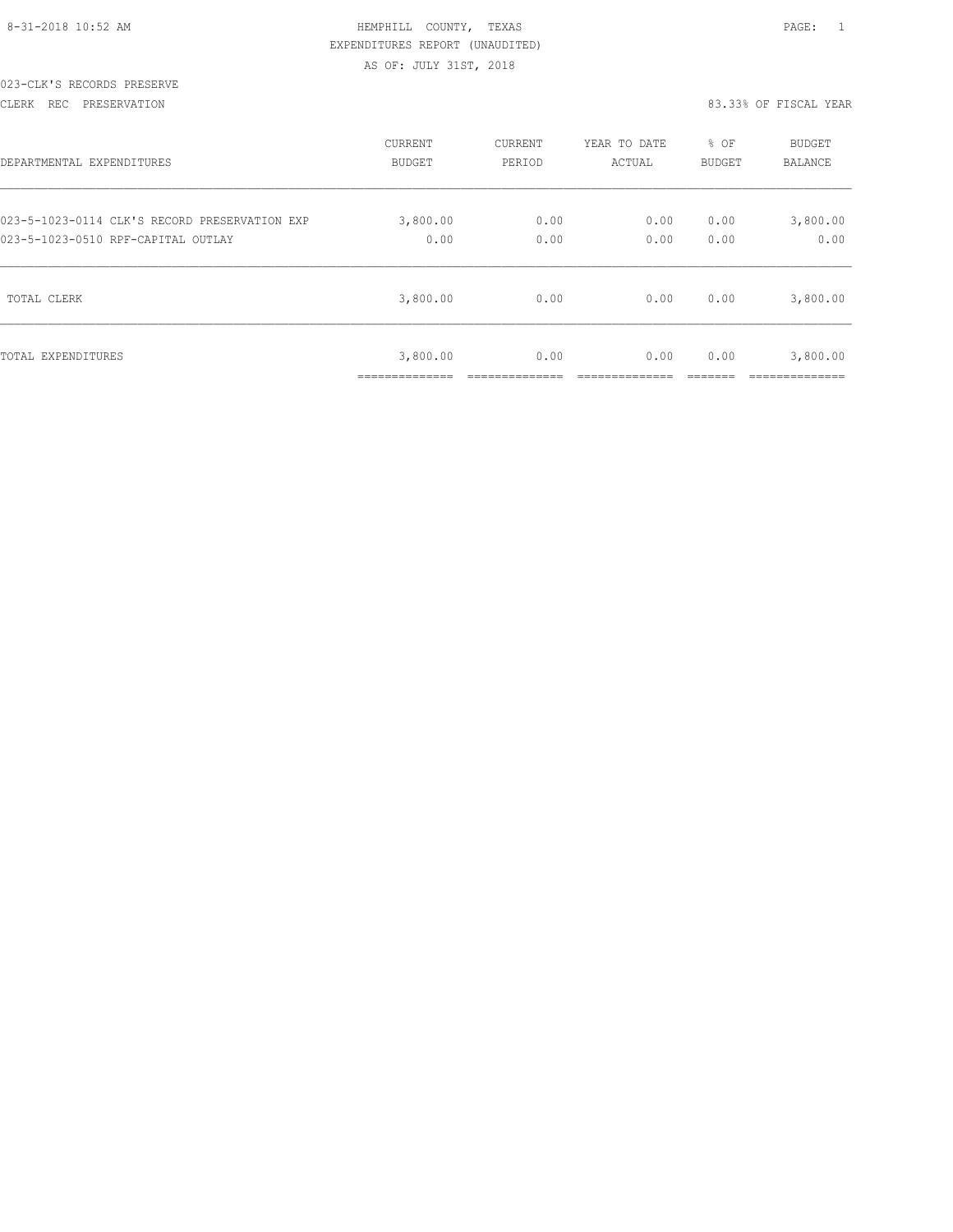#### 024-JUSTICE COURT TECH FUND JUSTICE COURT TECH 83.33% OF FISCAL YEAR

| DEPARTMENTAL EXPENDITURES     | CURRENT<br>BUDGET         | CURRENT<br>PERIOD | YEAR TO DATE<br>ACTUAL | % OF<br><b>BUDGET</b> | <b>BUDGET</b><br><b>BALANCE</b> |
|-------------------------------|---------------------------|-------------------|------------------------|-----------------------|---------------------------------|
| 024-5-2024-0114 TECH EXPENSES | 9,000.00                  | 819.00            | 4,794.70               | 53.27                 | 4,205.30                        |
| TOTAL JUSTICE COURT TECH      | 9,000.00                  | 819.00            | 4,794.70               | 53.27                 | 4,205.30                        |
| TOTAL EXPENDITURES            | 9,000.00<br>_____________ | 819.00            | 4,794.70               | 53.27                 | 4,205.30                        |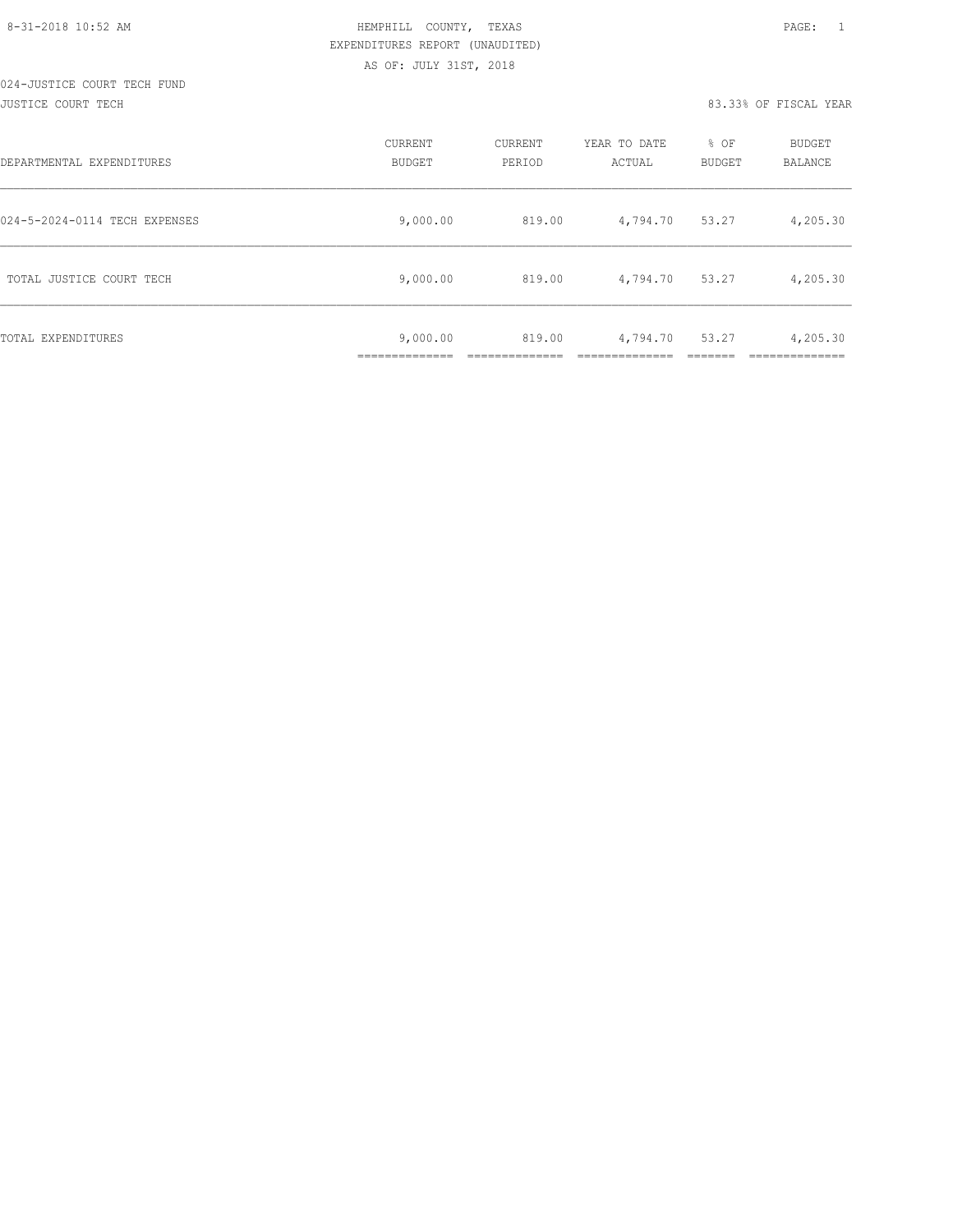#### CLERK'S TECH FUND 83.33% OF FISCAL YEAR

| DEPARTMENTAL EXPENDITURES             | CURRENT<br><b>BUDGET</b> | CURRENT<br>PERIOD | YEAR TO DATE<br>ACTUAL | % OF<br>BUDGET | BUDGET<br><b>BALANCE</b> |
|---------------------------------------|--------------------------|-------------------|------------------------|----------------|--------------------------|
| 026-5-2026-0114 CLERK'S TECH EXPENSES | 1,500.00                 | 0.00              | 0.00                   | 0.00           | 1,500.00                 |
| TOTAL CLERK'S TECH FUND               | 1,500.00                 | 0.00              | 0.00                   | 0.00           | 1,500.00                 |
| TOTAL EXPENDITURES                    | 1,500.00                 | 0.00              | 0.00                   | 0.00           | 1,500.00                 |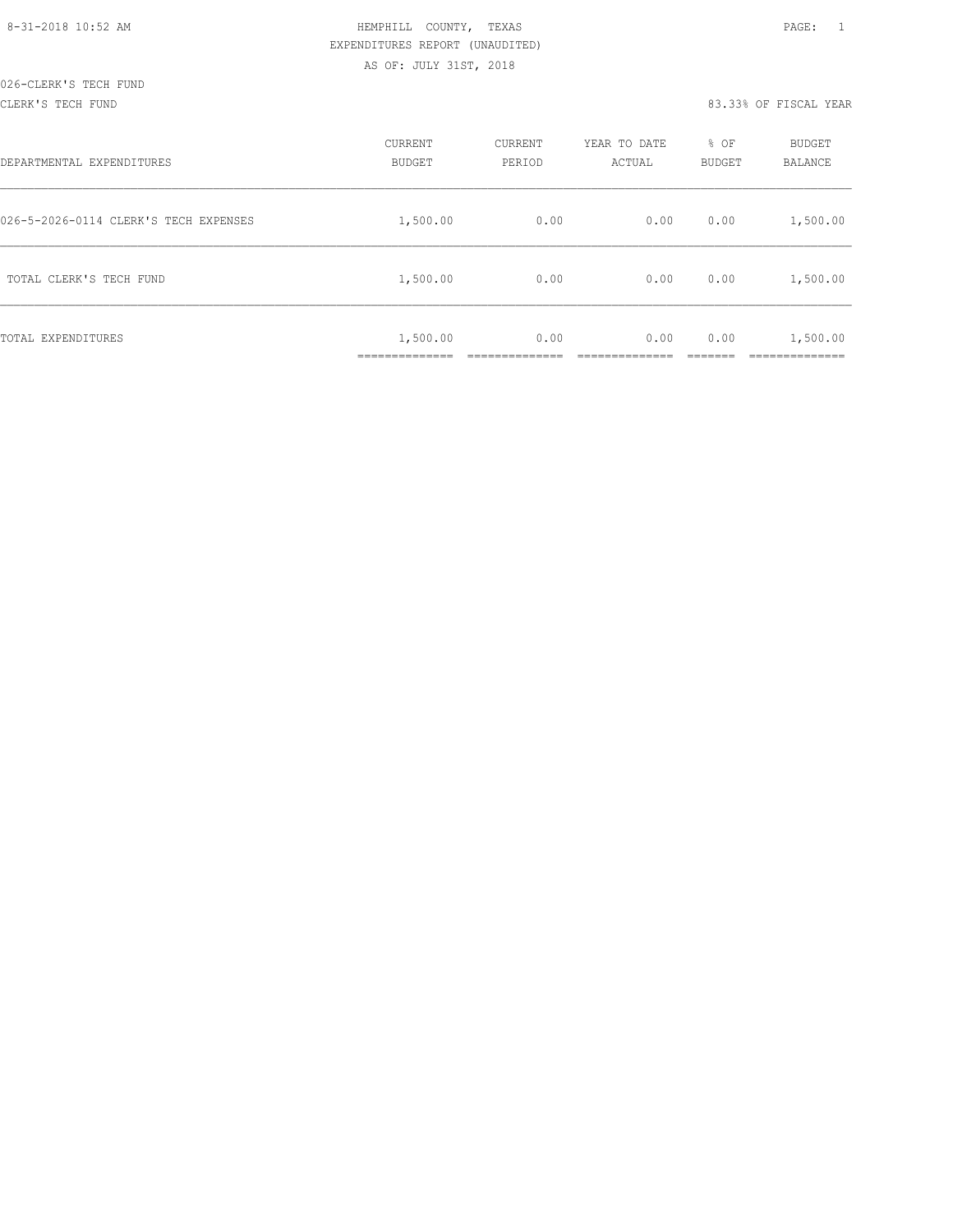# 029-PRETRIAL INTERVENTION FUN

#### PRETRIAL INTERVENTION 83.33% OF FISCAL YEAR

| DEPARTMENTAL EXPENDITURES   | <b>CURRENT</b><br>BUDGET | CURRENT<br>PERIOD | YEAR TO DATE<br>ACTUAL | % OF<br><b>BUDGET</b> | <b>BUDGET</b><br>BALANCE |
|-----------------------------|--------------------------|-------------------|------------------------|-----------------------|--------------------------|
| 029-5-2029-0112 EDUCATION   | 600.00                   | 0.00              | 0.00                   | 0.00                  | 600.00                   |
| 029-5-2029-0128 SUPPLIES    | 600.00                   | 0.00              | 0.00                   | 0.00                  | 600.00                   |
| 029-5-2029-0168 LAW BOOKS   | 800.00                   | 0.00              | 0.00                   | 0.00                  | 800.00                   |
| TOTAL PRETRIAL INTERVENTION | 2,000.00                 | 0.00              | 0.00                   | 0.00                  | 2,000.00                 |
| TOTAL EXPENDITURES          | 2,000.00                 | 0.00              | 0.00                   | 0.00                  | 2,000.00                 |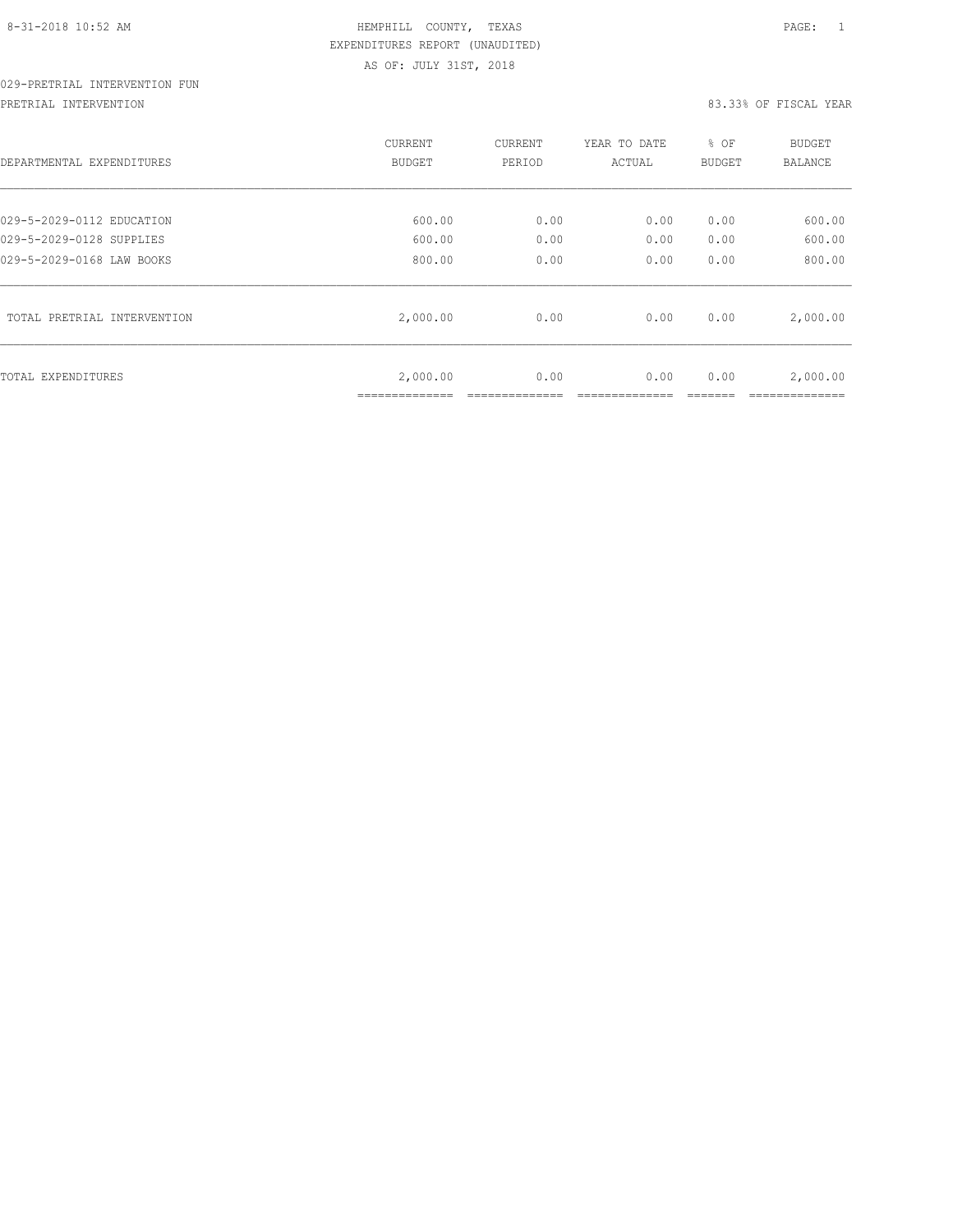# 032-CHK COLLECTION/CO ATTY

CHECK COLLECTION 83.33% OF FISCAL YEAR

| DEPARTMENTAL EXPENDITURES          | CURRENT<br><b>BUDGET</b> | CURRENT<br>PERIOD | YEAR TO DATE<br>ACTUAL | % OF<br>BUDGET | BUDGET<br><b>BALANCE</b> |
|------------------------------------|--------------------------|-------------------|------------------------|----------------|--------------------------|
| 032-5-2032-0109 OTHER MISC. EXP    | 7,000.00                 | 0.00              | 2,452.28               | 35.03          | 4,547.72                 |
| 032-5-2032-0128 SUPPLIES           | 0.00                     | 0.00              | 0.00                   | 0.00           | 0.00                     |
| 032-5-2032-0168 LAW LIBRARY- BOOKS | 0.00                     | 0.00              | 0.00                   | 0.00           | 0.00                     |
| 032-5-2032-0510 CAPITAL OUTLAY     | 8,500.00                 | 0.00              | 0.00                   | 0.00           | 8,500.00                 |
| TOTAL CHECK COLLECTION             | 15,500.00                | 0.00              | 2,452.28               | 15.82          | 13,047.72                |
| TOTAL EXPENDITURES                 | 15,500.00                | 0.00              | 2,452.28               | 15.82          | 13,047.72                |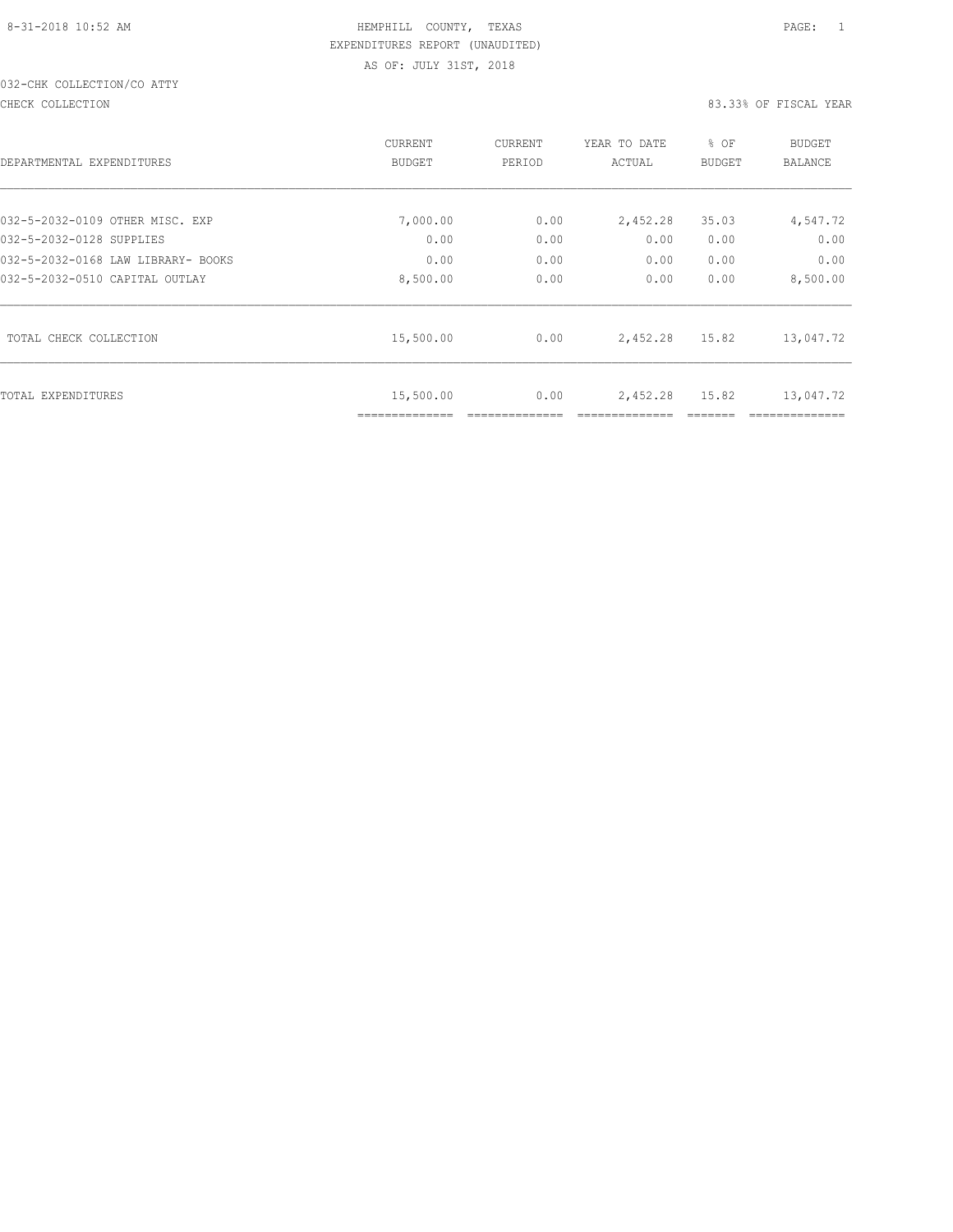#### ANNUAL LEOSE/LAW 83.33% OF FISCAL YEAR

| DEPARTMENTAL EXPENDITURES            | CURRENT<br><b>BUDGET</b>   | CURRENT<br>PERIOD | YEAR TO DATE<br>ACTUAL | % OF<br>BUDGET | BUDGET<br><b>BALANCE</b> |
|--------------------------------------|----------------------------|-------------------|------------------------|----------------|--------------------------|
| 036-5-3036-0112 CONTINUING EDUCATION | 10,000.00                  | 0.00              | 0.00                   | 0.00           | 10,000.00                |
| TOTAL ANNUAL LEOSE/LAW               | 10,000.00                  | 0.00              | 0.00                   | 0.00           | 10,000.00                |
| TOTAL EXPENDITURES                   | 10,000.00<br>_____________ | 0.00              | 0.00                   | 0.00           | 10,000.00<br>__________  |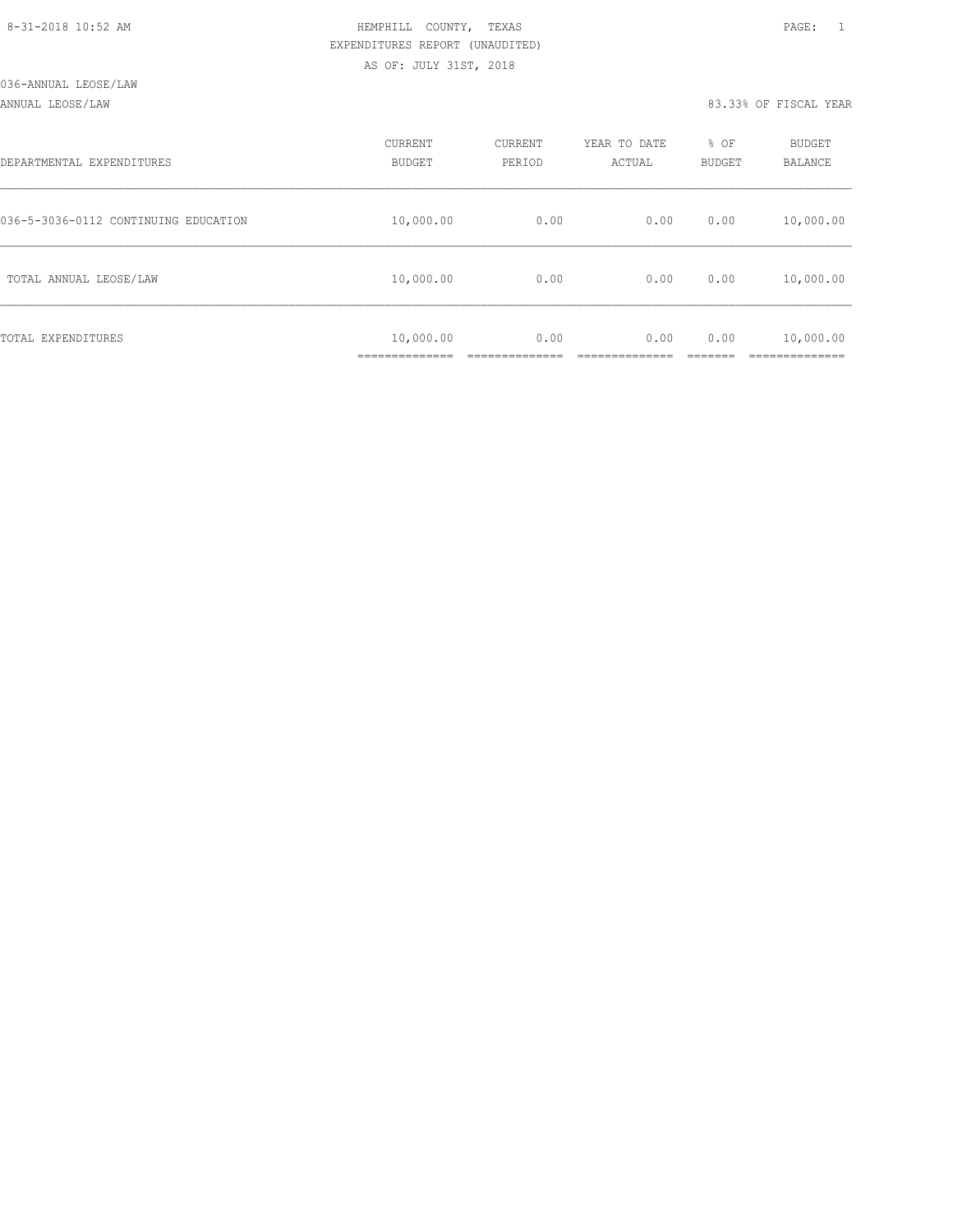046-SCAAP

SCAAP 83.33% OF FISCAL YEAR

| DEPARTMENTAL EXPENDITURES                                                    | <b>CURRENT</b><br>BUDGET | CURRENT<br>PERIOD | YEAR TO DATE<br>ACTUAL | % OF<br>BUDGET | <b>BUDGET</b><br><b>BALANCE</b> |
|------------------------------------------------------------------------------|--------------------------|-------------------|------------------------|----------------|---------------------------------|
| 046-5-3046-0124 CONTRACT LABOR/JBI                                           | 16,000.00                | 0.00              | 0.00                   | 0.00           | 16,000.00                       |
| 046-5-3046-0183 REPAIRS & IMPROVEMENTS<br>046-5-3046-0185 OTHER APPROVED EXP | 35,000.00<br>20,000.00   | 0.00<br>0.00      | 0.00<br>0.00           | 0.00<br>0.00   | 35,000.00<br>20,000.00          |
| TOTAL SCAAP                                                                  | 71,000.00                | 0.00              | 0.00                   | 0.00           | 71,000.00                       |
| TOTAL EXPENDITURES                                                           | 71,000.00                | 0.00              | 0.00                   | 0.00           | 71,000.00                       |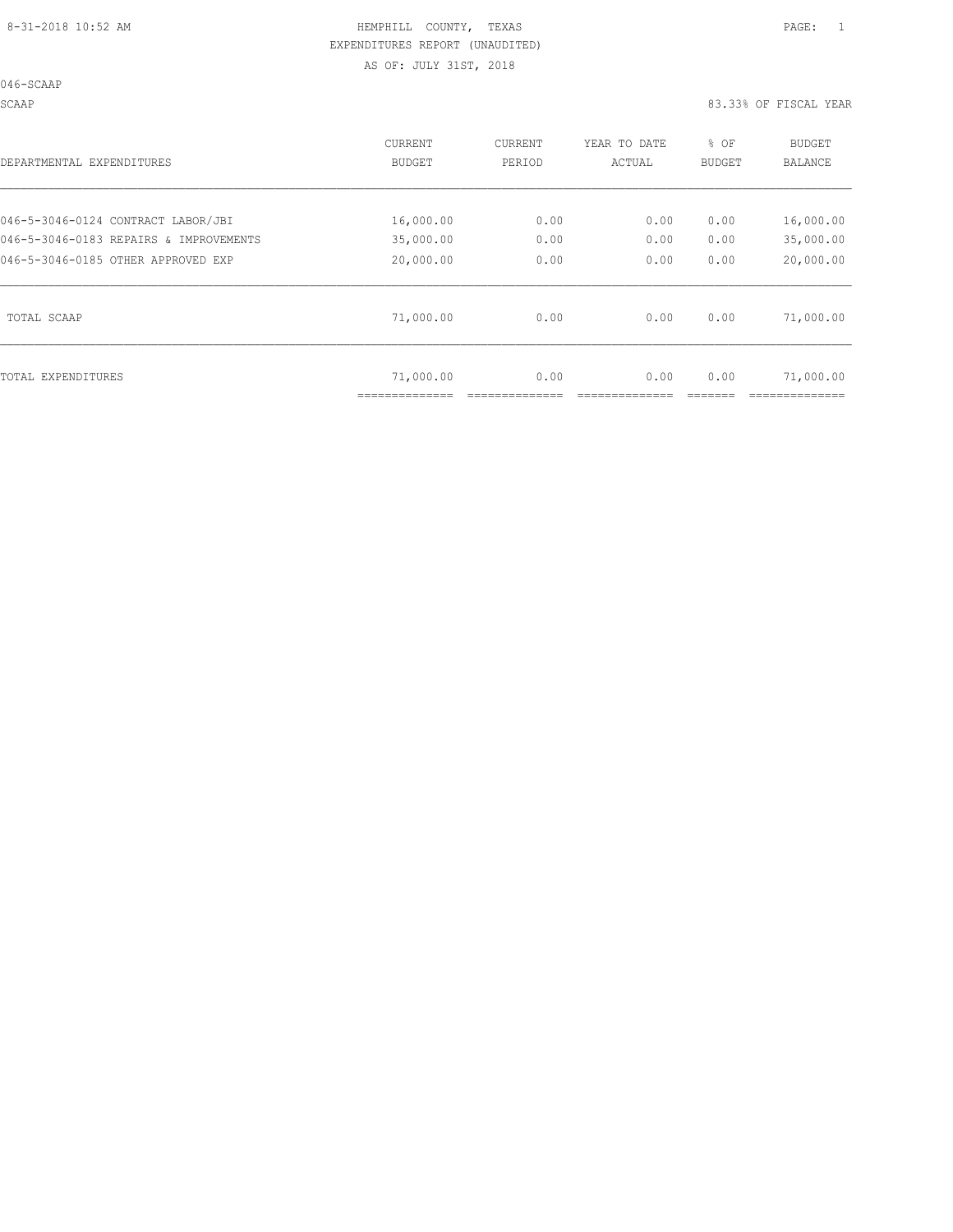|                           | EXPENDITURES REPORT (UNAUDITED)   |         |              |        |                                  |
|---------------------------|-----------------------------------|---------|--------------|--------|----------------------------------|
|                           | AS OF: JULY 31ST, 2018            |         |              |        |                                  |
| 047-SHERIFF COMMISSARY    |                                   |         |              |        |                                  |
|                           |                                   |         |              |        | 83.33% OF FISCAL YEAR            |
|                           | CURRENT                           | CURRENT | YEAR TO DATE | % OF   | BUDGET                           |
| DEPARTMENTAL EXPENDITURES | BUDGET                            | PERIOD  | ACTUAL       | BUDGET | <b>BALANCE</b>                   |
|                           |                                   |         |              |        |                                  |
| <b>TOTAL EXPENDITURES</b> | 0.00                              | 0.00    | 0.00         | 0.00   | 0.00                             |
|                           | ---------------<br>______________ |         |              |        | ---------------<br>_____________ |

8-31-2018 10:52 AM HEMPHILL COUNTY, TEXAS PAGE: 1